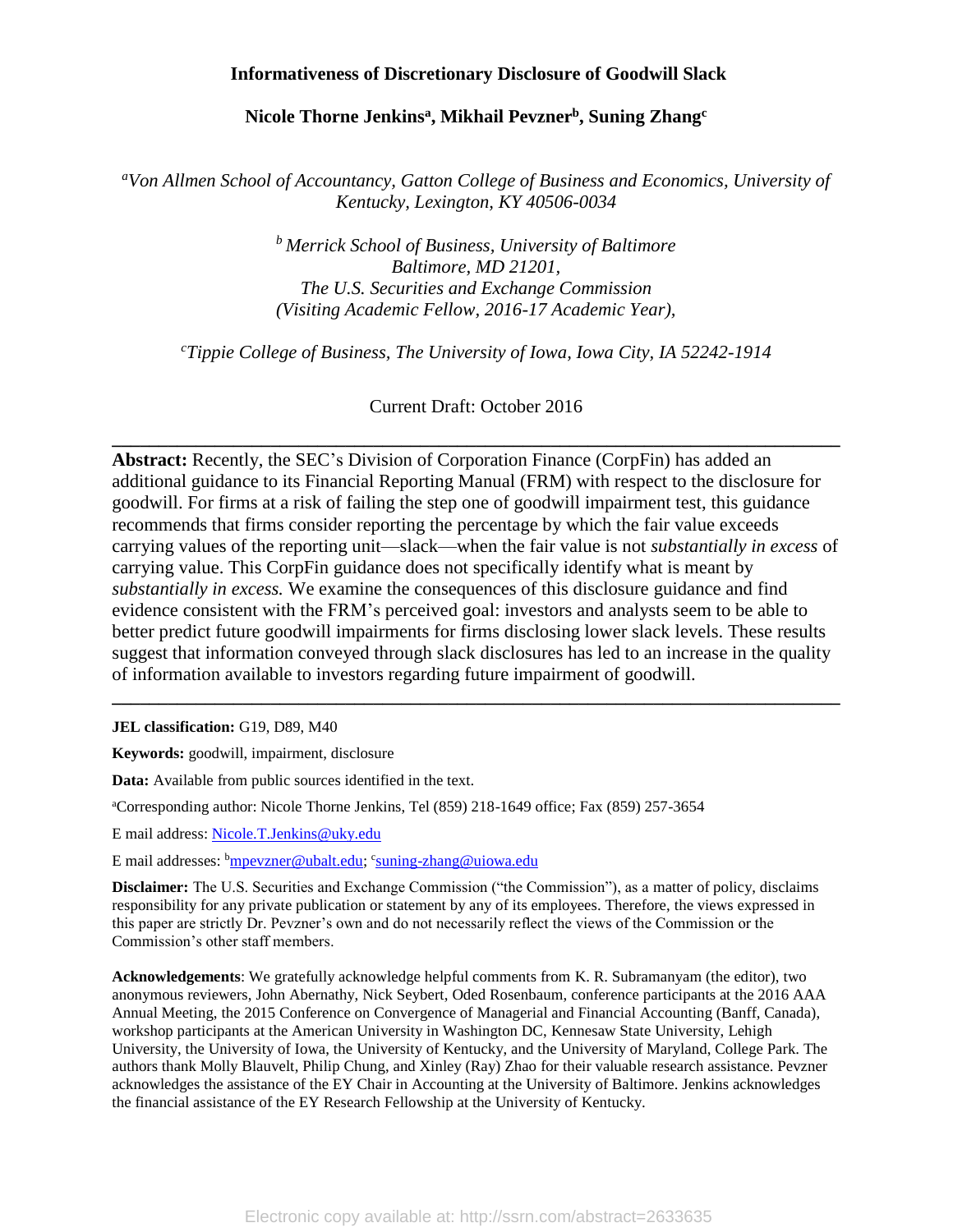## **Informativeness of Discretionary Disclosure of Goodwill Slack \_\_\_\_\_\_\_\_\_\_\_\_\_\_\_\_\_\_\_\_\_\_\_\_\_\_\_\_\_\_\_\_\_\_\_\_\_\_\_\_\_\_\_\_\_\_\_\_\_\_\_\_\_\_\_\_\_\_\_\_\_\_\_\_\_\_\_\_\_\_\_\_\_\_\_\_\_\_**

**Abstract:** Recently, the SEC's Division of Corporation Finance (CorpFin) has added an additional guidance to its Financial Reporting Manual (FRM) with respect to the disclosure for goodwill. For firms at a risk of failing the step one of goodwill impairment test, this guidance recommends that firms consider reporting the percentage by which the fair value exceeds carrying values of the reporting unit—slack—when the fair value is not *substantially in excess* of carrying value. This CorpFin guidance does not specifically identify what is meant by *substantially in excess.* We examine the consequences of this disclosure guidance and find evidence consistent with the FRM's perceived goal: investors and analysts seem to be able to better predict future goodwill impairments for firms disclosing lower slack levels. These results suggest that information conveyed through slack disclosures has led to an increase in the quality of information available to investors regarding future impairment of goodwill.

**\_\_\_\_\_\_\_\_\_\_\_\_\_\_\_\_\_\_\_\_\_\_\_\_\_\_\_\_\_\_\_\_\_\_\_\_\_\_\_\_\_\_\_\_\_\_\_\_\_\_\_\_\_\_\_\_\_\_\_\_\_\_\_\_\_\_\_\_\_\_\_\_\_\_\_\_\_\_**

**JEL classification:** G19, D89, M40

**Keywords:** goodwill, impairment, disclosure

**Data:** Available from public sources identified in the text.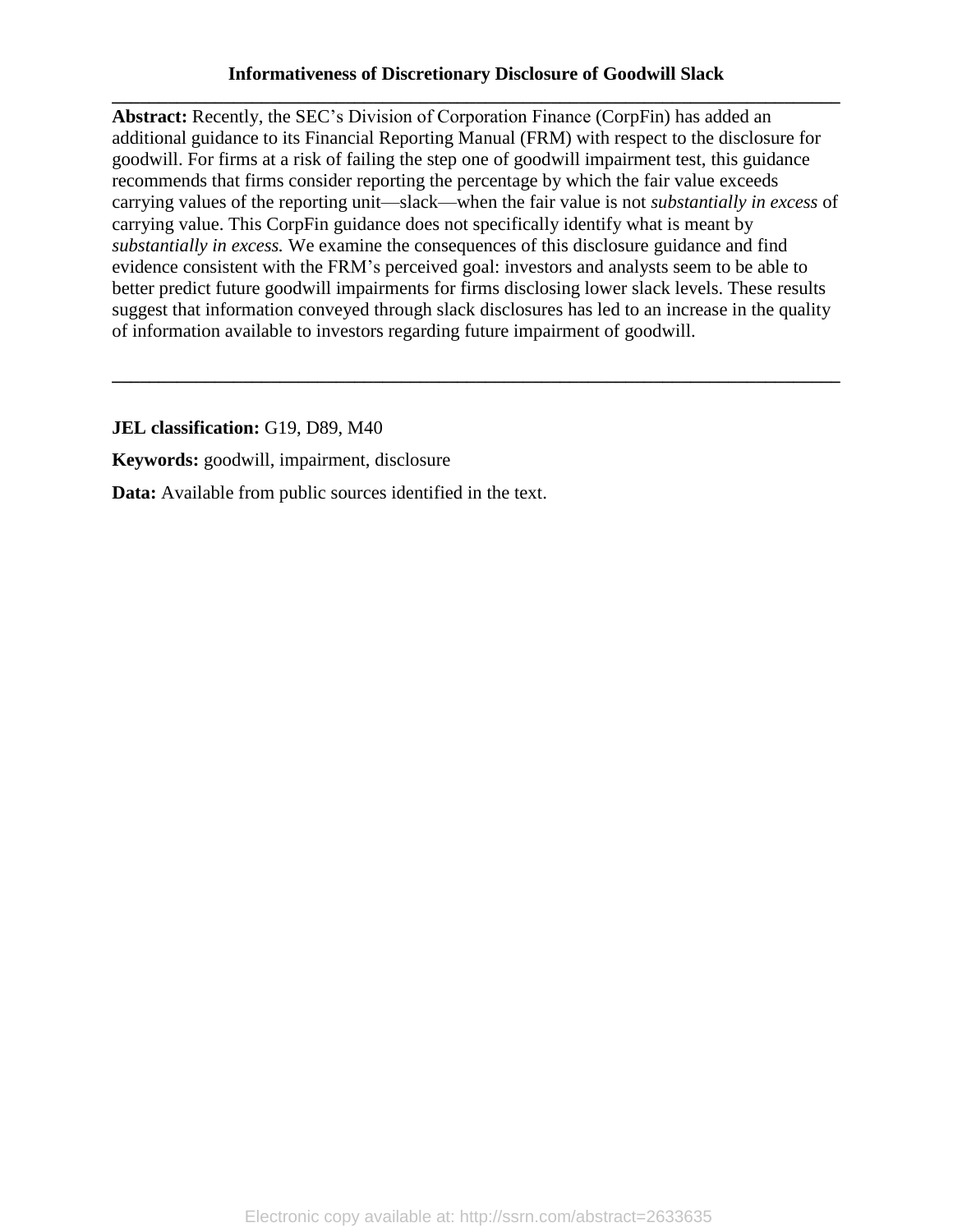### **1. Introduction**

 $\overline{a}$ 

Recently there has been a significant increase in the frequency and dollar amount of goodwill impairments (Duff & Phelps 2012). In general, prior research shows that unexpected goodwill impairments result in stock price declines (Li et al. 2011). For example, in February of 2016, Yahoo! announced a \$4.5 billion write-off of its goodwill balances. In response, Yahoo!'s stock price declined 5 percent, suggesting that this announcement was not fully anticipated by the market. As with all significant declines in stock price, market participants may have benefited from having higher quality information regarding Yahoo!'s expectation of future goodwill impairments. Standard goodwill disclosures may be informative; however, there is a lack of uniformity in the content and detail of such disclosures.<sup>1</sup> In response to this variability, the Securities and Exchange Commission's (SEC) Division of Corporation Finance (CorpFin) updated the Financial Reporting Manual (FRM) Section<sup>2</sup> 9510 (FRM Section 9510), expanding and clarifying the type of disclosures they expect.<sup>3</sup> The change recommends that companies report the percentage by which fair value exceeded carrying value (hereafter "goodwill slack") for reporting units whose fair value is not substantially in excess of carrying value. Goodwill slack represents a cushion against failing Step 1 of the goodwill impairment test. Therefore, the

<sup>2</sup> FRM represents non-authoritative guidance from the staff of the SEC's Division of Corporation Finance (CorpFin). Anecdotally, our understanding is that the SEC registrants and auditors are very sensitive to FRM disclosure recommendations. FRM starts by saying in part: "The information in this Manual is non-authoritative. If it conflicts with authoritative or source material, the authoritative or source material governs. The information presented also may not reflect the views of other Divisions and Offices at the Commission. The guidance is not a rule, regulation or statement of the Commission and the Commission has neither approved nor disapproved this information. The information included in this Manual may be updated from time to time and positions may change. As a result, the information in this manual may not be current". See: <https://www.sec.gov/divisions/corpfin/cffinancialreportingmanual.shtml>

<sup>3</sup>See slides from the 2009 AICPA Conference on SEC and PCAOB Developments here:

<sup>&</sup>lt;sup>1</sup>Anecdotally, there appears to be a significant amount of variation in what firms disclose in their goodwill footnotes. Some registrants disclose very little beyond mentioning lack of goodwill impairment in a particular year or discussing impairment charges, if any; others provide more information about goodwill valuation assumptions, etc.

<https://www.sec.gov/news/speech/2009/spch120809wc.pdf> (accessed on July 22, 2016).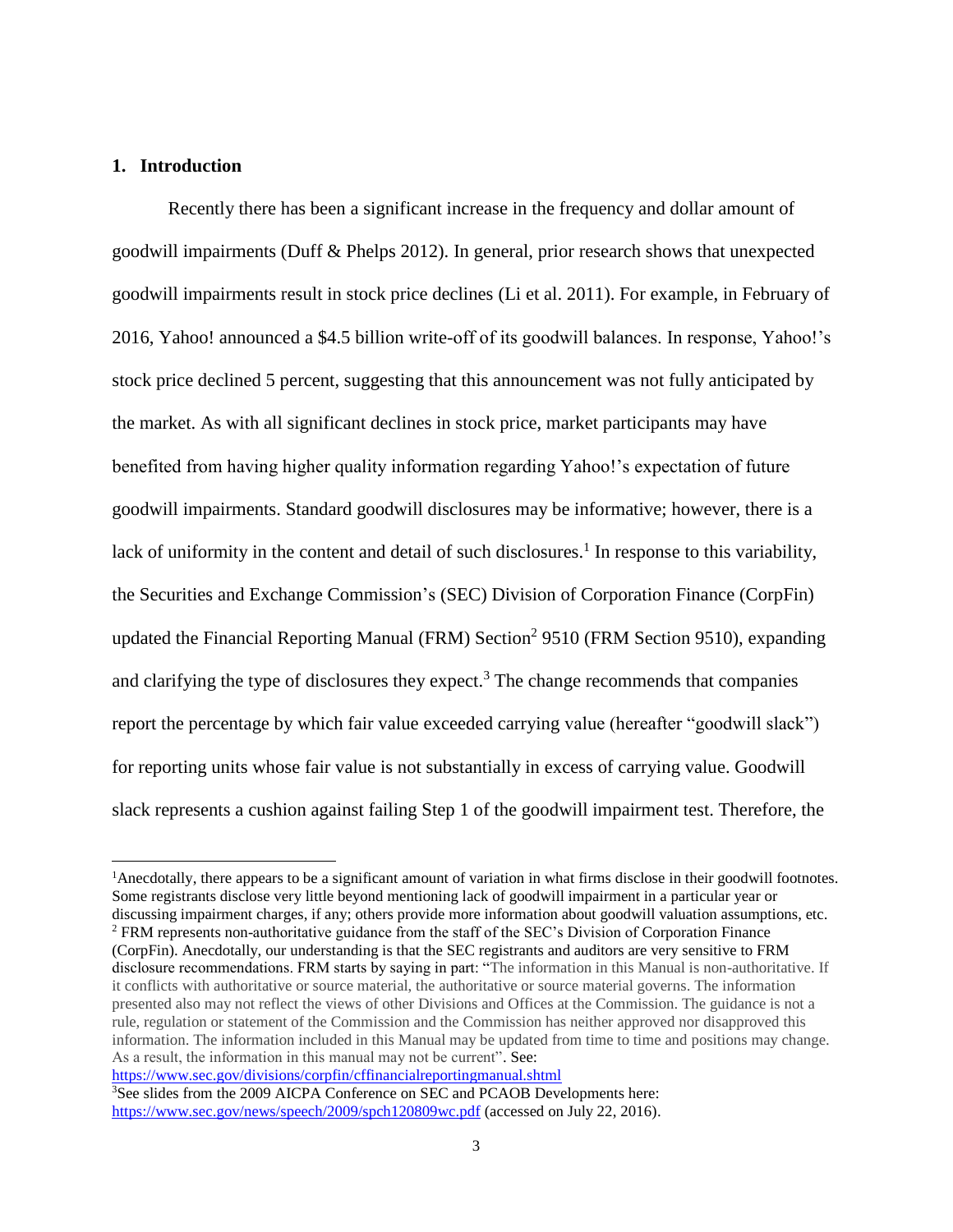higher the value of the observed goodwill slack, the lower the risk of future goodwill impairments. The expanded reporting recommendation for goodwill is consistent with the FRM's goal to enhance investors' ability to learn about the increased likelihood of goodwill impairments well in advance of the announced impairment. In this paper, we provide evidence on whether this perceived goal of the FRM is addressed with the expanded goodwill slack disclosures.

We begin our analysis by documenting the existence and frequency of goodwill slack disclosures for firms with *ex-ante* greater likelihood of having goodwill impairments. This is a necessary starting point because FRM Section 9510 recommends that registrants "*should consider*" providing slack disclosures for each reporting unit that is at risk of failing Step 1 of the goodwill impairment test. In other words, CorpFin appears to accept some variation in this disclosure decision. Thus, the degree of adherence with this disclosure recommendation and its information usefulness are unclear. <sup>4</sup> To address the latter concern further, we examine whether these disclosures actually predict future goodwill impairments. This test is important for two reasons. First, FRM does not explicitly define what is meant by "substantially in excess of carrying value;" thus, documenting the frequency of enhanced disclosures for goodwill provides us a relative benchmark for where the cutoff is. In extreme cases the reported goodwill slack disclosures may represent noise. Hence, it is unclear whether we should expect any meaningful cross-sectional variation in goodwill slack disclosures, as many firms could simply claim to reside in the "substantially in excess" category and not provide any numeric slack disclosures. Second, it is not obvious that goodwill slack disclosures provide incrementally useful information about future impairments beyond factors such as stock prices and earnings changes

<sup>&</sup>lt;sup>4</sup> In spite of the discretionary manner in which the manual presents the expanded disclosure, CorpFin has engaged in a robust comment letter process requesting that firms disclose goodwill slack or explain why they are not including the disclosure. Moreover, publications by the Big 4 firms on goodwill appear to present the recommended disclosure of goodwill slack as if it were mandatory.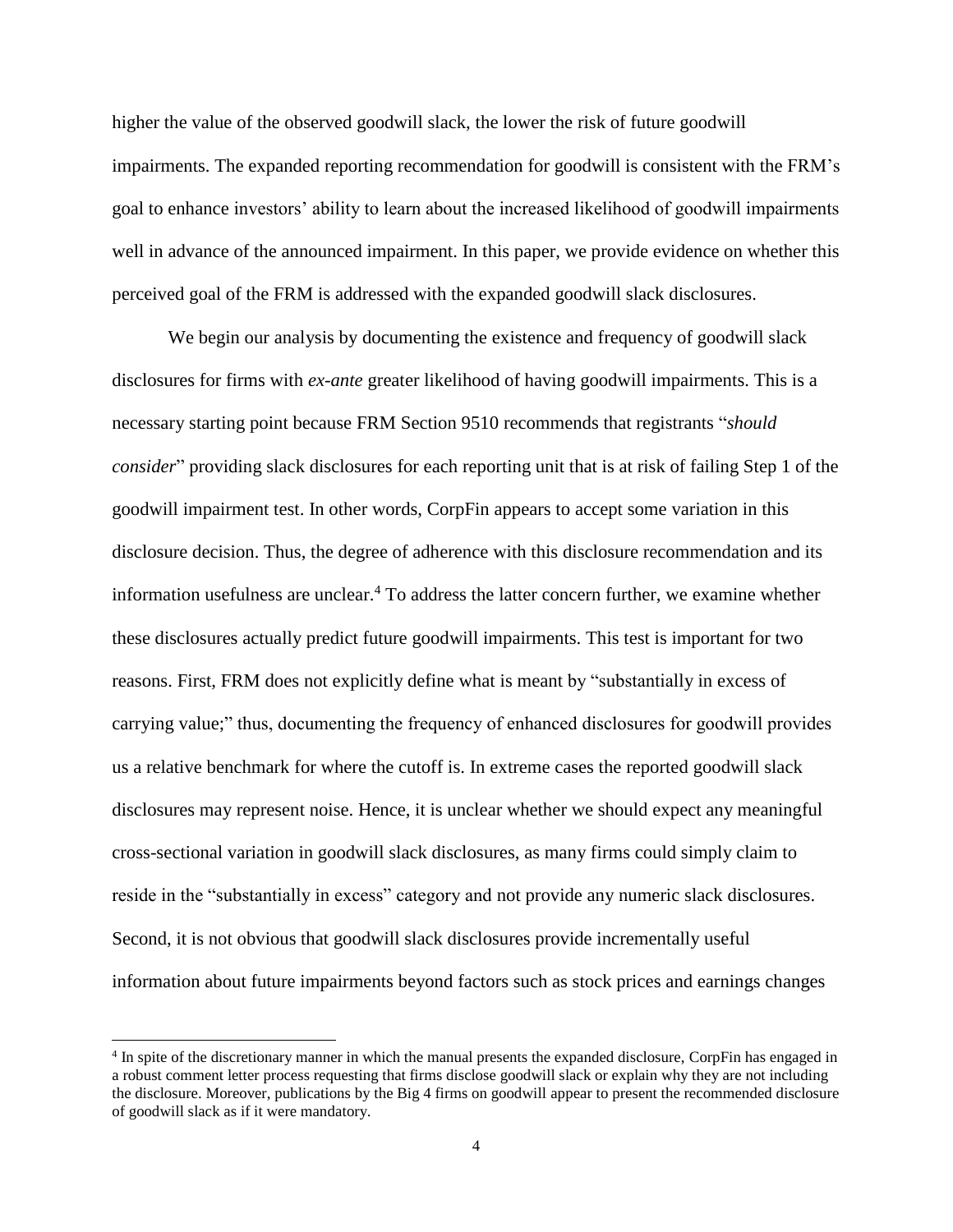which have been shown in the literature to predict future goodwill impairment (Hayn and Hughes 2006; Tesyak 2012).<sup>5</sup> Therefore, we examine the association between goodwill slack disclosures and the likelihood of future impairments *after* controlling for indicators of future impairments that have been documented in the literature.

Focusing on the sample period between 2010 and 2013, we find that among firms with high *ex-ante* goodwill impairment risk, there is significant heterogeneity in the specificity and quantity of goodwill slack disclosures. This is not surprising given the lack of precise guidance as to what CorpFin intended by "substantially in excess" and "should consider providing disclosures" language in FRM Section 9510. Despite this variability, we do find that slack disclosures signaling low goodwill slack are associated with a greater likelihood of future impairments which is consistent with the intent of the expanded disclosure. With respect to the usefulness of slack disclosures to financial statement users, we find that the slack disclosures enhance users' ability to anticipate future goodwill impairments, as manifested by smaller negative stock price reactions to next year's goodwill impairment occurrences and in a higher likelihood of downward forecast revisions by analysts' for companies with low goodwill slack. Thus, our findings are in line with the CorpFin's rationale for requesting the consideration of the inclusion of slack disclosures for companies facing higher goodwill impairment risk.

Our paper contributes to the broad literature on the consequences of footnote disclosure. There is some prior evidence that more detailed or voluntary disclosures help reduce information

<sup>5</sup> The following quotation illustrates this notion well: "*It [data] indicates that in general, investors are aware of the issues that may lead to a subsequent impairment long before the actual impairment is taken,*Duff & Phelps director James Harrington said in a webcast devoted to the study results. Duff & Phelps, a financial advisory and investment firm, developed the study in partnership with FEI."

http://www.journalofaccountancy.com/news/2012/oct/20126575.html#sthash.Kc2QS03H.dpuf.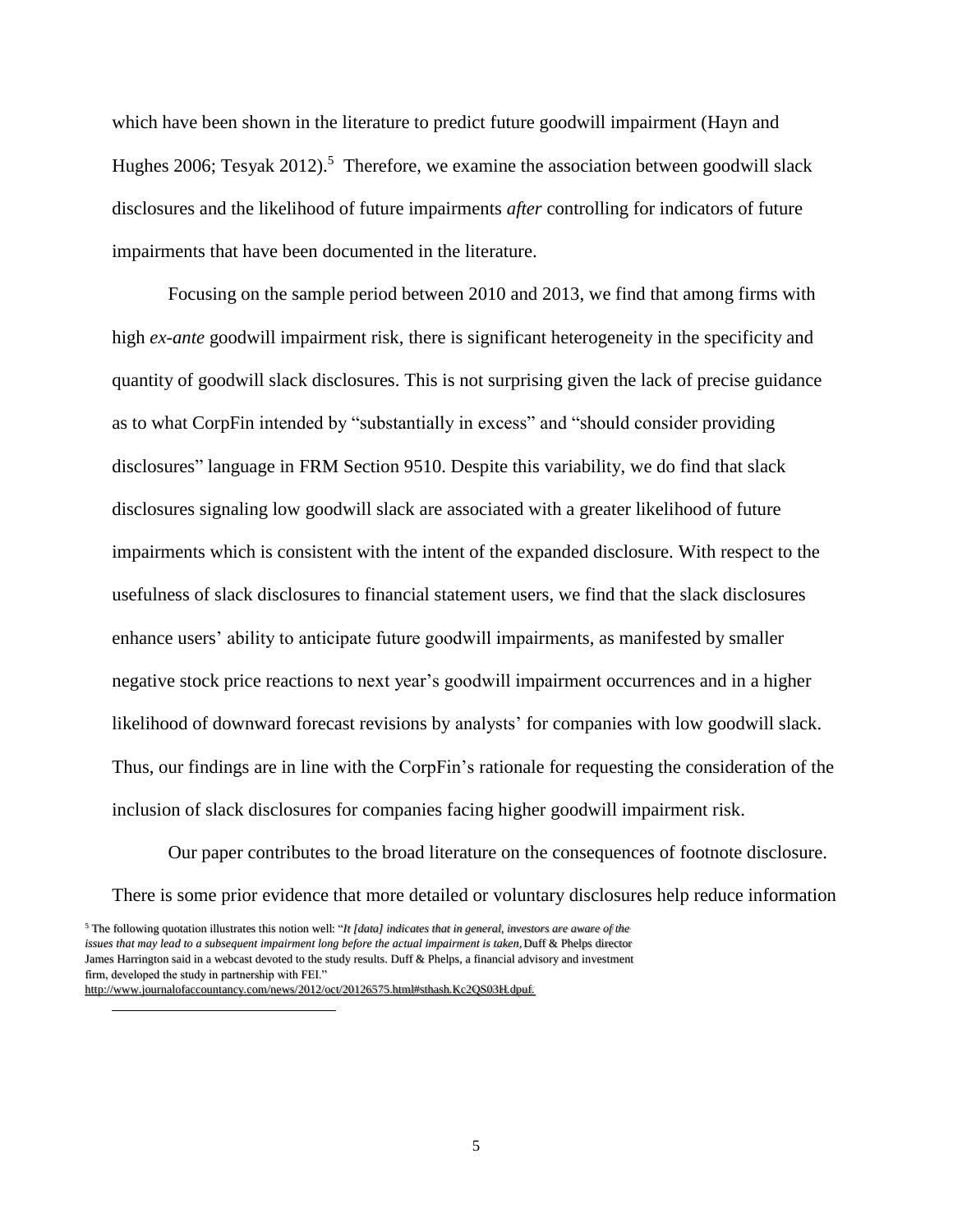asymmetry and may result in a reduction in cost of capital.<sup>6</sup> However, given the sheer number of disclosures in and volume of 10-Ks, it is unclear whether an additional footnote disclosure will be helpful to investors. This is consistent with evidence in Francis et al. (2008) who find that voluntary disclosures do not reduce cost of capital beyond that of earnings quality (capturing mainly the effects of mandatory disclosure). Similarly, there is evidence that investors ignore important value-relevant footnote disclosure information. 7 Investors routinely complain about 10-K disclosure overload, and the SEC has begun a project to address with this concern (Monga and Chasan 2015). In response, we provide evidence that goodwill slack disclosures address the lack of information timeliness in goodwill impairment disclosures. Therefore, our paper has important implications for both academic research and practice.

### **2. Motivation and Hypotheses Development**

Goodwill is recorded on the balance sheet when a business is acquired for a purchase price that exceeds the fair value of the target's identifiable net assets. Under present accounting rules (ASC Topic 350, formerly SFAS 142), goodwill is tested annually for impairment or when a triggering event occurs using a two-step process. In Step 1, the fair value of the reporting unit in which goodwill resides is compared to its carrying value. If the fair value is in excess of the carrying value there is no impairment. If carrying value exceeds fair value, the company will Step 1 and moves to Step 2 and measure the dollar amount of impairment. In 2012, FASB adopted a qualitative assessment for goodwill impairment which has become known as step zero as an alternative to the 2-step process. This method allows firms to determine if it is more likely

<sup>6</sup> Glosten and Milgrom (1985), Diamond (1985), Diamond and Verrecchia (1991), Welker (1995), Sengupta (1998), Verrecchia (2001), Healy and Palepu (2001), Core (2001), Heflin et al. (2005), Lambert et al. (2007).

<sup>7</sup> See, for example, Hirshleifer and Teoh (2003), Picconi (2006).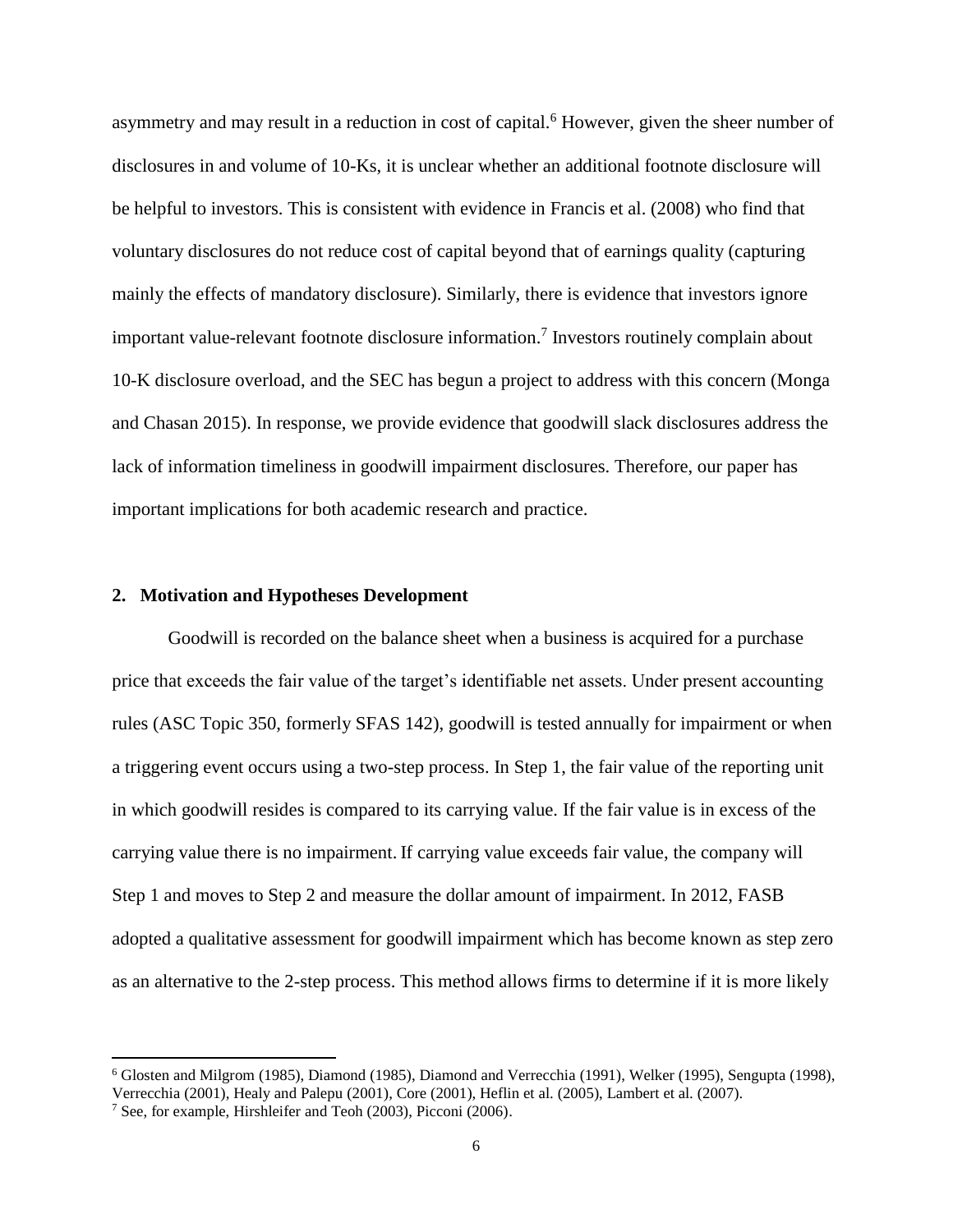than not (i.e. more than 50 percent) that the fair value of the reporting unit exceeds its carrying value based on qualitative factors. If the company passes step zero the assessment process ends; otherwise the process moves on to Step 1.

Goodwill impairments are influenced by the valuation choices made by managers. The choices made by managers are critical in "borderline" cases where the company is in jeopardy of failing Step 1 of the impairment test.<sup>8</sup> Moreover, prior to the appearance of expanded FRM disclosures recommendations for goodwill slack, investors were unaware of the proximity of firm's fair values to carrying value. In response to this dearth of information, the CorpFin's FRM recommended that companies assess if the fair value of each reporting unit is "substantially in excess" of the reporting unit's carrying value. If the headroom is not substantial, the CoprFin's FRM recommends that managers *consider* disclosing the percentage by which the fair value exceeded the reporting unit's book value—goodwill slack. This measure is potentially more salient than valuation inputs in determining the likelihood and amount of a future impairment. The slack disclosure recommendation is codified in FRM Section 9510 which covers critical accounting estimates of SEC registrants. Specifically, FRM 9510.3 states (emphasis added)<sup>9</sup>:

*Registrants should consider providing the following disclosures for each reporting unit that is at risk of failing step one of the impairment test (defined in ASC Topic 350):*

*a. The percentage by which fair value exceeded carrying value as of the date of the most recent test…*

*…A reporting unit may be at risk of failing step one of the impairment test if it had a fair value that is not substantially in excess of carrying value as of the date of the last impairment test. Whether or not the fair value was "substantially" in excess of carrying value is a judgment based on the facts and circumstances including, but not limited to, the level of uncertainty associated with the methods and assumptions used for impairment testing.*

l

<sup>&</sup>lt;sup>8</sup> The accounting profession is keenly aware of how sensitive goodwill impairment testing could be as a result of assumption choices. For example, Deloitte published Gator Electronics Trueblood Case dedicated to this subject:

[http://www2.deloitte.com/content/dam/Deloitte/us/Documents/about-deloitte/trueblood/us-dfdtn-13-4c-gator-electronics-](http://www2.deloitte.com/content/dam/Deloitte/us/Documents/about-deloitte/trueblood/us-dfdtn-13-4c-gator-electronics-100614.pdf)[100614.pdf](http://www2.deloitte.com/content/dam/Deloitte/us/Documents/about-deloitte/trueblood/us-dfdtn-13-4c-gator-electronics-100614.pdf)

<sup>9</sup> <https://www.sec.gov/divisions/corpfin/cffinancialreportingmanual.pdf#topic9>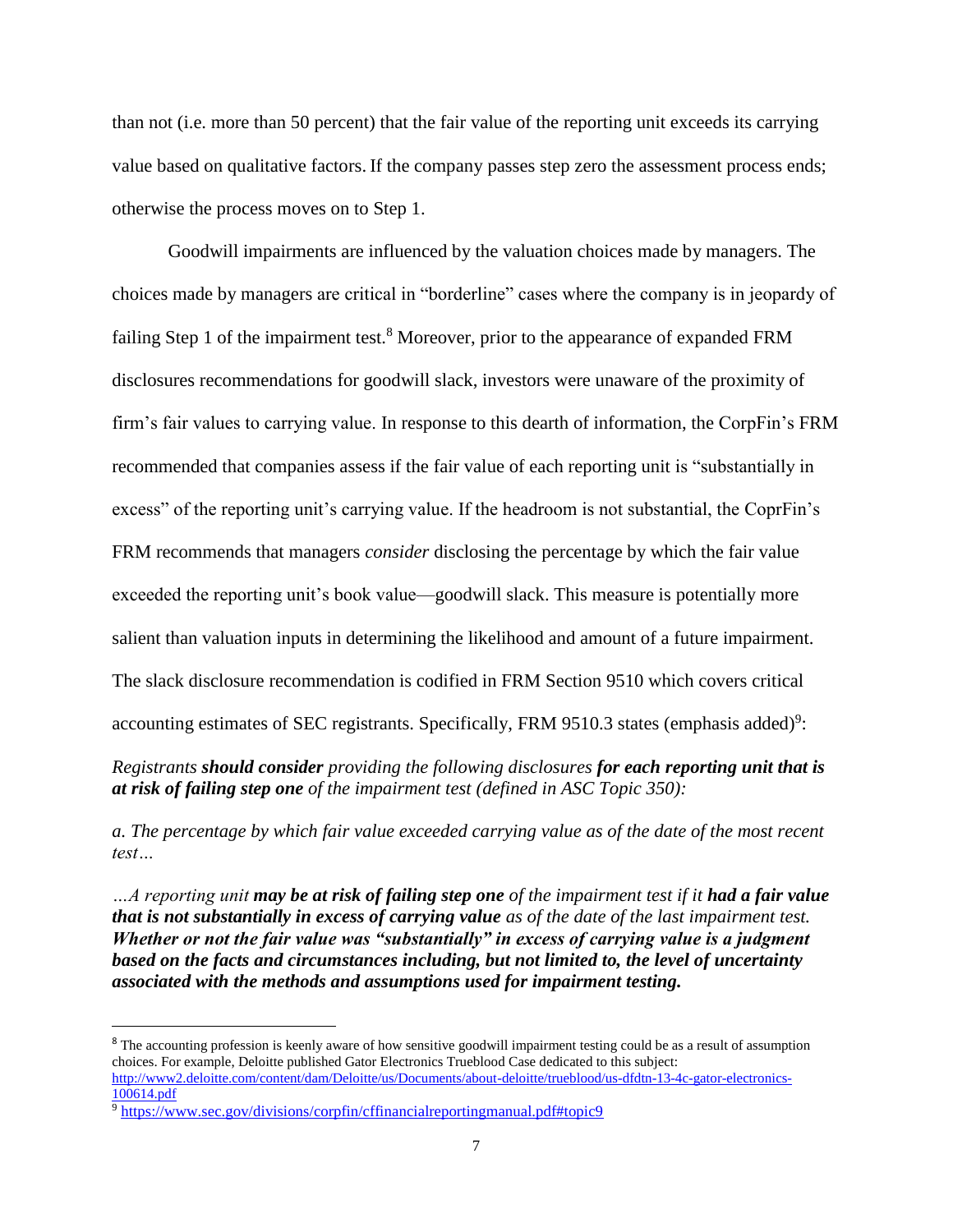Section 9510.4 further elaborates (emphasis added):

*A registrant need not provide these disclosures if the registrant asserts and discloses that material goodwill does not exist at reporting units that are at risk of failing step one or that no reporting units are at risk.* 

For example, in its 2014 10-K filing, Yahoo! disclosed goodwill slack prior to taking a

significant goodwill impairment announced in 2016, (emphasis added)<sup>10</sup>:

*We conducted our annual goodwill impairment test as of October 31, 2014 and determined that the fair values of our reporting units, with the exception of (1) the Middle East and (2) India & Southeast Asia reporting units, exceeded their carrying values and therefore goodwill in those reporting units was not impaired.* We concluded that the carrying value of each of the Middle East and India & Southeast Asia reporting units exceeded its fair value and recorded a goodwill impairment charge of approximately \$79 million and \$9 million, respectively*.* During 2013, we recorded a \$64 million goodwill impairment charge for the Middle East reporting unit.

*For the Europe reporting unit, the percentage by which the estimated fair value exceeded the carrying value as of October 31, 2014 was 12 percent and the amount of goodwill allocated to the Europe reporting unit was \$465 million.*

In comparison, Yahoo! reported the following in their 2013 10-K (emphasis added)<sup>11</sup>:

*The Company conducted its annual goodwill impairment test as of October 31, 2013 and determined that the fair values of its reporting units, with the exception of the Middle East reporting unit, exceeded their carrying values and therefore goodwill in those reporting units was not impaired. The Company concluded that the carrying value of the Middle East reporting unit exceeded its fair value and recorded a goodwill impairment charge of approximately \$64 million in the quarter ended December 31, 2013.*

One important difference between Yahoo!'s 2013 and 2014 goodwill slack disclosures is the

inclusion of a numeric disclosure of goodwill slack of 12 percent for the Europe reporting unit in

2014. The goodwill of the European and U.S./Canadian reporting units were impaired in 2016 by

\$531 million and \$3.3 billion.<sup>12, 13</sup> The question arises as to why goodwill slack was only

 $\overline{a}$ <sup>10</sup> https://www.sec.gov/Archives/edgar/data/1011006/000119312515066560/d826131d10k.htm

 $^{11}$  https://www.sec.gov/Archives/edgar/data/1011006/000119312514077321/d636872d10k.htm

<sup>12</sup> <https://www.sec.gov/Archives/edgar/data/1011006/000119312516483790/d12894d10k.htm>

<sup>&</sup>lt;sup>13</sup> The Yahoo! 2015 10-K reads as follows: "We concluded that the carrying value of our U.S. & Canada, Europe, Tumblr, and Latin America reporting units exceeded their respective estimated fair values and recorded a goodwill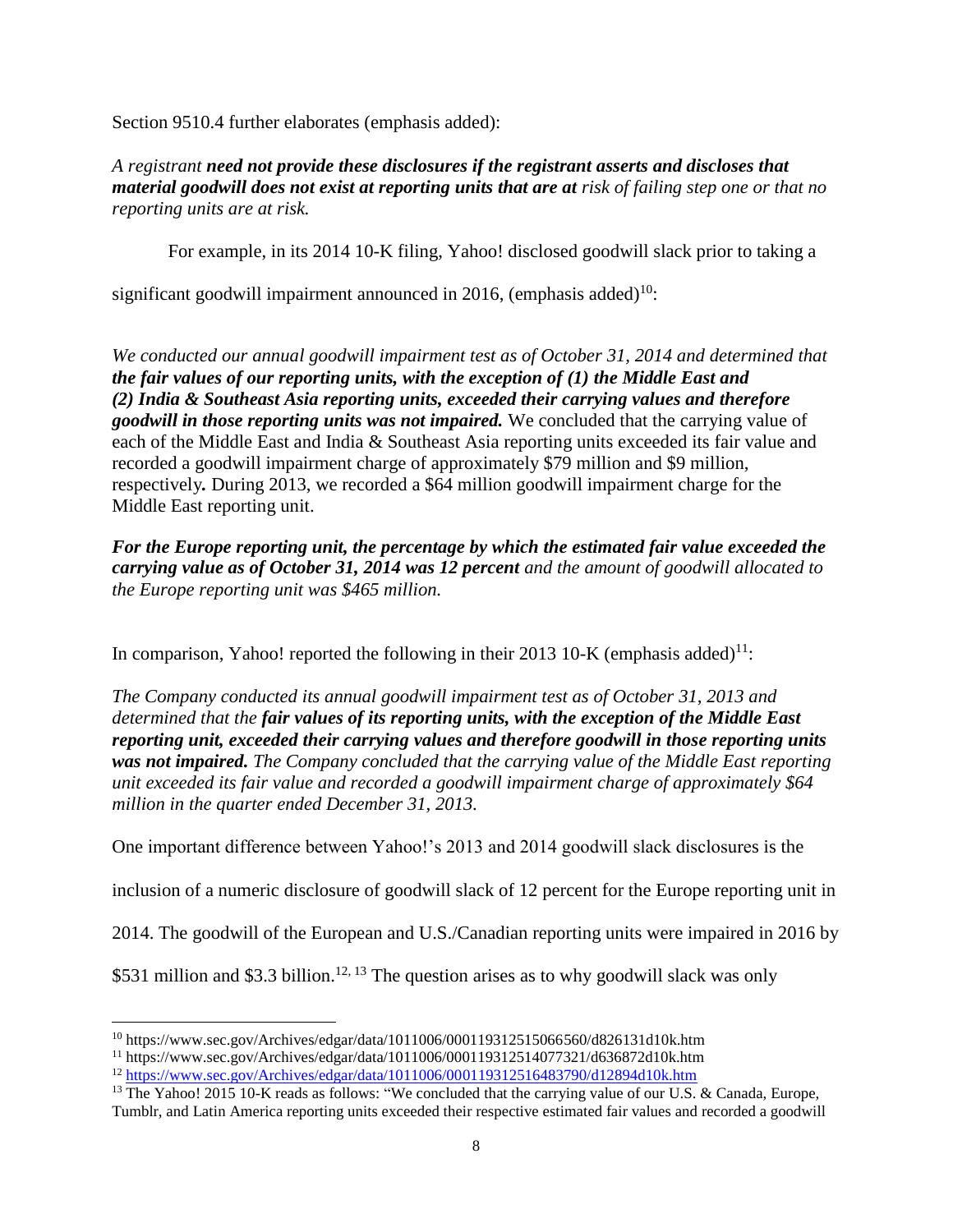disclosed for the European reporting unit and nothing for the U.S./Canadian unit. As evidenced in the 2013 and 2014 10-Ks, the value of the European reporting unit was deteriorating. However, what was not known by the market in 2013 and 2014 was if this apparent deterioration would lead to an impairment for Europe or other reporting units in the company.

As demonstrated in Yahoo!'s 10-K disclosures firms have significant discretion in determining whether they are at risk of impairment and therefore subject to recommended numeric slack disclosures. Moreover, while the CorpFin has chosen not to provide a bright line for the percentage of slack that translates into "substantially in excess," it did clarify that "the lower the percentage gets, the higher the risk of recording a future goodwill impairment and the more counterintuitive it would become to conclude that additional disclosure would *not* be necessary (KPMG 2009).<sup>14</sup> Thus, it is unclear whether firms will provide meaningful disclosures of slack when there is a risk of future impairment.<sup>15</sup>

The lack of a bright-line for slack disclosures complicates both the disclosure and interpretation of the disclosure and introduces opportunities for managerial manipulation. For example, management could opportunistically omit reporting goodwill slack or report inflated

impairment charge of approximately \$3,692 million, \$531 million, \$230 million and \$8 million, respectively" [\(https://www.sec.gov/Archives/edgar/data/1011006/000119312516483790/d12894d10k.htm\)](https://www.sec.gov/Archives/edgar/data/1011006/000119312516483790/d12894d10k.htm).

<sup>&</sup>lt;sup>14</sup> Furthermore, in the event that the goodwill slack is not substantial, the company is to treat the risk of impairment as a "known" uncertainty" which requires compliance with Item 303 of Regulation S-K.<sup>14</sup> However, the determination of substantial is "a *judgment based on the facts and circumstances* including, but not limited to, the level of uncertainty associated with the methods and assumptions used for impairment testing" (FRM Section 9510.3, emphasis added).

<sup>&</sup>lt;sup>15</sup> A conversation with one senior partner in a valuation consulting firm suggested that a 10% threshold in his mind satisfies the definition of substantial excess. Another senior principal indicated that 40% slack corresponds to "substantial excess." Some 10-K filings we examined seem to suggest that firms view a 20% threshold as being the lower bound of substantial excess. SEC staff members appear to suggest that the expanded disclosures should be made when "indicators of impairment appear to exist (e.g. book value greater than market capitalization). In other words, if it is unclear why an impairment is not recorded, additional disclosures are warranted" (2010 AICPA National Conference on Current SEC and PCAOB Developments). Presumably, this is because the CorpFin wants investors to be able to better anticipate future impairment losses, provided they are expected to be material. During a discussion session, SEC staffers reviewed several scenarios where the fair value of a reporting unit exceeded its carrying value by 1 to 20 percent. A question was asked during the Q&A regarding how a registrant would determine whether the fair value of a reporting unit is "substantially in excess" of its carrying value. SEC staffer Mark Kronforst responded that there is no *bright line* test and that judgment should be applied (KPMG, 2009, page 31).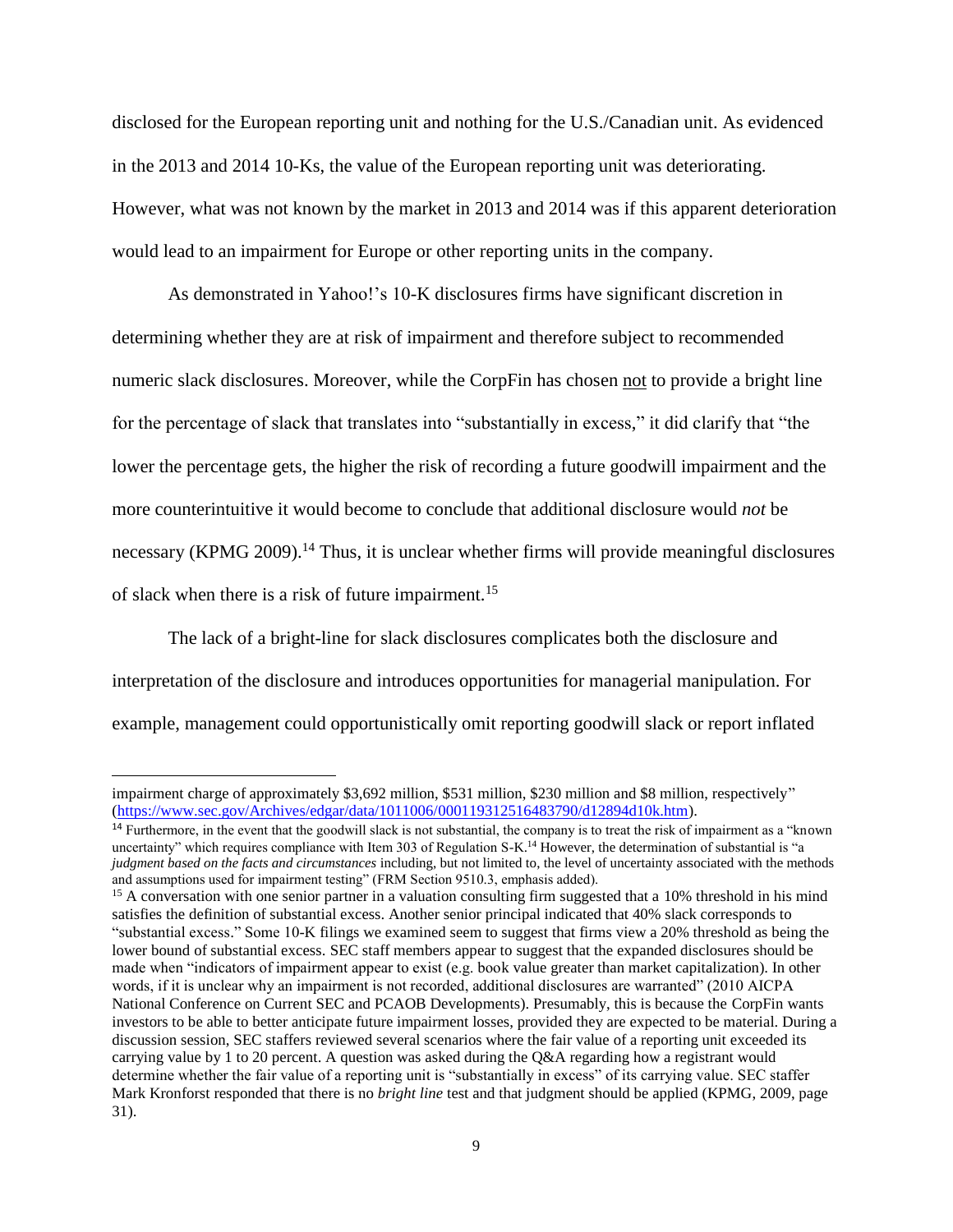slack by choosing a more optimistic set of assumptions. This is consistent with evidence documented in the literature in which managers manipulate assumptions opportunistically to derive favorable accounting outcomes such as with expected returns on pensions assets (Bergstresser et al. 2006) or estimates of bad debts (Jackson and Liu 2010). Similarly, managerial manipulation may result in the favorable disclosure of goodwill slack.

Prior to the existence of slack disclosure, the extant literature has found that goodwill impairment announcements can be predicted from other public information. In particular, economic characteristics at acquisition and subsequent stock and accounting performance data may be used to predict future impairments (Gu and Lev 2011; Hayn and Hughes 2006; Jarwa 2009; Olante 2013). This relation has only increased under the current 2-Step goodwill impairment regime relative to the historic goodwill amortization methodology (Li and Sloan, 2015). Therefore, incremental usefulness of the goodwill slack disclosures beyond publicly available information is unclear. We conjecture that goodwill slack disclosures that signal an increase in the likelihood of a future goodwill impairment provide useful information to market participants beyond that of other public information. This leads us to our first hypothesis which is as follows:

## *Hypothesis 1: Goodwill slack disclosures indicating an increase in impairment risk provide incrementally useful information.*

Prior research indicates that despite the lack of timeliness of goodwill impairment announcements, there is still a component of the impairment that is unpredictable. Following goodwill impairments, the market reacts negatively (Bens et al. 2011; Li et al. 2011) and analysts revise their forecasts downwards (Li et al. 2011). In addition, goodwill impairments are associated with future declines in accounting performance including future cash flows (Jarwa 2009; Lee 2011). Overall, the research findings demonstrate that there is an aspect of goodwill

10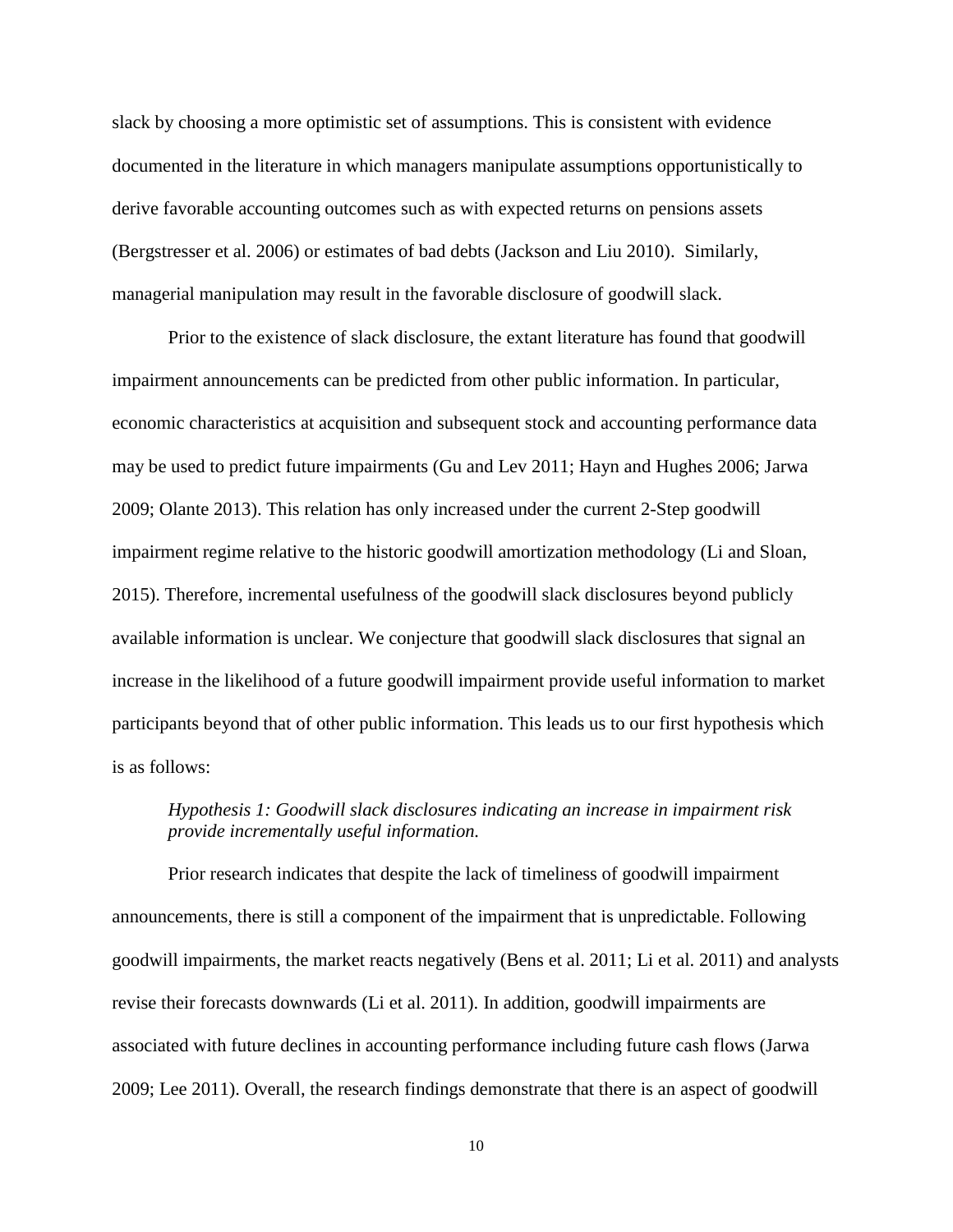impairment that is not anticipated and that the impairment announcement itself provides information to the market regarding declines in future performance that is incremental to other public information. Higher quality disclosures "bring the future forward" (Lundholm and Myers 2002) and more informative disclosures lead to more accurate analyst forecasts (Hope 2003). Therefore, it is our belief that the disclosure of goodwill slack is a signal of an increase in the likelihood of a future goodwill impairment. If our conjecture is true, we should observe a decline in share price and in analyst forecast revisions in response to the disclosures of low levels of slack. This leads to following hypothesis:

## *Hypothesis 2: Disclosures of lower levels of goodwill slack will lead to lower levels of market declines when goodwill impairments are announced.*

Prior research has documented that analyst following positively influences the association of actual and expected impairments (Ayres et al. 2015) and that their forecasts are less accurate and more disperse for firms reporting goodwill impairments (Chen et al. 2014). This suggests that analysts do not efficiently incorporate information about future impairments into their forecasts. If slack disclosures are effective in bringing goodwill impairment information forward in time, one might expect it to provide analysis with the information needed to adequately incorporate anticipated impairment events into their forecasts. This leads to our third and final hypothesis:

*Hypothesis 3: Disclosures of lower levels of goodwill slack will lead to greater likelihood of downward revisions in analysts' forecasts.* 

### **3. Empirical Analyses**

### *3.1. Sample Construction*

The FRM Section 9510 states that slack disclosures are recommended for firms at risk of failing Step 1 of the impairment test. To assess the value of the slack disclosures we begin by identifying a sample of firms that are likely to have a high impairment risk as a function of

11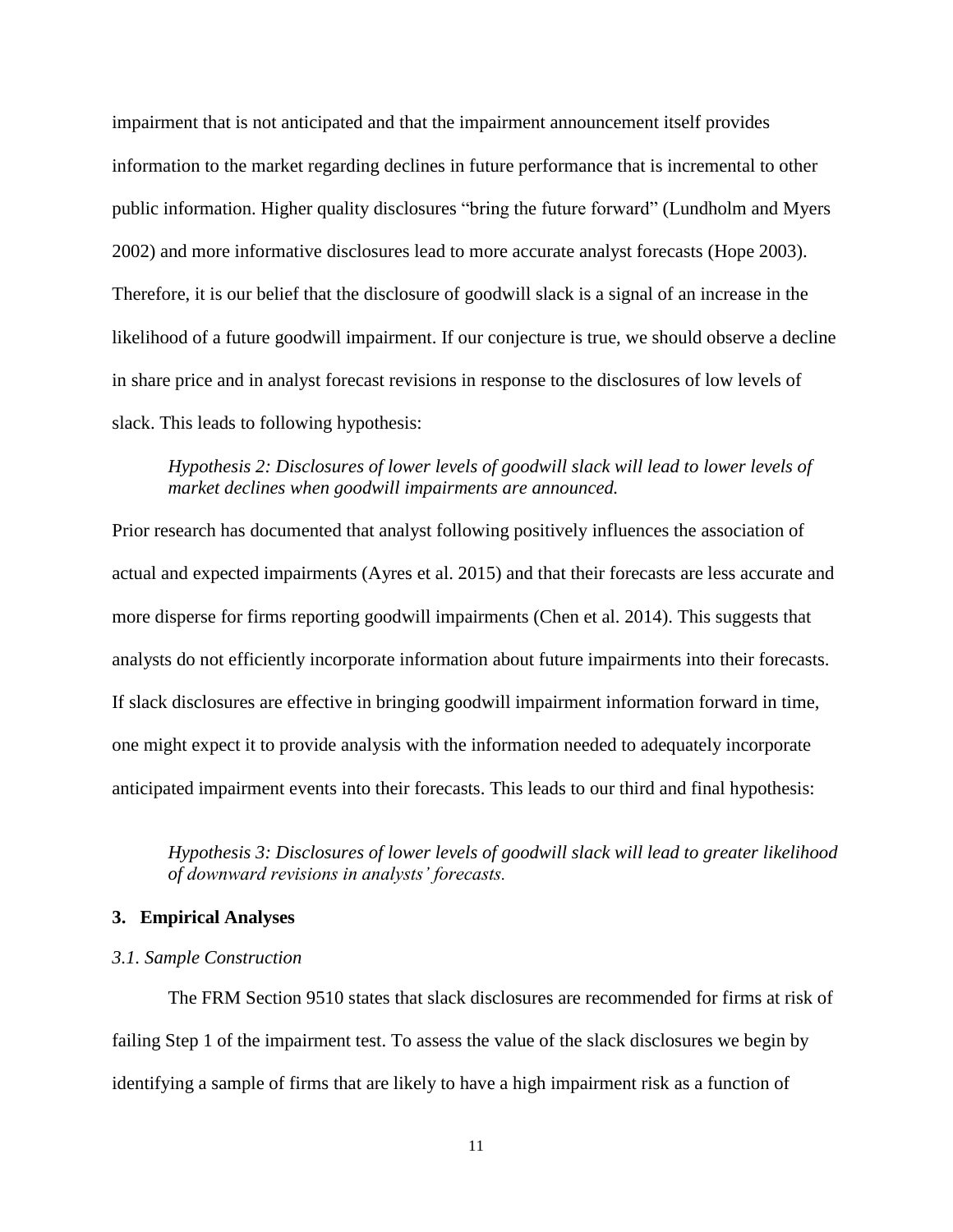public signals of impairment that have been documented in the literature (Ramanna and Watts 2012; Beatty and Weber 2006). Next, we hand-collect slack disclosure data for these companies. Our sample period is from 2010 to 2013 as the FRM Section 9510 on slack disclosures was updated toward the end of 2009. We end our sample period in 2013 because we use 2014 impairment data to conduct tests of future impairment.

We estimate a prediction model of year t+1 goodwill impairments by running a probit regression for the *whole population* of firms in Compustat with available data between 2010 and 2013. The objective of this regression is to estimate the implied probability of next period goodwill impairment (essentially a summary measure of ex-ante impairment risk) on the basis of current year information. The model we use is the following:

Prob (IMPAIR<sub>t+1</sub> = 1) =  $\alpha_0 + \alpha_1 * ROA_t + \alpha_2 * FIRM SIZE_t + \alpha_3 * BM_t + \alpha_4 * BHAR_2 + \alpha_5 * BGI_t +$  $a_6*GOODWILL_t + a_7*INFOASY_t + a_8*RDINT_t + a_9*EXCHG + a_{10}*ASSETPRC_t +$  $\alpha_{11}$ \*SEGMENT<sub>t</sub> +  $\alpha_{12}$ \*VNA<sub>t</sub> +  $\alpha_{13}$ \*LEV<sub>t</sub> +  $\alpha_{14}$ \*LITIGATE<sub>t</sub> +  $\alpha_{15}$ \*BIG4<sub>t</sub> +  $\alpha_{16}$ \*FIXED ASSETS<sub>t</sub>  $+ \alpha_{17}$ <sup>\*</sup>Age<sub>t</sub></sub> + Industry Fixed Effects + Year Fixed Effects +  $e_t$  (1)

where *IMPAIRt+1* is an indicator variable equal to one if the firm incurs a goodwill impairment in year t+1 and zero otherwise. The determinants are selected from prior literature and have been shown to be related to future goodwill impairments (Ramanna and Watts 2012; Beatty and Weber 2006). We include these variables so long as they do not unduly restrict the sample size or duplicate the effects of other included variables.<sup>16</sup>

To capture the effects of firm performance on goodwill impairment risk, we control for return on assets (*ROA*), firm size (*FIRM SIZE*), book-to-market (*BM*), and CRSP value-weighted abnormal stock return for year t (*BHAR*). We also estimate *BGI,* which is an indicator variable

<sup>&</sup>lt;sup>16</sup> This is the reason we do not control for net insider buying, CEO-compensation-based variables, existence of debt covenants from Ramanna and Watts (2012) or Beatty and Weber (2006). These variables do not significantly affect goodwill impairment and it reduces sample size.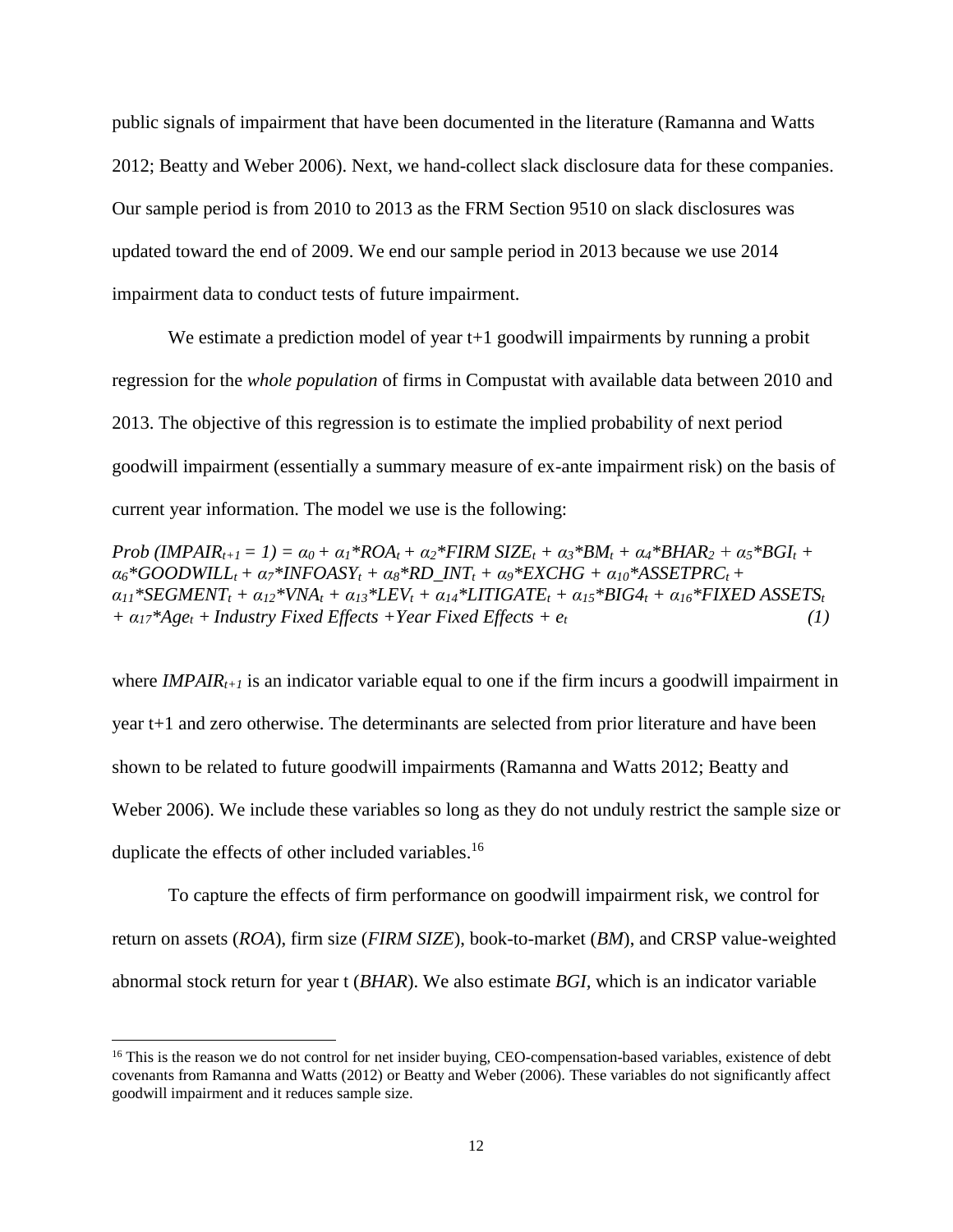equal to one when book value exceeds market value and zero otherwise (Ramanna and Watts 2012). To capture the economic magnitude of possible goodwill impairment, we include goodwill ratio of goodwill to total assets (*GOODWILL*). Both Beatty and Weber (2006) and Ramanna and Watts (2012) consider several managerial incentives to manage goodwill impairments. *INFOASY* equals one if a firm reports positive net share repurchases and zero otherwise. This variable is designed to capture managers' private information regarding their future prospects since goodwill impairment is less likely to occur when managers have favorable private information about firms' future cash flows (Ramanna and Watts 2012). In addition, we control for Research and Development Intensity (*RD\_INT)*, which is a measure of managers' private information about a firm's future performance. Beatty and Weber (2006) found that NASDAQ and American Stock Exchange (AMEX) have objective delisting requirements including a company's net worth which may reduce the likelihood of the taking an impairment. Therefore, we include variable *EXCHAGE*, an indicator variable equal to one for companies listed on the NASDAQ or American Stock Exchange (AMEX) and zero otherwise. Another incentive that may affect a firm's decision to take goodwill impairment loss is driven by the valuation motive as reflected by stock price sensitivity to earnings news. The higher the sensitivity of stock returns to reported earnings, the lower the managerial propensity to record losses. Hence we control for  $ASSETPRC$ , which is measured using the  $R^2$  from a time series regression of quarterly price per share on earnings from continued operations, computed over the period of 20 quarters prior to the end of year t. <sup>17</sup> Ramanna and Watts (2012) argue that in addition to having the *motives* to manage impairment losses, firms must have the *reporting* 

 $17$  Ramanna and Watts (2012) use the coefficient on earnings in the regression price on earnings to construct this variable. However, we note that for some firms this coefficient turns negative. Hence, we use  $R^2$  instead to capture the value relevance of earnings.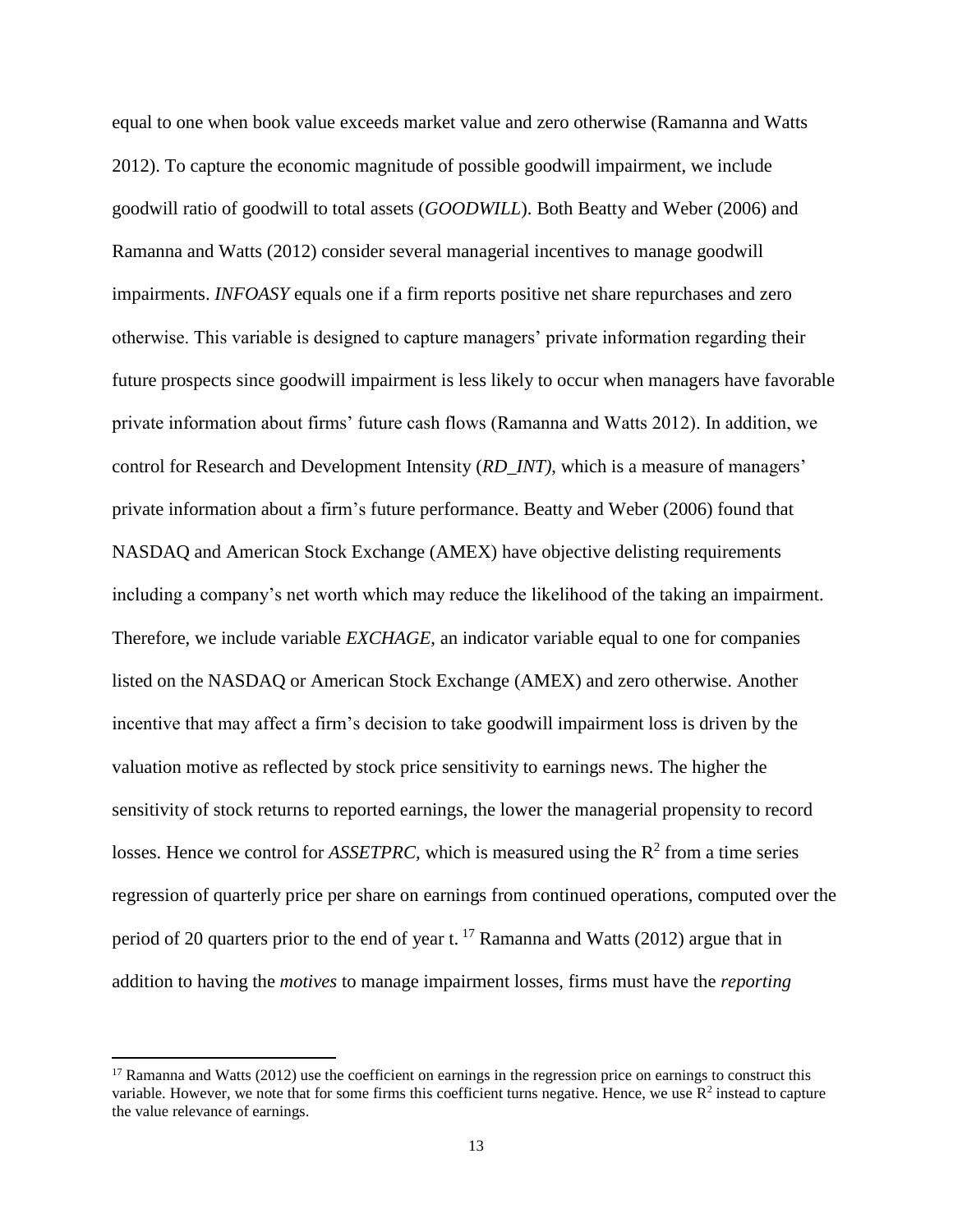*flexibility* to do so. Thus, we include the number of segments (*SEGMENT*) as a proxy for the number of reporting units: The larger the number of segments, the more opportunities a manager has to either accelerate the goodwill impairment by allocating goodwill to poor performing reporting unit or delay goodwill impairment by allocating goodwill to good performing reporting unit. *VNA* measures the verifiability of assets, defined as the ratio of [cash + investments and advances-debt-preferred equity] over [assets-liabilities] (Ramanna and Watts 2012). This variable is intended to capture the component of net assets whose fair values are most likely verifiable (Richardson et al. 2005). When assets are more verifiable, managers have less discretion in manipulating their values and it is more difficult to delay goodwill impairments. Finally, we include additional firm characteristics that may also contribute to managerial decisions in regards to goodwill impairment loss. The ratio of total long-term debt to market value of equity (*LEV*) is a proxy for credit risk; *LITIGATE* as an indicator variable equal to one for companies in high litigation risk industries and zero otherwise (Francis et al. 1994) to proxy for the likelihood of the company to disclose an impairment; *BIG4* is included an indicator variable equal to one if a firm is audited by a Big 4 audit firm because prior research shows that auditor type affects the occurrence of an impairment (Lobo et al. 2015); the ratio of fixed assets to total assets (*FIXED ASSETS*) is included, since the firms with more extensive *FIXED ASSETS* may have more financial constraints; the age of the company (*AGE*) is included to control for the effects of a firm's life-cycle on financial constraint (Hadlock and Pierce, 2010). We provide a detailed description of these variables in Appendix A. We winsorize all of the continuous variables at their 1<sup>st</sup> and 99<sup>th</sup> percentiles to mitigate the influence of potential outliers. We also cluster-adjust all test statistics by firm and year (Gow et al. 2010) and include industry and year fixed effects in all regression models.

14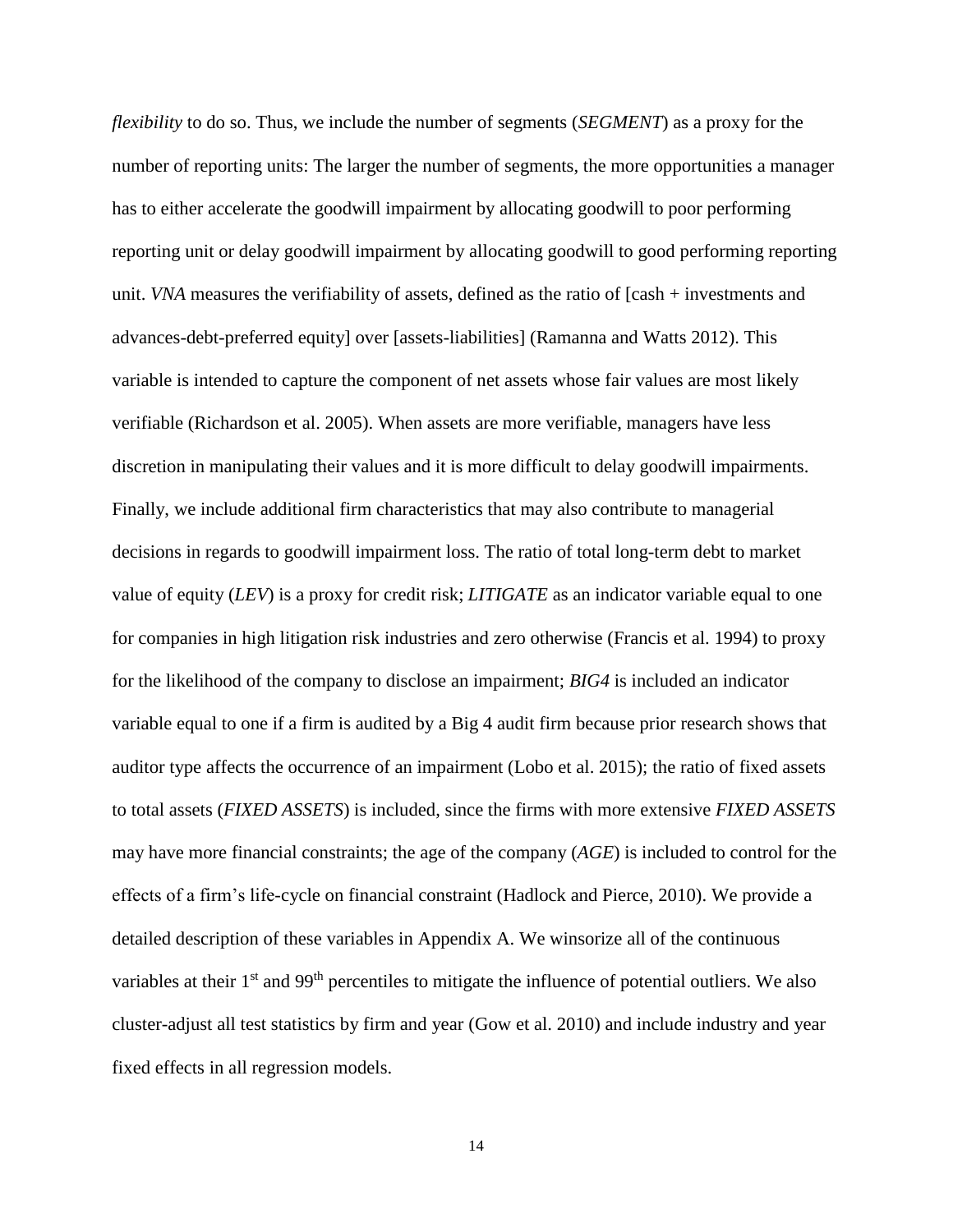We estimate equation (1) for the population of US companies in Compustat from 2010 to 2013 that satisfy the sample restrictions we describe below. Our sample procedures are described in Panel A of Table 1. First, we restrict our sample to companies with non-zero goodwill. Next, we rank our observations based on goodwill as the percentage of total assets and retain all companies above the median. These screens result in a sample of 4,544 observations (See results of equation (1) in Appendix B). For all firm years in the top  $25<sup>th</sup>$  percentile of the distribution of the estimated ex-ante impairment probability, we hand-collect the goodwill slack disclosure data from their annual reports. In an effort not to contaminate our slack disclosure years, we eliminate firm years that experienced a goodwill impairment in the current year.<sup>18</sup> The final sample contains 791 observations which is labeled Sample A. The distribution of Sample A by year is reported in Panel B of Table 1. The distribution of our sample by year is reasonably consistent save for a slight decline in 2013. Panel C of Table 1 provides the number of slack disclosures in our sample by degree. The disclosures vary from no disclosure to a specific percentage, and qualitative assessments such as "substantially in excess."<sup>19</sup> Since we are interested in the information conveyed from the slack disclosure, we identify the group of disclosures that are more likely to indicate an increased risk of impairment. Specifically we identify a group of SUSPECT firms as those firms with less than 10% of headroom and those that disclose that they are "very close to carrying value" (coded 2 and 7). We note in Panel D of Table 1 that 93 of our firms are identifies as SUSPECT firms which is about 12% of our sample*.* 20

 $\overline{a}$ 

<sup>&</sup>lt;sup>18</sup> Compustat data item GWLIP (or GWLIPQ) is designed to capture the goodwill impairment through reading a company's 10-K filings (or 10-Q filings). In some cases, Compustat may code a firm to have goodwill impairment when actual impairment is only related to intangibles other than goodwill. To ensure data accuracy, we manually verify each filing.

 $19$  Firms that do not disclose anything about slack are deemed to have slack that is "substantially in excess" which is consistent with the CorpFin's recommendation to disclose only if slack is not "substantially in excess".

 $20$  As discussed earlier, we are not aware of any explicit definition of lack of "substantially in excess." However, our discussions with practitioners seem to indicate that 10% is a conservative bound for "substantial excess."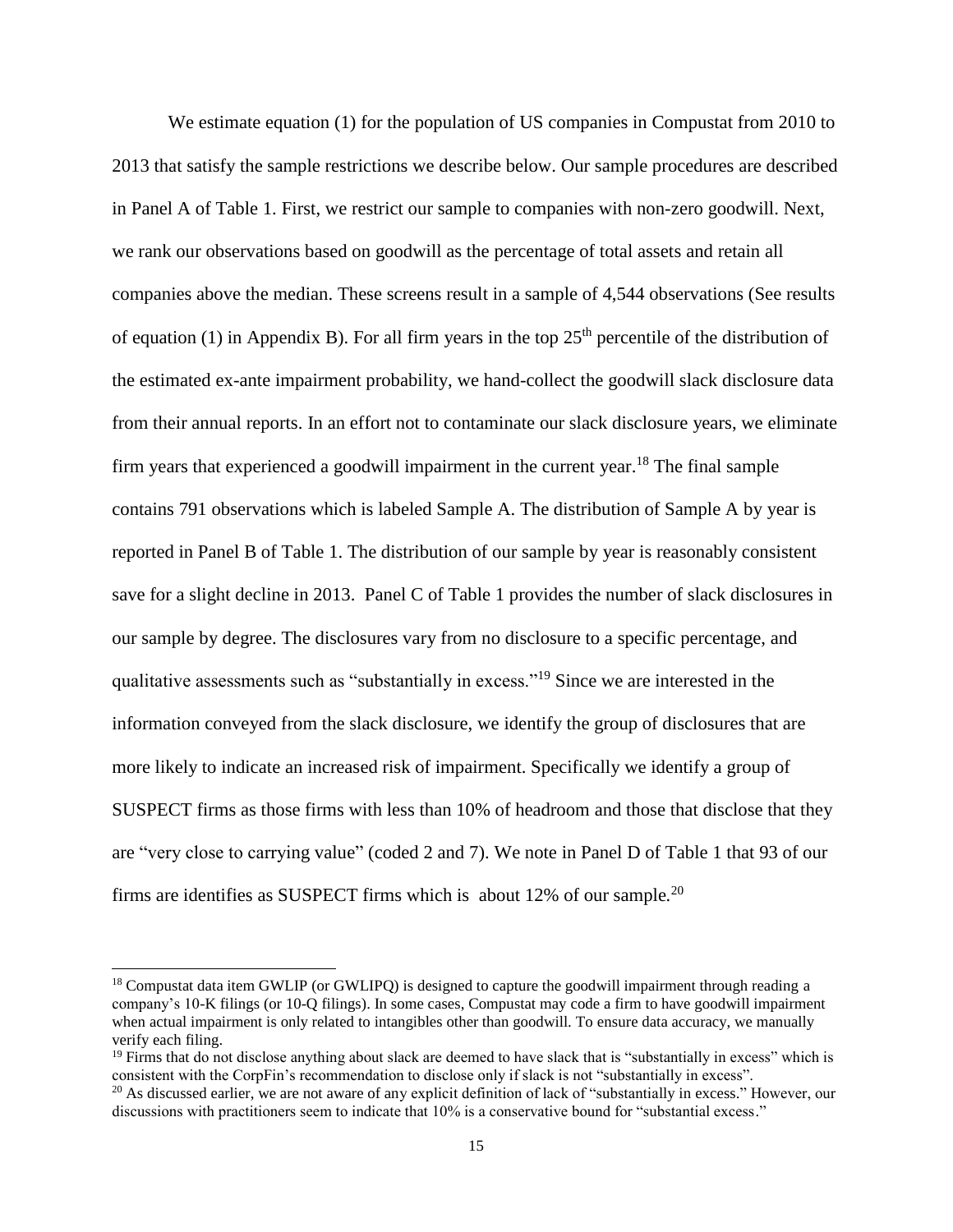Panel E of Table 1 provides descriptive statistics for Sample A. We note that on average 20% of our firms experience an impairment the following year *(IMPAIR<sub>t+1</sub>)*. This is not surprising as our sample is constructed to contain firms with greater goodwill impairment risk. In comparison our initial population of 4,544 observations experiences a 14% impairment rate in year t+1. The mean ROA in our sample is 0.00, which is consistent with prior work. The mean BHAR is -7%, which suggests that our sample is populated with under-performing firms. Approximately 37% of our sample firm years are listed on the NASDAQ or AMEX. The average ratio of goodwill to total assets (*GOODWILL*) is 27% which is higher than normal due to our sample selection procedures. With average BM at less than 1 (0.887), our sample appears to populated with growth relative to value firms.

### *3.2 Future Impairment Prediction*

First, we address hypothesis 1 by investigating whether slack disclosures have information content regarding future goodwill impairments that is incremental to other indicators of future impairments such as declining accounting and stock price performance. We model the likelihood of a next year impairment as a function of slack disclosure degree (*SUSPECT*) to provide evidence of the incremental informativeness of the disclosure. Specifically, we test whether *SUSPECT* firm years are more likely to experience future goodwill impairments (hypothesis 1). In this model, we control for a summary measure estimating the ex-ante probability of impairment (*PGI*), where *PGI* is the predicted probability of subsequent year goodwill impairment based on equation (1). The model we estimate to test hypothesis 1 is:  $Prob (IMPAIR_{t+1} = 1) = \beta_0 + \beta_1 * SUBPECT_t + \beta_2 * PGI_t$  (2a)

In addition, we expand equation (2a) using variables from equation (1) that are related to the likelihood of a next period goodwill impairment.

16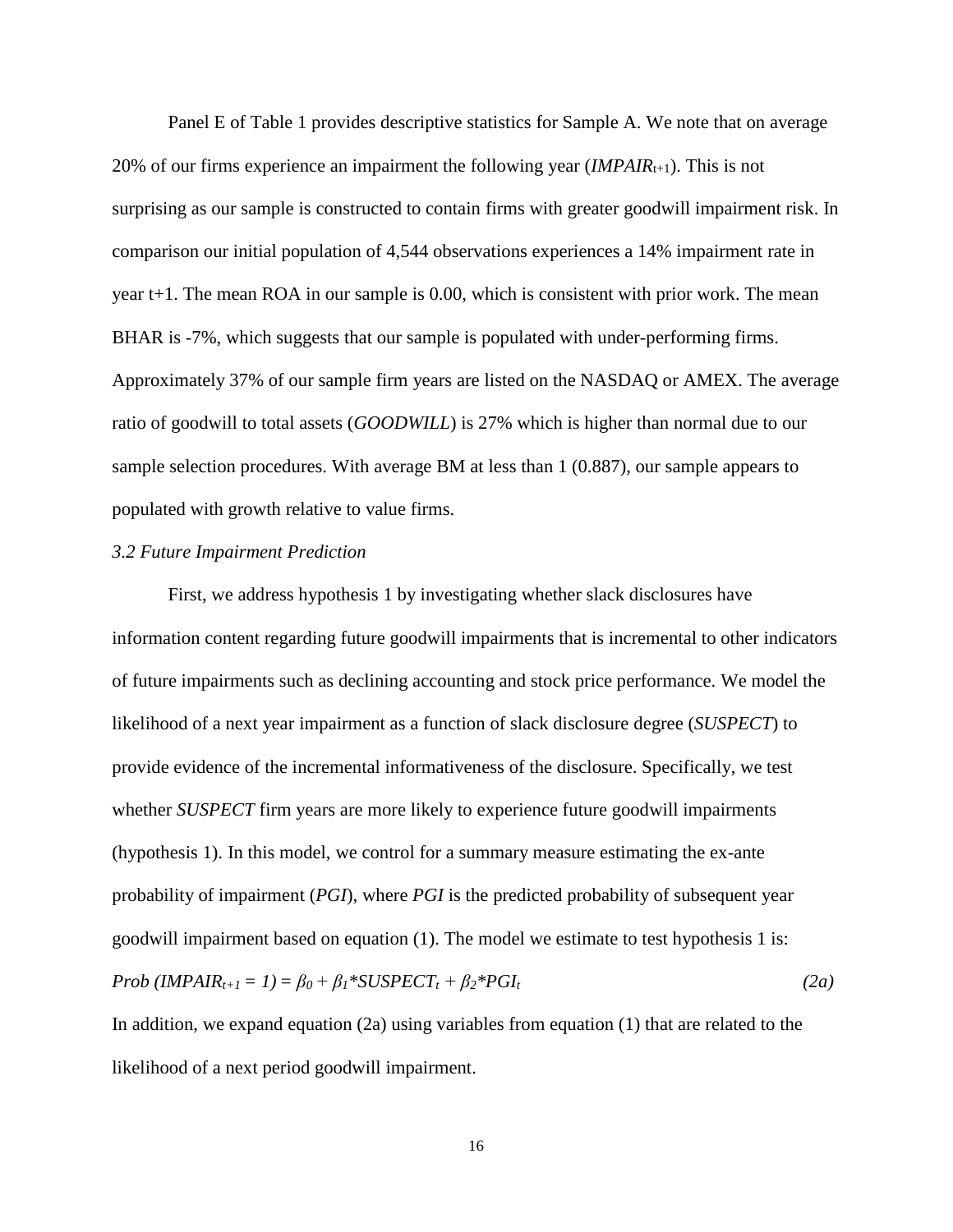Prob (IMPAIR<sub>t+1</sub> = 1) =  $\beta_0$  +  $\beta_1$ \*SUSPECT<sub>t</sub> +  $\beta_2$ \*ROA<sub>t</sub> +  $\beta_3$ \*FIRM SIZE<sub>t</sub> +  $\beta_4$ \*BM<sub>t</sub> +  $\beta_5$ \*BHAR<sub>2</sub> +  $\beta_6$ \*BGI<sub>t</sub> +  $\beta_7$ \*GOODWILL<sub>t</sub> +  $\beta_8$ \*INFOASY<sub>t</sub> +  $\beta_9$ \*RD\_INT<sub>t</sub> +  $\beta_{10}$ \*EXCHG +  $\beta_{11}$ \*ASSETPRC<sub>t</sub>  $+\beta_{12}$ \*SEGMENT<sub>t</sub> +  $\beta_{13}$ \*VNA<sub>t</sub> +  $\beta_{14}$ \*LEV<sub>t</sub> +  $\beta_{15}$ \*LITIGATE<sub>t</sub> +  $\beta_{16}$ \*BIG4<sub>t</sub> +  $\beta_{17}$ \*FIXED ASSETS<sub>t</sub>  $+ \beta_{18} * Age_t + Industry Fixed Effects + Year Fixed Effects + *e_t*$  (2b)

In estimating these equations, we cluster-adjust the t-statistics at the firm and year levels and include industry and year fixed effects in the model.

Regression estimates of equations (2a) and (2b) are reported in Table 2. In both specifications, the coefficient on *SUSPECT* (*p*-value < 0.01) is significantly positive. The coefficient is 0.61 and 0.59 in equations 2 and 2b, respectively. Our findings are consistent with hypothesis 1 in that slack disclosures which indicate an increase in impairment risk (SUSPECT) are informative. The summary measure of future impairment, *PGI*, is also significantly positive, indicating that it is a leading indicator of goodwill impairments. In addition, we find that poor performance is related to the likelihood of future impairment (*BHAR*). Consistent with Ramanna and Watts (2012), the coefficient of *BGI* is positive and significant, suggesting that when firms' market value is already below the book value, the chance of future goodwill impairment is higher. Lastly, the coefficient on fixed-assets is negative and significant, indicating that the occurrence of a goodwill impairment is lower when a firm has higher long-term tangible assets.

### **4. Other Consequences of Slack disclosures**

### *4.1 SUSPECT Firms and Investors' Ability to Anticipate Future Impairments*

We have established that companies that disclose goodwill slack of 10% or less (SUSPECT) are significantly more likely to have a goodwill impairment in the next year compared to other companies that carry goodwill on their books (hypothesis 1). In this section, we further investigate the effect that the disclosures of low levels of slack have on the market (hypothesis 2). If slack disclosures act as credible signals of future goodwill impairments, then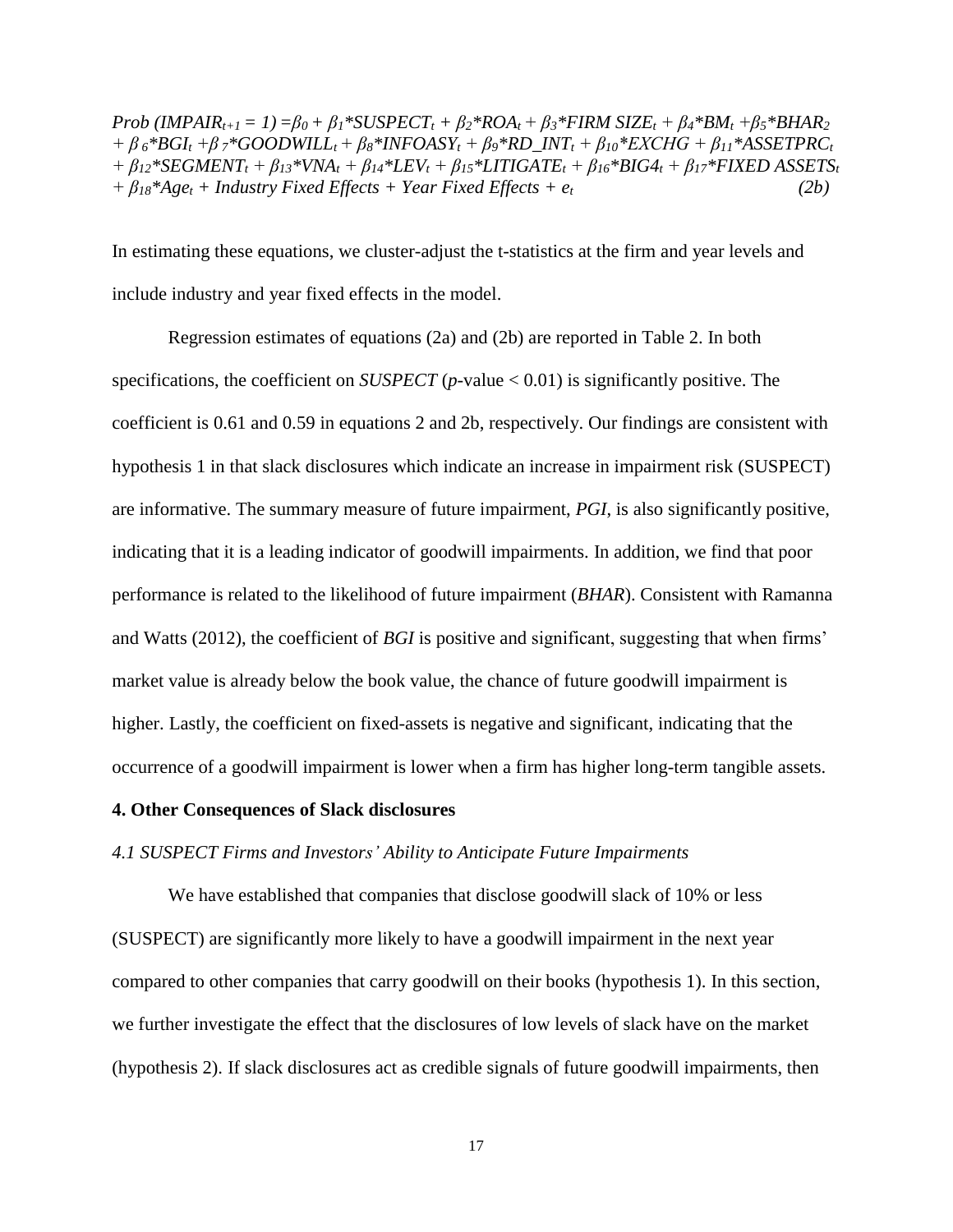the market should imbed the increased risk of impairment into firm value in expectation. When an impairment occurs for a *SUSPECT* company, the market will not be completely surprised, rather the market will resolve the uncertainty it had regarding the event. The resolution of expected events—firms that have previously reported low levels of slack—should result in market reactions that are attenuated relative to unexpected events—firms that have no prior disclosure or slack that is "in excess". Empirically, we cannot isolate the market reaction to the slack disclosures that are embedded in the 10-K with other information. However, following prior research, we can capture the resolution of market uncertainty regarding an expected impairment. Therefore, we design our test to capture the resolution of uncertainty which comes when the impairment actually occurred.

One particular challenge in conducting this analysis is that it is not known *ex-ante* when a firm would report a future impairment. It could happen in year t+1 or beyond. One possible way to address this is to consider future impairments over a longer window, say 1-3 years. However, window length becomes arbitrate and we run the risk of picking up different slack disclosure degrees within longer windows. Thus, we opt to look for impairments one year in advance to avoid overlapping disclosures. We focus on earnings announcements dates for quarters where goodwill impairments are announced as a proxy for goodwill impairment announcement date. For the majority of the firms in our sample (66%) the date of their announcement impairment coincides with that of their quarterly earnings announcement. To the extent that the impairment announcement occurred on a different date, our construction would bias against our finding a result.

To conduct this analysis, we collect all U.S. companies in Compustat with reported impairments during our 2010-2013 sample period. We eliminate all observations that have

18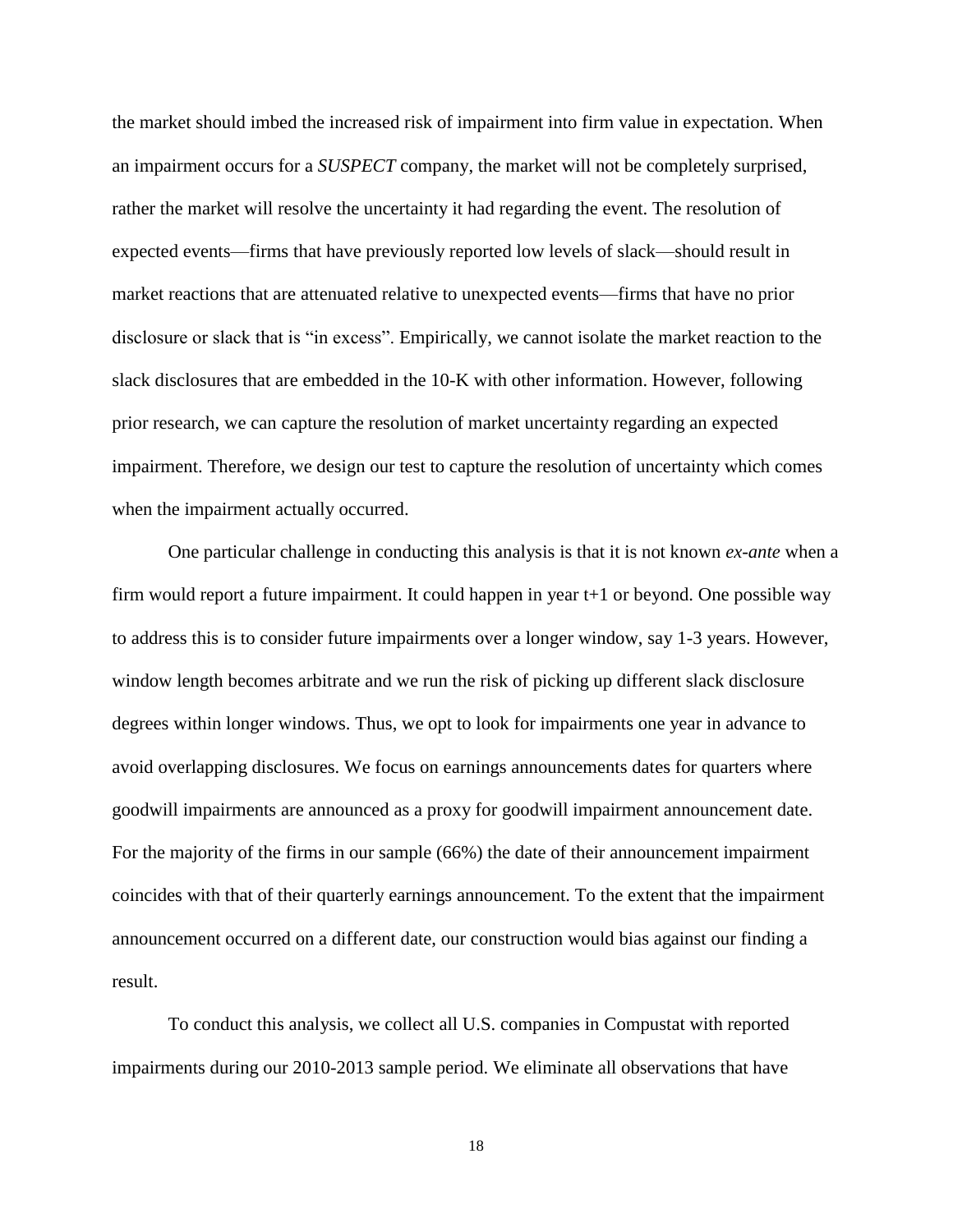missing PERMNO. Because the impairment code in Compustat indicates impairments of goodwill and other long lived assets, we verify that a goodwill impairment has occurred by reading the related footnote. (see footnote 20). We remove all firms that have a goodwill impairment in years t and t+1 to avoid contaminating our sample. We also delete observations with missing stock return data and financial variables that are needed to estimate or model. This results in a final sample of 499 observations. The sample selection procedure is summarized in Panel A of Table 3. The annual frequency of impairments is reported in Panel B. They appear to be equally distributed across the sample period. The types of slack disclosures for the sample are reported in Panels C and D of Table 3. Out of the 499 firm-year observations from 2010 to 2013, 78 (16 percent) report slack classified as *SUSPECT* (i.e. slack below 10% or slack which is qualitatively stated to be very close to carrying value).

Panel E of Table 3 provides descriptive statistics for our subsamples of *SUSPECT* and *non-SUSPECT* firms. The median goodwill impairment *(IMPAMT)* represents about 3.5 percent of total assets for SUSPECT=1 firms and 2.0% for SUSPECT=0 firms. We estimate the unexpected goodwill impairment amount using both a Tobit and an ordinary least square (OLS) regression model. The model specifications are provided in Appendix C. The unexpected goodwill measure accounts for the public information that prior research has shown to be indicators of future impairments. We measure goodwill impairments as a negative number. The unexpected goodwill impairment from the Tobit (OLS) model is approximately -4.7%(-3.9%) and -4.0% (-3.4%) of total assets for *SUSPECT* and *non-SUSPECT* firms, respectively. A negative (positive) unexpected goodwill impairment number implies that the actual recorded impairment amount was above (below) the expected amount; thus more negative (positive) unexpected goodwill impairment numbers implies a bad (good) news event. The mean three-day

19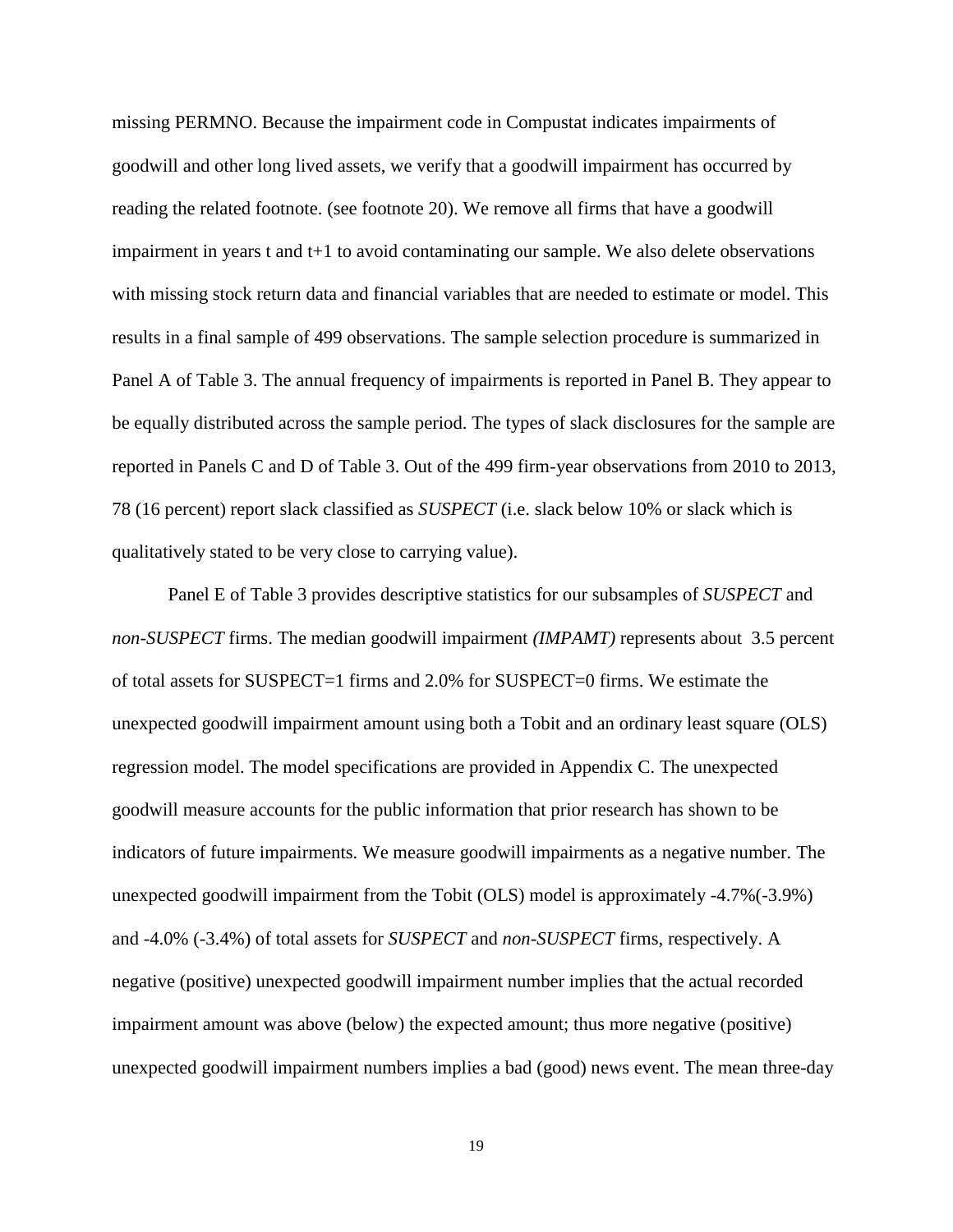(five-day) abnormal return for *SUSPECT* and *non-SUSPECT* firms is -0.5%(-0.8%) and -2.1%(- 2.3%), respectively. This indicated that the market reaction to goodwill impairments of *SUSPECT* firms is smaller than that on the comparison group.

We provide additional insight into the role of slack disclosures by capturing the ability of the *SUSPECT* disclosers to credibly signal future goodwill impairments using the following model which we estimate using OLS:

 $CARX_{t+1} = \gamma_0 + \gamma_1 * UNGWFI\_X_{t+1} + \gamma_2 * UE_{t+1} + \gamma_3 * SUBPECT_t + \gamma_4 * UNGWFI\_X_{t+1} * SUBPECT_t$ +  $\gamma_5$ \*RUNUP<sub>t+1</sub> +  $\gamma_6$ \*LMV<sub>+1</sub> +  $\gamma_7$ \*BM<sub>t+1</sub> + Industry Fixed Effects + Year Fixed Effects + e<sub>t</sub>  *(3)* 

where *CARXt+1* is either the three-day (CAR3) or five-day (CAR5) abnormal stock return around the year t+1 earnings announcement date. <sup>21</sup> *UNGWF1\_X* is either *UNGWF1\_TOBIT* or

*UNGWF1\_OLS*, and is defined as the unexpected impairment amount estimated from the TOBIT or OLS model of unexpected goodwill impairment (See Appendix C). Because more negative (positive) unexpected goodwill impairment is bad (less bad) news, we expect the coefficient on  $\gamma$ <sup>*I*</sup> to be significantly positive. *UE* is the contemporaneous quarterly earnings surprise defined as the difference between actual and consensus analyst forecasts from IBES.<sup>22</sup> We expect the coefficient on *UE* to be positive consistent with prior research on earnings response coefficients. *SUSPECT* is as previously defined. *RUNUP* is the cumulated stock returns over 20 trading days

<sup>&</sup>lt;sup>21</sup> We use earnings announcement date for the quarter in which a goodwill impairment actually occurred to proxy for the announcement of a goodwill impairment since goodwill impairment charge often announced concurrently with the earnings announcement.

<sup>&</sup>lt;sup>22</sup> Ideally, it is desirable to remove the goodwill impairment amount from actual earnings in order to capture earnings surprises other than goodwill impairment. However, IBES's actual earnings do not necessarily match firms' reported earnings. Therefore we choose not to adjust goodwill impairment out of the actual earnings. Alternatively, instead of using analysts' consensus forecasts as the expected earnings, we use the prior quarter's (if goodwill impairment occurs in quarters 1 to 3) or the prior year's earnings before the extraordinary item (if goodwill impairment occurs in quarter 4) as the expected earnings. And we use the current quarter's (if goodwill impairment occurs in quarter 1 to 3) or the current year's earnings before the extraordinary item (if goodwill impairment occurs in quarter 4) as the realized earnings to calculate the unexpected earnings surprise. Our results remain similar. The advantage of this method is that we are able to restrict the earnings surprise by removing the goodwill impairment component. The disadvantage is that using the prior year's earnings as the expectation may not be as good as consensus analyst forecasts.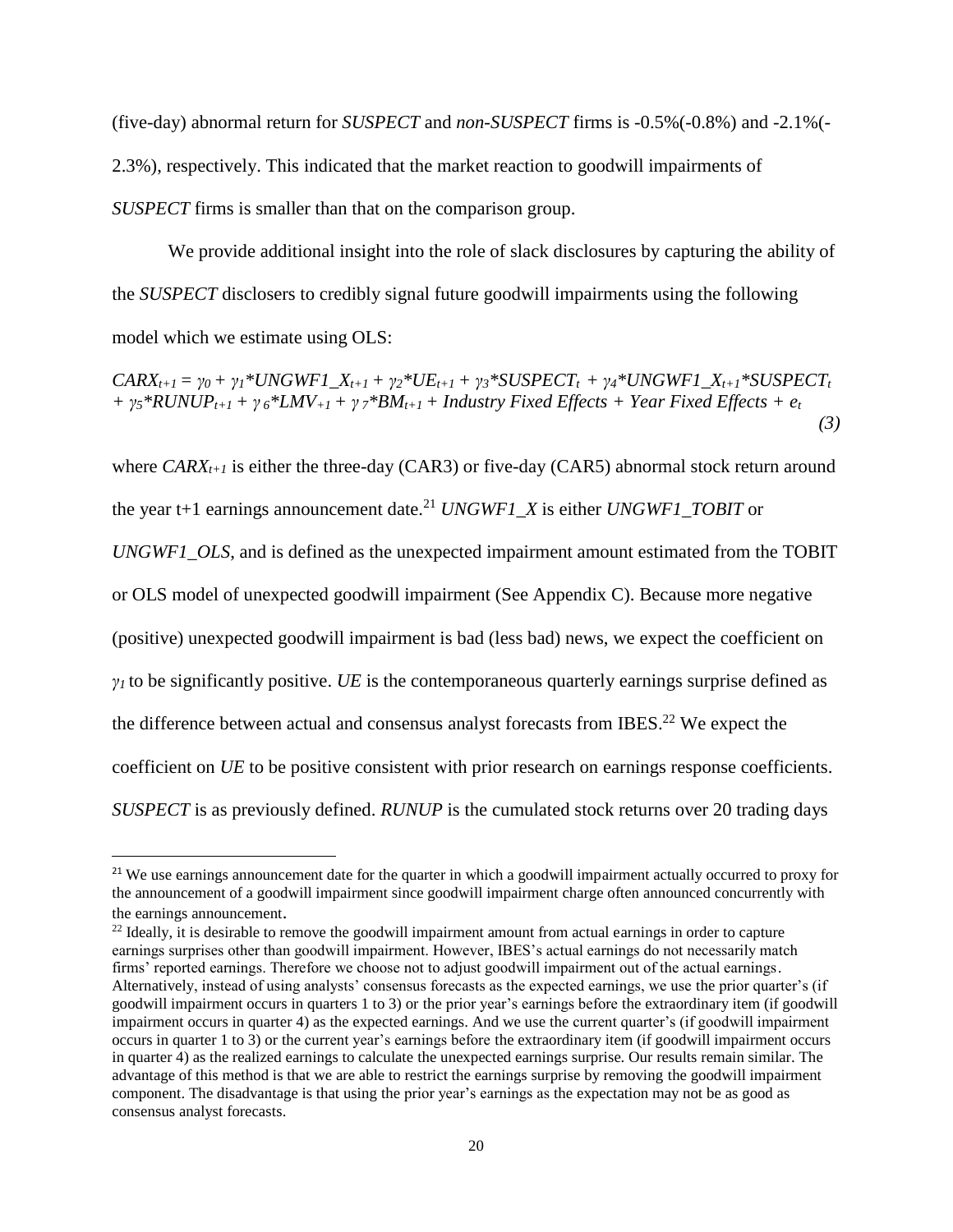prior to the earnings announcement day. We include this variable to control for public information available prior to a goodwill impairment announcement. *LMV* is the natural log of the market value of equity and *BM* is the ratio of book value to market value. We interact *SUSPECT* with the unexpected component of the goodwill impairment. If our conjecture that *SUSPECT* firms have attenuated market reactions to their announced goodwill impairments is true (hypothesis 2), the coefficient on *γ<sup>4</sup>* should be significantly negative.

The estimation of equation (3) is reported in Table 4. Consistent with evidence that has been documented in prior literature (e.g. Li et al 2011), we find that the coefficients on earnings surprises and unexpected goodwill impairment are positive, suggesting that investors react favorably when there are positive earnings surprises and smaller than expected goodwill impairments. More importantly, we find evidence consistent with hypothesis 2 that, for both three- and five-day abnormal stock returns around an earnings announcement, the coefficient *γ<sup>4</sup>* is significantly negative in both the OLS ( $p$ -value < 0.01) and Tobin ( $p$ -value < 0.05). Thus, our results support the notion that the disclosures of *SUSPECT* firms (reporting low goodwill slack) enable market participants to better anticipate future impairments.

### *4.2. Analysts' Estimates of Information Contained in Suspect Slack Disclosures*

In hypothesis 3, we predict that the revisions of analysts will be influenced by the disclosures of SUSPECT firms. That is, disclosures of lower slack may enable analysts to better anticipate future impairments which result from deteriorations in value. To determine if this is the case, we examine the effect of year t slack disclosures on closely timed analyst revisions of year t+1 earnings. We expect that forecast revisions of year t+1 earnings issued after year t's 10-K filings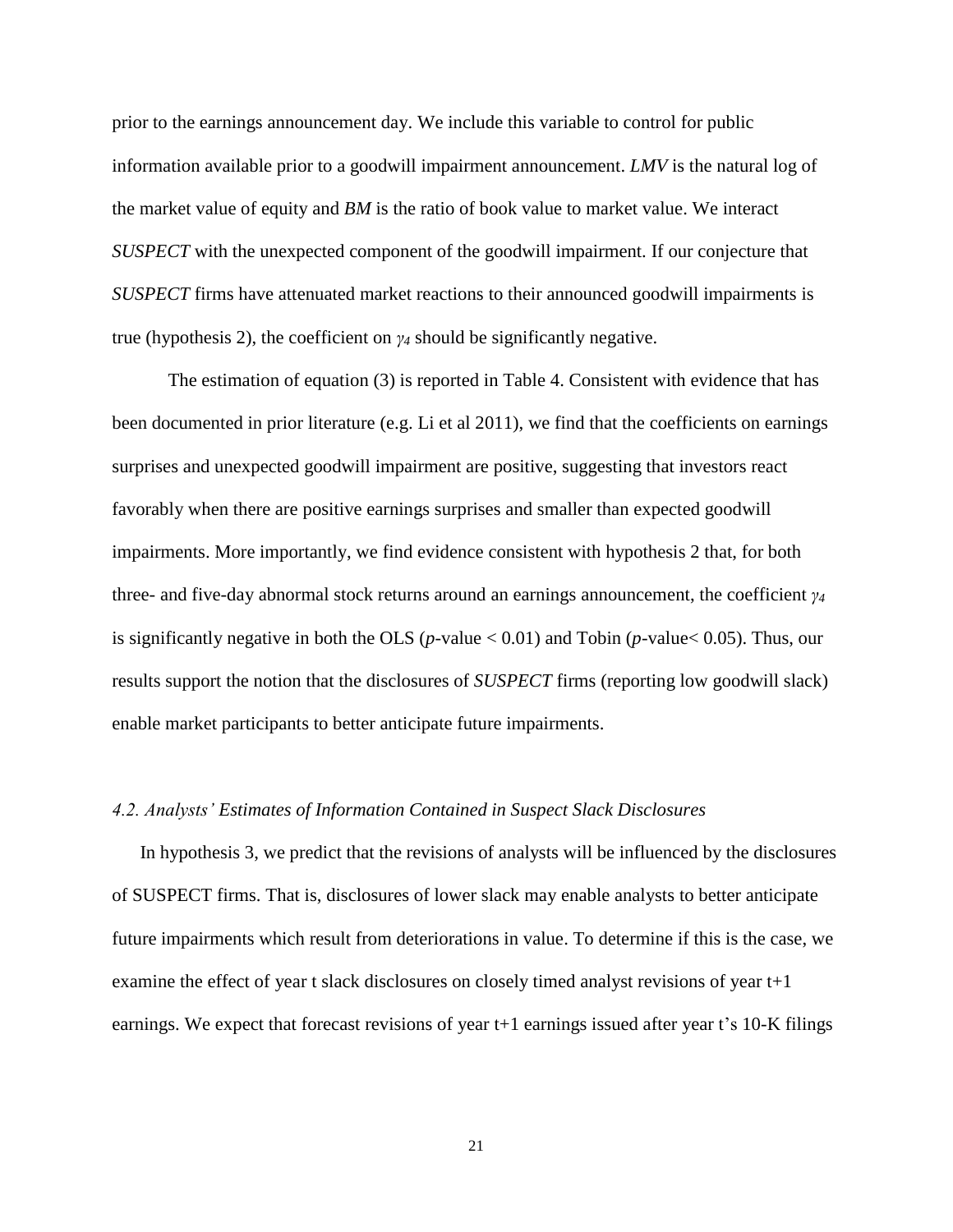will be lower than the corresponding earnings forecast outstanding before 10-K filings for

*SUSPECT* firms. To examine this conjecture, we estimate the following model:

Prob (NEG REVISION<sub>t+1</sub> = 1) =  $\delta_0 + \delta_1$ \*SUSPECT<sub>t</sub> +  $\delta_2$ \*UE<sub>t</sub> +  $\delta_3$ \*LOGNA<sub>t</sub> +  $\delta_4$ \*PGI<sub>t</sub> + *Industry Fixed Effects + Year Fixed Effects + et (4a)*

where *NEG\_REVISION* equals one if the consensus IBES forecast of year t+1 earnings reported immediately after year t's 10-K filing date is lower than the closest corresponding consensus forecast outstanding before year t's 10-K filing date. *LOGNA* is the natural log of the number of analysts issuing earnings forecasts for year  $t+1$  within 90 days of  $4<sup>th</sup>$  quarter earnings announcement of year t. We control for *PGI* in order to test whether or not the information in the goodwill slack disclosures is publicly known information. The other variables in equation (4a) have been previously defined. We augment equation (4a) by replacing PGI with control variables that capture impairment risk from equation  $(1)$ .<sup>23</sup>

Prob (NEG REVISION<sub>t+1</sub> = 1) =  $\delta_0 + \delta_1$ \*SUSPECT<sub>t</sub> +  $\delta_2$ \*UE<sub>t</sub> +  $\delta_3$ \*LOGNA<sub>t</sub> +  $\delta_4$ \*ROA<sub>t</sub> +  $\delta_5$ \* FIRM SIZE<sub>t</sub> +  $\delta_6 * BM_t + \delta_7 * BHAR_t + \delta_8 * BGI_t + \delta_9 * GOODWILL_t + \delta_{10} * INFOASY_t + \delta_{11} *$ RD INT<sub>t</sub> +  $\delta_{12}$ \*EXCHG<sub>t</sub> +  $\delta_{13}$ \*ASSETPRC<sub>t</sub> +  $\delta_{14}$ \*SEGMENT<sub>t</sub> +  $\delta_{15}$ \*VNA<sub>t</sub> +  $\delta_{16}$ \*LEV<sub>t</sub> +  $\delta_{17}$ \*  $LITIGATE_t + \delta_{18} * BIG4_t + \delta_{19} * FIXED ASSETS_t + \delta_{20} * AGE_t + IndustrV Fixed Effects + Year$  $Fixed$  *Effects* +  $e_t$  (4b)

If slack disclosures are indeed useful to analysts in predicting future impairments, then consistent with hypothesis 3, analysts' revisions should be downward— $\delta$ *l* will be significantly positive. Documenting this result would indicate that after controlling for other available information regarding future goodwill impairment from year t, *SUSPECT* goodwill slack disclosures contribute to analyst expectations regarding future firm performance.

<sup>&</sup>lt;sup>23</sup> As opposed to the CAR test, where we control for *unexpected* impairment (which already accounts for the other determinants of impairment), in the analyst revision test, we are testing the effects of the disclosure in year t's 10-K filing date. Because year t+1 has not occurred yet, we cannot generate unexpected goodwill impairment. This necessitates controls for other determinants of goodwill impairment.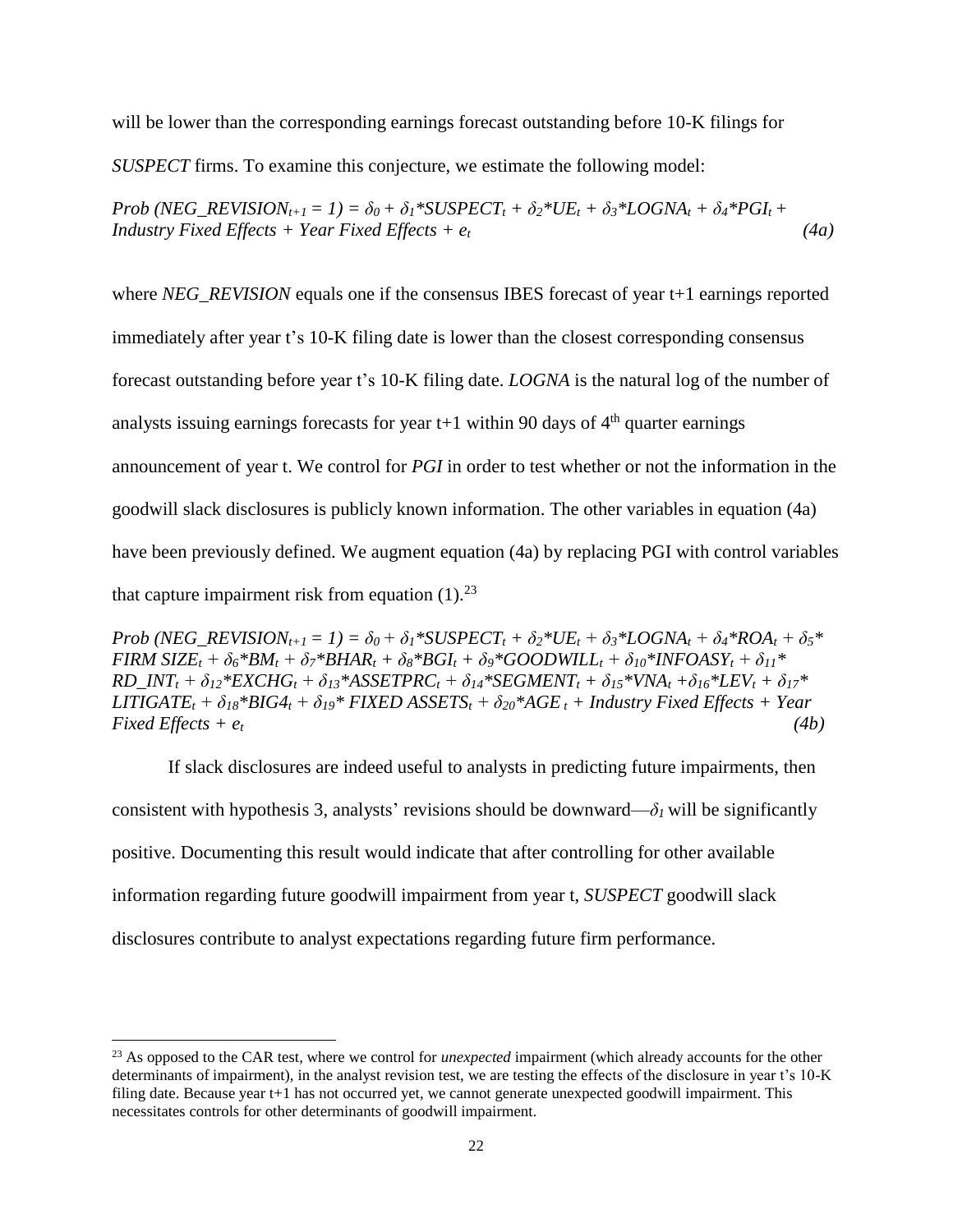The sample selection for this test is similar to the sample selection for the stock market reaction test in Section 4.1.<sup>24</sup> The results from estimating equations (4a) and (4b) are reported in Table 5. The coefficient on *UE* is significantly negative in both specifications, indicating that positive (negative) earnings surprises in year t lead to upward (downward) analyst revisions for year t+1. The evidence related to *SUSPECT* firms provides some support for hypothesis 3, that analysts revise their earnings forecasts downward following the disclosures of the goodwill slack by *SUSPECT* firms. The reduced form model is reported in Column 1 where the coefficient on *SUSPECT* is 0.38 (*p*-value = 0.04, one-tailed test). In Column 2, our expanded model, the coefficient on *SUSPECT* is weakly positive at the 10% level (*p*-value = 0.09, one-tailed test). Taken together our analysis provides moderate evidence that analysts revise their forecasts downward for *SUSPECT* firms.

### *4.3. Additional Analysis:*

 $\overline{a}$ 

### *4.3.1 Are Goodwill Slack Disclosures Opportunistic?*

Our analyses provide evidence that slack disclosures are helpful in predicting impairments incremental too other publicly available information. Moreover, our analyses of stock market reactions to future goodwill impairments suggest that slack disclosures allow investors to impound information about future impairments earlier. The implicit assumption in our paper is that the goodwill slack disclosures reflect unbiased managerial beliefs about future goodwill impairments. However, it is possible that our results reflect strategic managerial decisions. Specifically, managers may choose to disclose low goodwill slack rather than

 $24$  We apply the same sample selection procedure as in the investors' reaction to an unexpected goodwill impairment announcement (Section 4.1) except for the last step. In the last step, we remove firm-years with missing analyst forecasts before and after 10-K filing dates and missing financial control variables that are needed to conduct multivariate analysis of analyst forecast revisions. Our final sample consists of 486 firm-year observations.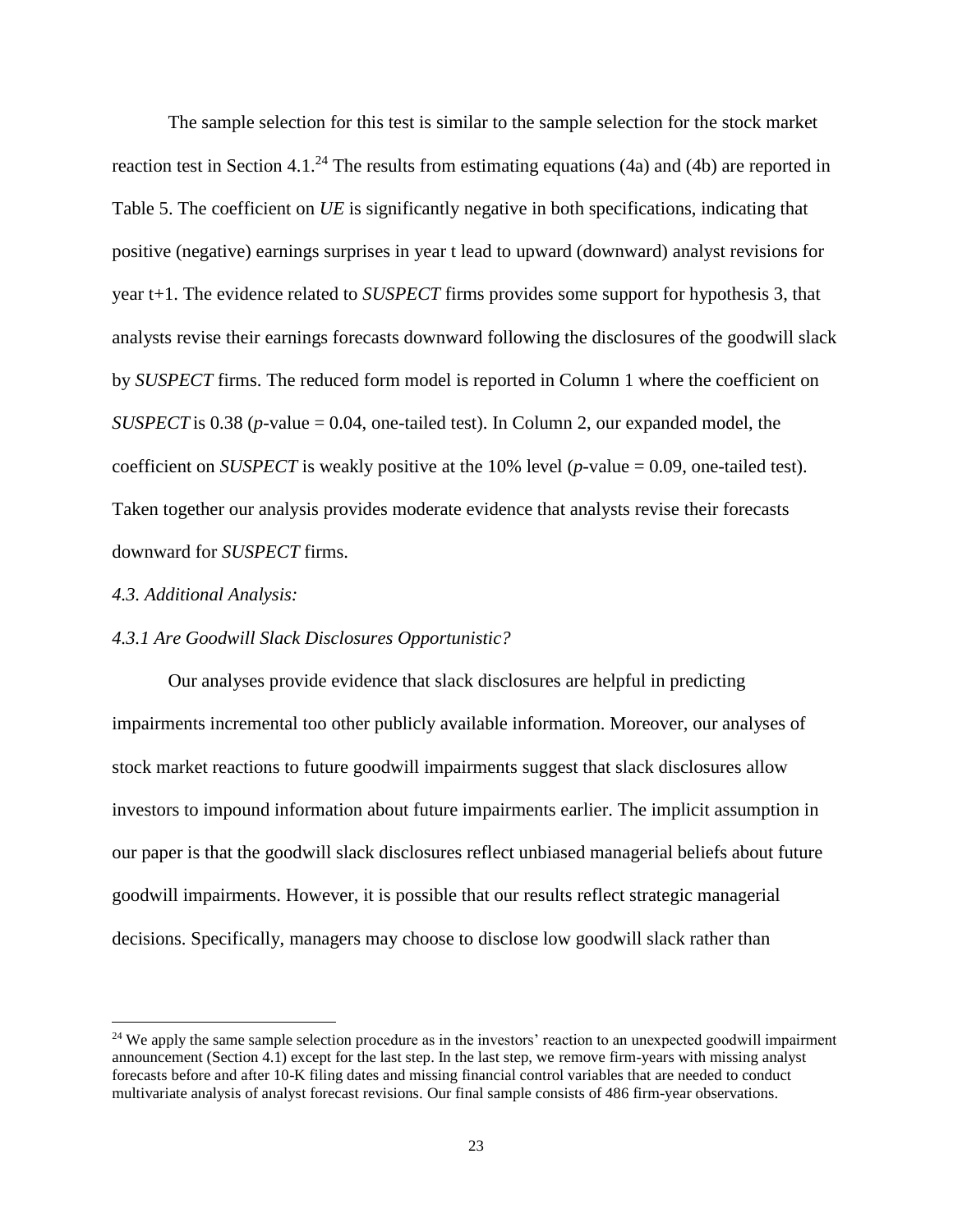recording goodwill impairments in the current period. Gaming of this nature would be consistent with prior research on accounting estimates that suggests that managers opportunistically manipulate assumptions in accounting estimates (e.g. Bergstresser et al. 2006; Picconi 2006; Jackson and Liu 2010). In this setting, choosing to report slack disclosure rather than an impairment is preferred as it may protect firms against future litigation for failure to inform the market of a likely impairment (Skinner 1994). Thus, if managers have incentives to avoid goodwill impairment charges, they could elect to make small slack disclosures instead of taking an impairment. Gaming of this type does not invalidate our findings regarding the informativeness of slack disclosures. One likely reason for why a firm would choose to avoid taking an impairment in year t is to avoid the effect that the impairment would have on earnings. To explore this possibility, we proxy for managerial opportunism by estimating the probability of meeting-or-beating (MBE) analyst forecasts.<sup>25</sup> By estimating the following equation we document the relation between the disclosure of SUSPECT firms and managerial opportunism:

Prob  $(MBE_t = 1) = \lambda_0 + \lambda_1 * SUBPECT_t + \lambda_2 * LMV_t + \lambda_3 * BM_t + \lambda_4 * LOSS_t + \lambda_5 * ROA_t +$ *λ6\*SALEGR<sup>t</sup> + et (5)*

where *MBE* is a dichotomous variable equal to one when the IBES Actual EPS figure exceeds the consensus IBES analyst forecasts in the 90 days before the earnings announcement date.. *LOSS* is a dichotomous variable equal to one if the IBES actual EPS figure is negative and zero otherwise. *SALEGR* is the change in revenue over the prior year. The other variables have been previously defined.

Our results from estimating Equation (5) are in Table 6. Contrary to our expectation we find that the likelihood of *MBE* is *negatively* associated with *SUSPECT* (the coefficient  $\lambda_I$  is

<sup>&</sup>lt;sup>25</sup> Starting with Bartov et al. (2002), multiple studies have used meeting-or-beating of analyst forecasts as a proxy for higher managerial incentives to manipulate accounting information. Other examples of this approach can be found in Hribar et al. (2006) and Gunny (2010), among others.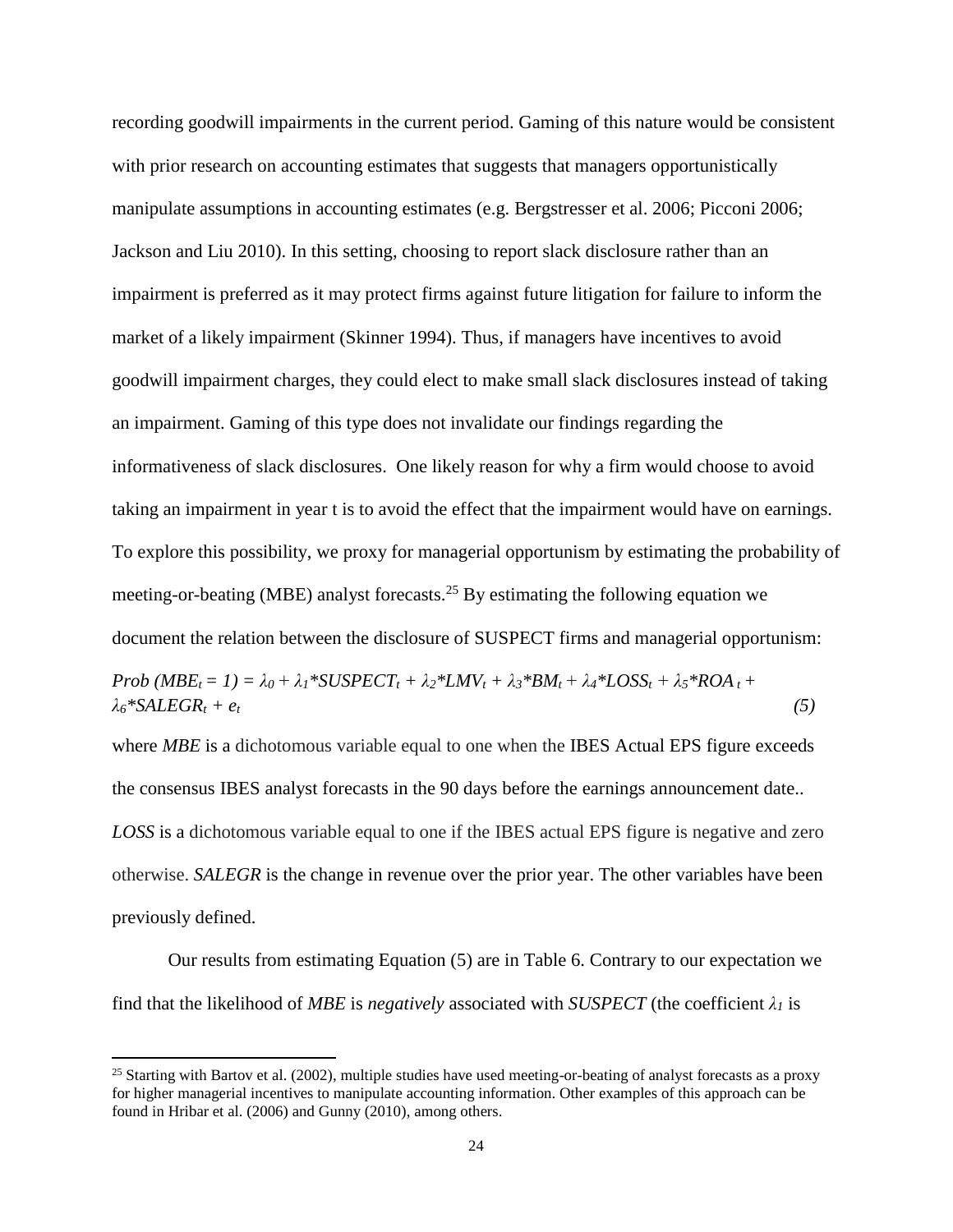negative and significant, *p*-value = 0.03). In other words, *SUSPECT* firms are *less* likely to meetor-beat expectations, which is not consistent with the possible opportunistic motive of reporting smaller slack numbers. However, the disclosure of slack by *SUSPECT* firms is more likely to accompany a contemporaneous deterioration of firm performance. Our finding provides evidence that reported slack numbers are more likely to represent unbiased managerial beliefs about goodwill impairment risk.

#### *4.3.2. Differentiating Between Slack Degree*

Our analyses so far have focused on comparing firm-years with low goodwill slack disclosures (*SUSPECT*=1 if code=2 or 7 in Panel D of Table 1) to non-*SUSPECT* firms (all other firm-years in the sample). Firm-years in the latter category combine observations with reported slack in excess of 10%, firms that do not disclose any information about their goodwill slack or firms that disclose that they are in "substantial excess". Ex-ante, we do not have a theory that would distinguish between the latter three types of disclosure degree because the CorpFin does not provide a quantitative definition for "substantially in excess". For example, a firm that "says nothing" may have a low slack number that it does not want to report or it may have a large slack number and is thus not encouraged to report under the FRM's disclosure recommendation. In contrast, firms may choose to signal high goodwill slack in order to differentiate from being silent about their goodwill slack. To determine if our reported results are unduly influenced by the classification of the non-suspect firms, we narrow our analyses to focus on comparing *SUSPECT* firms with firms that disclose no information about goodwill slack. Our untabulated findings are quantitatively similar to the results reported in Tables 2, 4, and 5.

25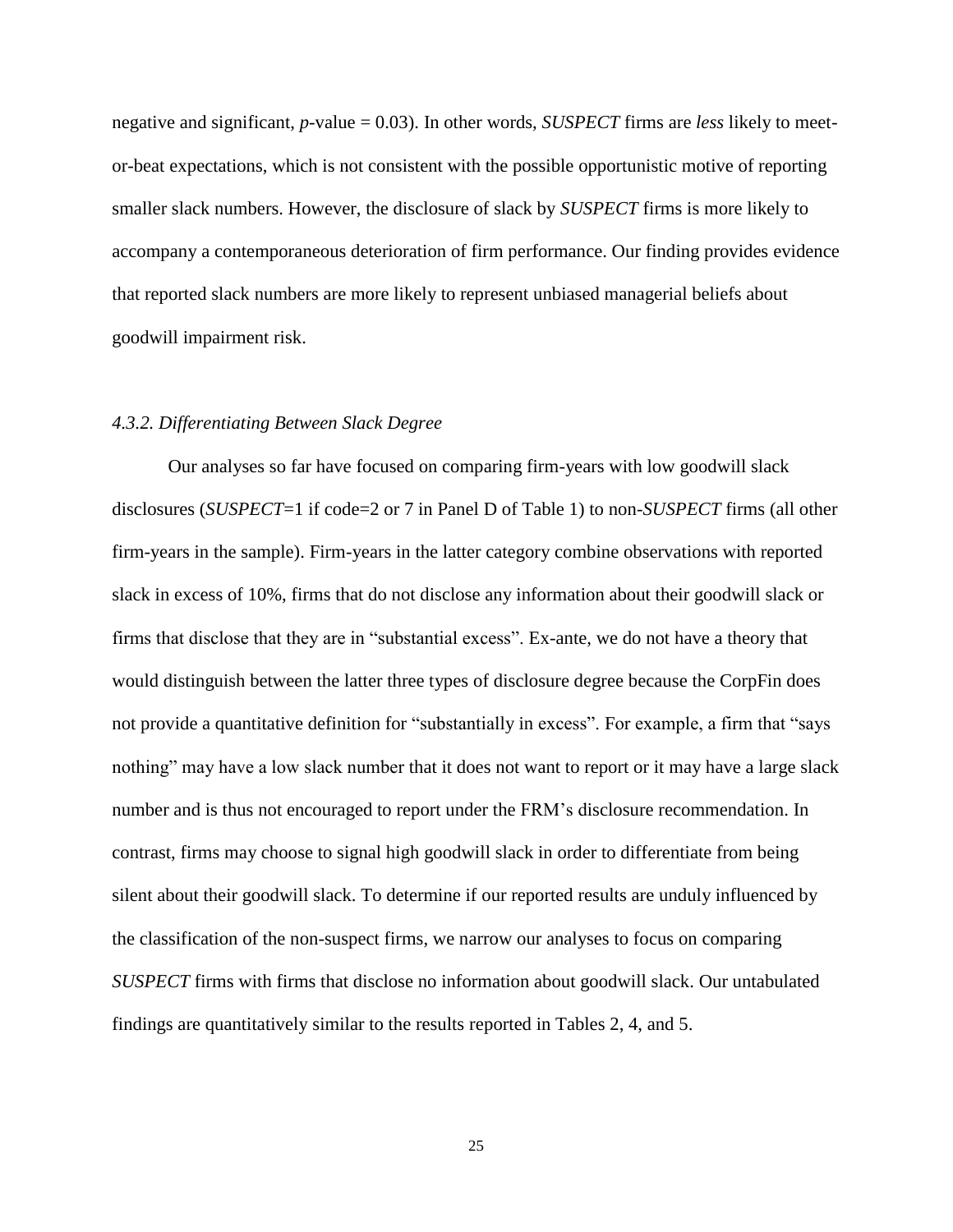### **5. Conclusion**

The CorpFin's FRM recommended expanded disclosures for goodwill in 2009 to include the percentage by which the fair value of a reporting unit exceeded its carrying value for when the headroom was not "substantially in excess". However, FRM did not provide a quantitative definition for what is meant by "substantially in excess" which has left companies, investors and others without a clear set of directions and expectations. The opacity of this recommendation has led to significant heterogeneity in goodwill slack disclosures. Within the uncertainty of the disclosure we investigate if slack disclosures that appear to indicate an increase in the likelihood of a future impairment are informative to market participants. We find that "high impairment risk" slack disclosures (*SUSPECT*=1) are associated with a higher likelihood of future impairments and better informed market participants—investors and analysts. Slack disclosures appear to successfully bring information regarding goodwill impairment forward in time which appears to be the goal of the expanded disclosure. Our findings support the notion that disclosing early indicators of low goodwill slack are useful to the users of financial information.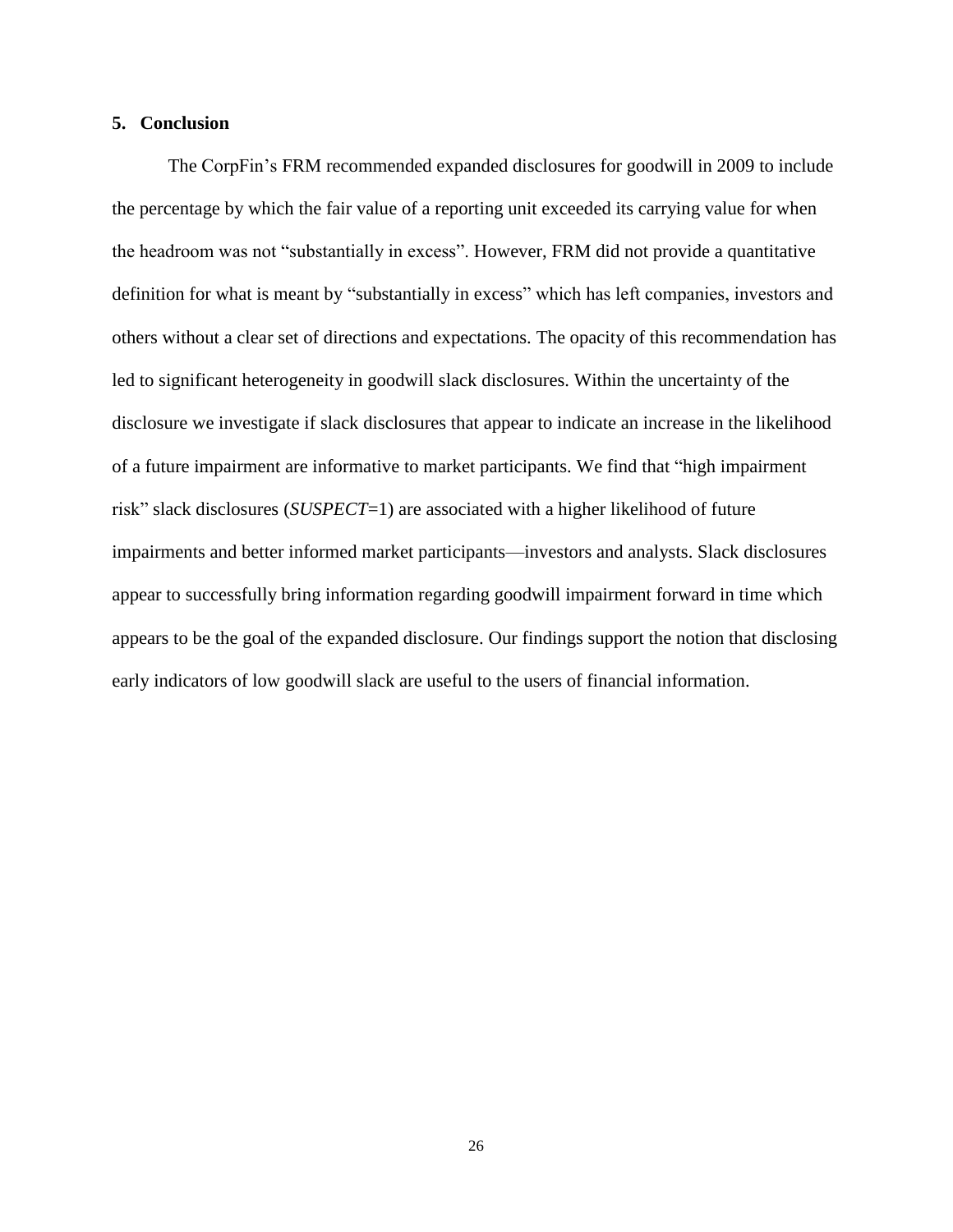### **References**

- Ayres, D. R., J. L. Campbell, J. Chyz, and J. E. Shipman. (2015). Do financial analysts reduce the costs of accounting decisions? Evidence from Goodwill Impairments. Available on SSRN at: [http://papers.ssrn.com/sol3/papers.cfm?abstract\\_id=2656844](http://papers.ssrn.com/sol3/papers.cfm?abstract_id=2656844)
- Bartov, E., D. Givoly, and C. Hayn. (2002). The rewards to meeting or beating earnings expectations. *Journal of Accounting and Economics* 33(2): 173-204.
- Beatty, A. and J. Weber. 2006. Accounting discretion in fair value estimates: An examination of SFAS 142 goodwill impairments. *Journal of Accounting Research* 44: 257-288.
- Bens, D., W. Heltzer, and B. Segal. 2011. The Information content of goodwill impairments and SFAS 142. *Journal of Accounting, Auditing, and Finance* 26(3): 527-555.
- Bergstresser, D., M. Desai, and J. Rauh. (2006). Earnings manipulation, pension assumptions, and managerial investment decisions. *The Quarterly Journal of Economics* 121(1): 157- 195.
- Chen, L., J. Krishnan, and S. Heibatollah (2014). Goodwill impairment charges and analyst forecast properties. *Accounting Horizons*, Forthcoming.
- Core, J. 2001. A review of empirical disclosure literature: A discussion. *Journal of Accounting and Economics* 31(1): 441-556.
- Diamond, D. W. 1985. Optimal release of information by firms. *The Journal of Finance* 40(4): 1071-1094.
- Diamond, D. W. and R. E. Verrecchia. 1991. Disclosure, liquidity, and the cost of capital. *The Journal of Finance* 46(4): 1325-1359.
- Duff & Phelps. 2012. *Goodwill Impairment Study*. Available at: [http://www.duffandphelps.com/SiteCollectionDocuments/Reports/2012%20Goodwill%2](http://www.duffandphelps.com/SiteCollectionDocuments/Reports/2012%20Goodwill%20Impairment.pdf) [0Impairment.pdf](http://www.duffandphelps.com/SiteCollectionDocuments/Reports/2012%20Goodwill%20Impairment.pdf)
- Francis, J., D. Nanda, and P. Olsson. (2008). Voluntary disclosure, earnings quality, and cost of capital. *Journal of Accounting Research* 46(1): 53-99.
- Francis, J., D. Philbrick, and K. Schipper. 1994. Shareholder litigation and corporate disclosures. *Journal of Accounting Research* 32: 137-164.
- Glosten, L. R. and P. R. Milgrom. 1985. Bid, ask and transaction prices in a specialist market with heterogeneously informed traders. *Journal of Financial Economics* 14(1): 71-100.
- Gow, I. D., Ormazabal, G., & Taylor, D. J. (2010). Correcting for cross-sectional and time-series dependence in accounting research. *The Accounting Review*, *85*(2), 483-512.
- Gu, F. and B. Lev. 2011. Overpriced shares, ill-advised acquisitions, and goodwill impairment. *The Accounting Review* 86(6): 1995-2022.
- Gunny, K. A. (2010). The relation between earnings management using real activities manipulation and future performance: Evidence from meeting earnings benchmarks. *Contemporary Accounting Research* 27(3): 855-888.
- Hayn, K. and P. Hughes. 2006. Leading indicators of goodwill impairment. *Journal of Accounting, Auditing, and Finance* 21: 223-265.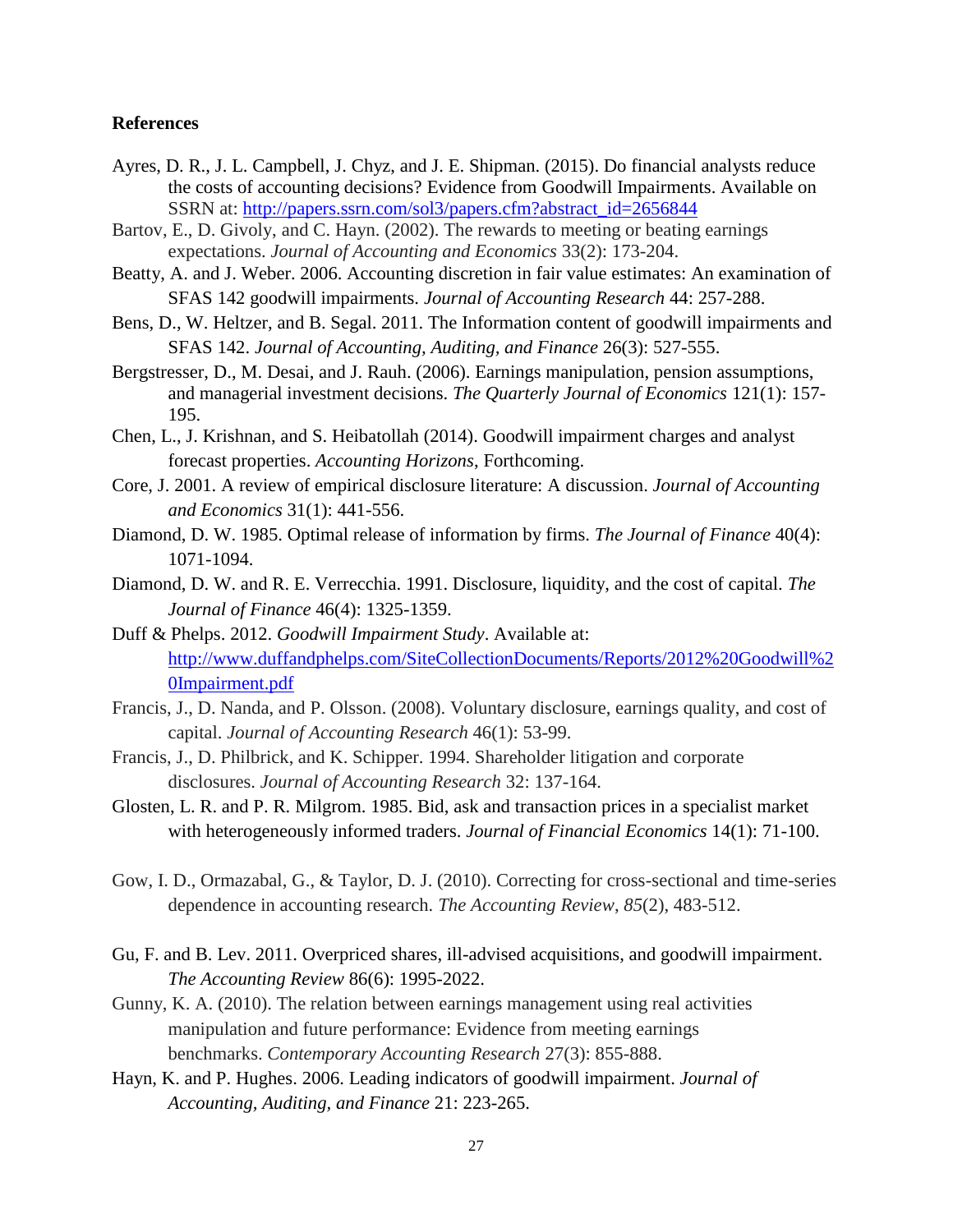- Healy, P., and C. Palepu. 2001. Information asymmetry, corporate disclosure and capital markets. *Journal of Accounting and Economics* 31: 405-440.
- Heflin, F., K. Shaw, and J. Wild. 2005. Disclosure policy and market liquidity: Impact of depth quotes and order sizes. *Contemporary Accounting Research* 22(4): 829-865.
- Hirshleifer, D. and S. H. Teoh. (2003). Limited attention, information disclosure, and financial reporting. *Journal of Accounting and Economics* 36(1): 337-386.
- Hope, O. K. (2003). Disclosure practices, enforcement of accounting standards, and analysts' forecast accuracy: An international study. *Journal of Accounting Research* 41(2): 235- 272.
- Hribar, P., N. T. Jenkins, and W. B. Johnson. (2006). Stock repurchases as an earnings management device. *Journal of Accounting and Economics* 41(1): 3-27.
- Jackson, S. B. and X. K. Liu. (2010). The allowance for uncollectible accounts, conservatism, and earnings management. *Journal of Accounting Research* 48(3): 565-601.
- Jarwa, H. 2009. Do firms manage fair value estimates? An examination of SFAS 142 goodwill impairments. *Journal of Business, Finance, and Accounting* 36(9): 1059-1086.
- KPMG. 2009. AICAP National Conference on Current SEC and PCAOB Developments: Regulators and Standard-Setters Address Convergence and Describe Accounting and Financial Reporting Developments. No. 09-04. December. [https://www.kpmg.com/LU/en/IssuesAndInsights/Articlespublications/Documents/AICP](https://www.kpmg.com/LU/en/IssuesAndInsights/Articlespublications/Documents/AICPA-National-Conference-2009.pdf) [A-National-Conference-2009.pdf.](https://www.kpmg.com/LU/en/IssuesAndInsights/Articlespublications/Documents/AICPA-National-Conference-2009.pdf)
- Lambert, R., C. Leuz, and R. Verrecchia. 2007. Accounting information, disclosure, and the cost of capital. *Journal of Accounting Research* 45(2): 385-420.
- Lee, C. 2011. The effect of SFAS 142 on the ability of goodwill to predict future cash flows. *Journal of Accounting and Public Policy* 30: 236-255.
- Li, K. K. and R. G. Sloan. (2015). Has goodwill accounting gone bad? Available at SSRN at [http://papers.ssrn.com/sol3/papers.cfm?abstract\\_id=1466271](http://papers.ssrn.com/sol3/papers.cfm?abstract_id=1466271)
- Li, Z., P. Schroff, R. Venkatamaran, and I. Zhang 2011. Causes and consequences of goodwill impairment losses. *Review of Accounting Studies* 16: 745–778.
- Lobo, G. J., L. Paugam, D. Zhang, and J. F. Casta. (2015). The effect of joint auditor pair composition on audit quality: Evidence from impairment tests. Available at SSRN at: [http://papers.ssrn.com/sol3/papers.cfm?abstract\\_id=](http://papers.ssrn.com/sol3/papers.cfm?abstract_id=%202653412) 2653412
- Lundholm, R. and L. A. Myers. (2002). Bringing the future forward: The effect of disclosure on the returns‐earnings relation. *Journal of Accounting Research* 40(3): 809-839.
- Monga, V. and E. Chasan (2015). The 109,894-word annual report. As regulators require more disclosures, 10-Ks reach epic lengths; how much is too much? *Wall Street Journal*, June 1, 2015. Available at: [http://www.wsj.com/articles/the-109-894-word-annual-report-](http://www.wsj.com/articles/the-109-894-word-annual-report-1433203762)[1433203762](http://www.wsj.com/articles/the-109-894-word-annual-report-1433203762) . Accessed on July 13, 2016.
- Olante, M. E. 2013. Overpaid acquisitions and goodwill impairment losses—Evidence from the US. *Advances in Accounting* 29: 243-254.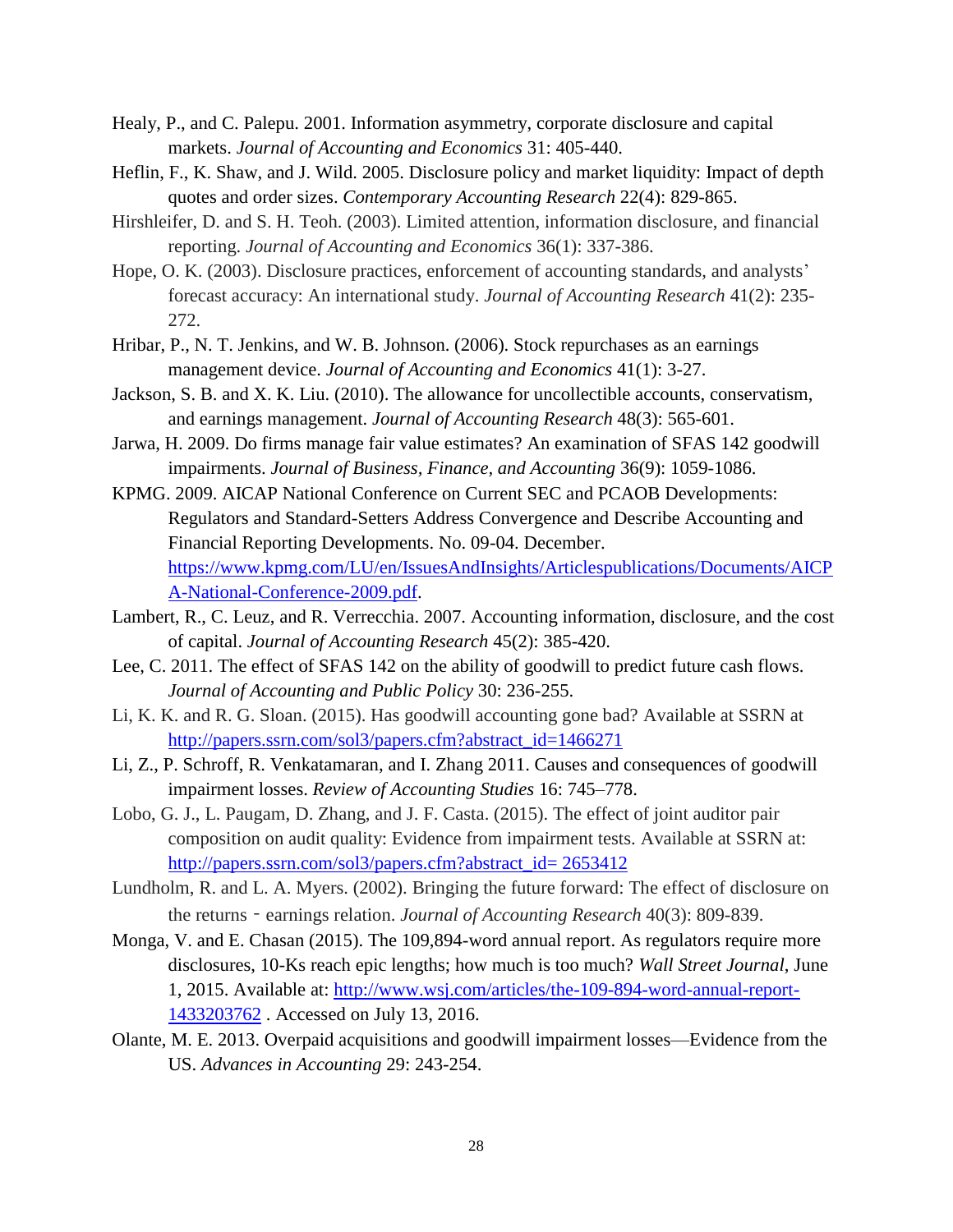- Picconi, M. 2006. The perils of pensions: Does pension accounting lead investors and analysts astray? *The Accounting Review* 81(4): 925-955.
- Ramanna, K. and R. L. Watts. 2012. Evidence on the use of unverifiable estimates in required goodwill impairment. *Review of Accounting Studies* 17(4): 749-780.
- Richardson, S. A., R. G. Sloan, M. T. Soliman, and I. Tuna. (2005). Accrual reliability, earnings persistence and stock prices. *Journal of Accounting and Economics* 39(3): 437-485.
- Securities and Exchange Commission Division of Corporation Finance Manual. 2015. *Financial Reporting Manual*. Available at:

[http://www.sec.gov/divisions/corpfin/cffinancialreportingmanual.shtml.](http://www.sec.gov/divisions/corpfin/cffinancialreportingmanual.shtml)

- Sengupta, P. 1998. Corporate disclosure quality and the cost of debt. *The Accounting Review* 73(4): 459-474.
- Skinner, D. J. 1994. Why firms voluntarily disclose bad news. *Journal of Accounting Research* 31(1): 38-60.
- Tesyak, K. (2012). Investors aware of issues before goodwill impairment announcements, study shows. *Journal of Accountancy*, October 9, 2012. Available at: http://www.journalofaccountancy.com/news/2012/oct/20126575.html#sthash.Kc2QS03H .dpuf
- Verrecchia, R. E. 2001. Essays on disclosure. *Journal of Accounting and Economics* 32(1): 97- 180.
- Welker, M. 1995. Disclosure policy, information asymmetry and liquidity in equity markets. *Contemporary Accounting Research* 11(2): 805-827.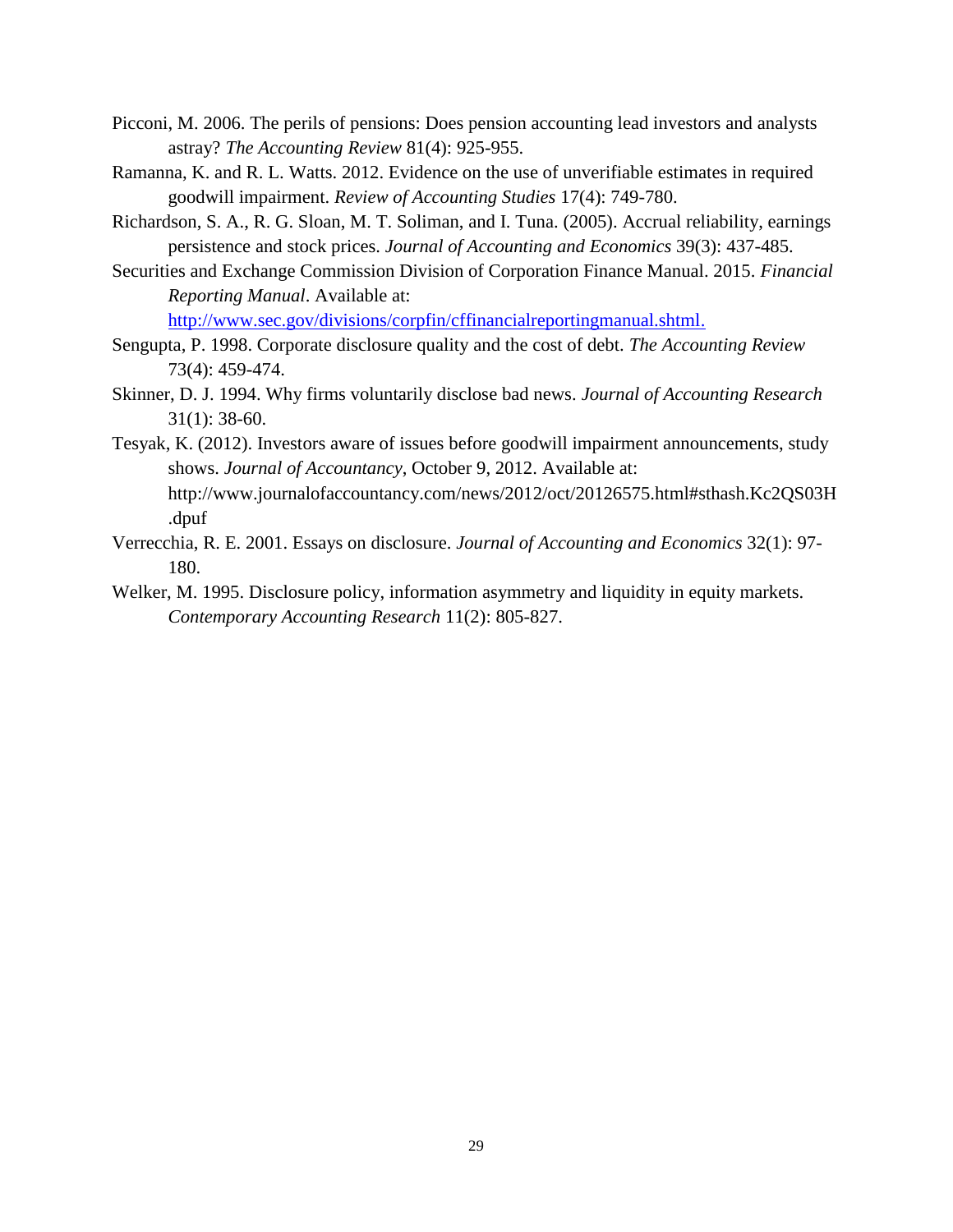## **Appendix A: Definition of Variables**

| <b>Variables</b>                                 | <b>Definition</b>                                                                                                                                                                                                                                                                                                                                                                                                                                                                                      |
|--------------------------------------------------|--------------------------------------------------------------------------------------------------------------------------------------------------------------------------------------------------------------------------------------------------------------------------------------------------------------------------------------------------------------------------------------------------------------------------------------------------------------------------------------------------------|
| <b>Key Variables:</b>                            |                                                                                                                                                                                                                                                                                                                                                                                                                                                                                                        |
| <b>SUSPECT</b> <sub>t</sub>                      | A dichotomous variable equal to one if a firm reports SLACK of<br>less than 10% or very close to carrying value of the reporting unit in<br>its 10-K goodwill footnote; zero otherwise.                                                                                                                                                                                                                                                                                                                |
| $IMPAIRt/t+1$                                    | A dichotomous variable equal to one if a firm reports a goodwill<br>impairment in year $t/t+1$ ; zero otherwise.                                                                                                                                                                                                                                                                                                                                                                                       |
| CAR3 $(5)_{t+1}$                                 | Abnormal stock return around earnings announcement date<br>cumulated from one trading day prior until one (three) trading days<br>after earnings announcement. Abnormal returns are calculated using<br>value-weighted CRSP benchmark return.                                                                                                                                                                                                                                                          |
| MBE <sub>t</sub>                                 | A dichotomous variable equal to one when IBES actual EPS figure<br>exceeds the consensus IBES analyst forecasts, where consensus<br>analyst forecasts is defined by the median of the last forecasts made<br>by all analysts within 90 days before earnings announcement for<br>year t.                                                                                                                                                                                                                |
| NEG_REVISION <sub>t+1</sub>                      | A dichotomous variable equal to one if a firm experiences a<br>downward revision in consensus analyst forecasts for year t+1 after<br>release of year t's 10-K; zero otherwise, where consensus analyst<br>forecasts before 10-K is defined by the median of the last forecasts<br>made by all analysts within 90 days before 10-K release and<br>consensus analyst forecasts after 10-K is defined by the median of<br>the first forecasts made by all analysts within 90 days after 10-K<br>release. |
| <b>Control Variables (in alphabetical order)</b> |                                                                                                                                                                                                                                                                                                                                                                                                                                                                                                        |
| $AGE_t$                                          | Natural log of a firm's age based on the start date of the price date<br>on CRSP.                                                                                                                                                                                                                                                                                                                                                                                                                      |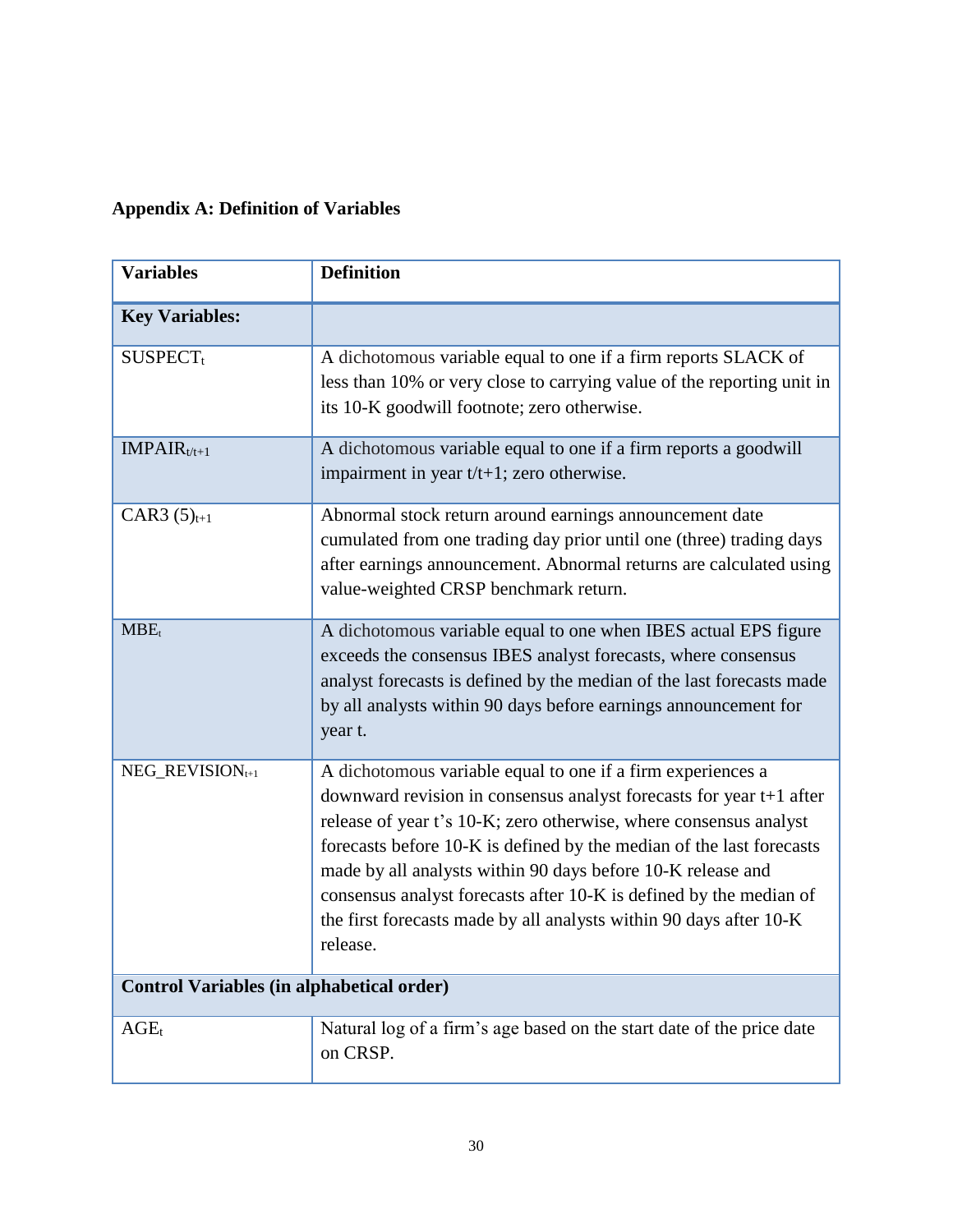| <b>ASSETPRC</b> t           | The $\mathbb{R}^2$ from a time series regression of quarterly price per share on<br>earnings from continued operations (IBQ) per share, computed over<br>the period of 20 quarters prior to the end of year t. |
|-----------------------------|----------------------------------------------------------------------------------------------------------------------------------------------------------------------------------------------------------------|
| BHAR <sub>t</sub>           | Abnormal returns are calculated using monthly value-weighted<br>CRSP benchmark return compounded over the fiscal year t.                                                                                       |
| BIG4 <sub>t</sub>           | A dichotomous variable equal to one if a firm has a Big 4 auditor;<br>zero otherwise.                                                                                                                          |
| $BGI_t$                     | A dichotomous variable equal to one if market-to-book ratio<br>$(CSHO*PRCC_F)/CEQ$ ) at the end of year $t < 1$ ; zero otherwise.                                                                              |
| $BM_t$                      | Book-to-market ratio (CEQ/CSHO*PRCC_F) at the end of year t.                                                                                                                                                   |
| EXCHG <sub>t</sub>          | A dichotomous variable equal to one if the firm trades on either the<br>NASDAQ or the AMEX; zero otherwise.                                                                                                    |
| FIRM SIZEt                  | Natural log of market value of equity (PRCC_F*CSHO) measured<br>in the end of year $t+1$ ; zero otherwise.                                                                                                     |
| FIXED ASSETSt               | Ratio of fixed assets divided by total assets in year t.                                                                                                                                                       |
| $IMPAMT_{t+1}$              | Amount of goodwill impairment charge in year t+1 divided by total<br>assets at the end of year t. This variable is used to calculate the<br>unexpected goodwill impairment amount in Appendix C.               |
| <b>GOODWILL</b>             | Ratio of total goodwill (GDWL) to total assets (AT) at the end of<br>year t.                                                                                                                                   |
| <b>INFOASY</b> <sub>t</sub> | A dichotomous variable equal to one if a firm reports positive net<br>share repurchases; zero otherwise.                                                                                                       |
| $LEV_t$                     | Ratio of total long-term debt (short+long term portion) (LT) to<br>market value of equity ((dlc+dltt)/(CSHO*PRCC_F) at the end of<br>year t.                                                                   |
| LITIGATE <sub>t</sub>       | A dichotomous variable equal to one if the firm falls into a high<br>litigation risk industry as defined by Francis et al. (1994); zero<br>otherwise.                                                          |
| LOGNAt                      | Natural log of number of analysts issuing forecasts during 90 days<br>prior to year t earnings announcement.                                                                                                   |
| $PGI_t$                     | Ex-ante probability of impairment calculated from equation (1).                                                                                                                                                |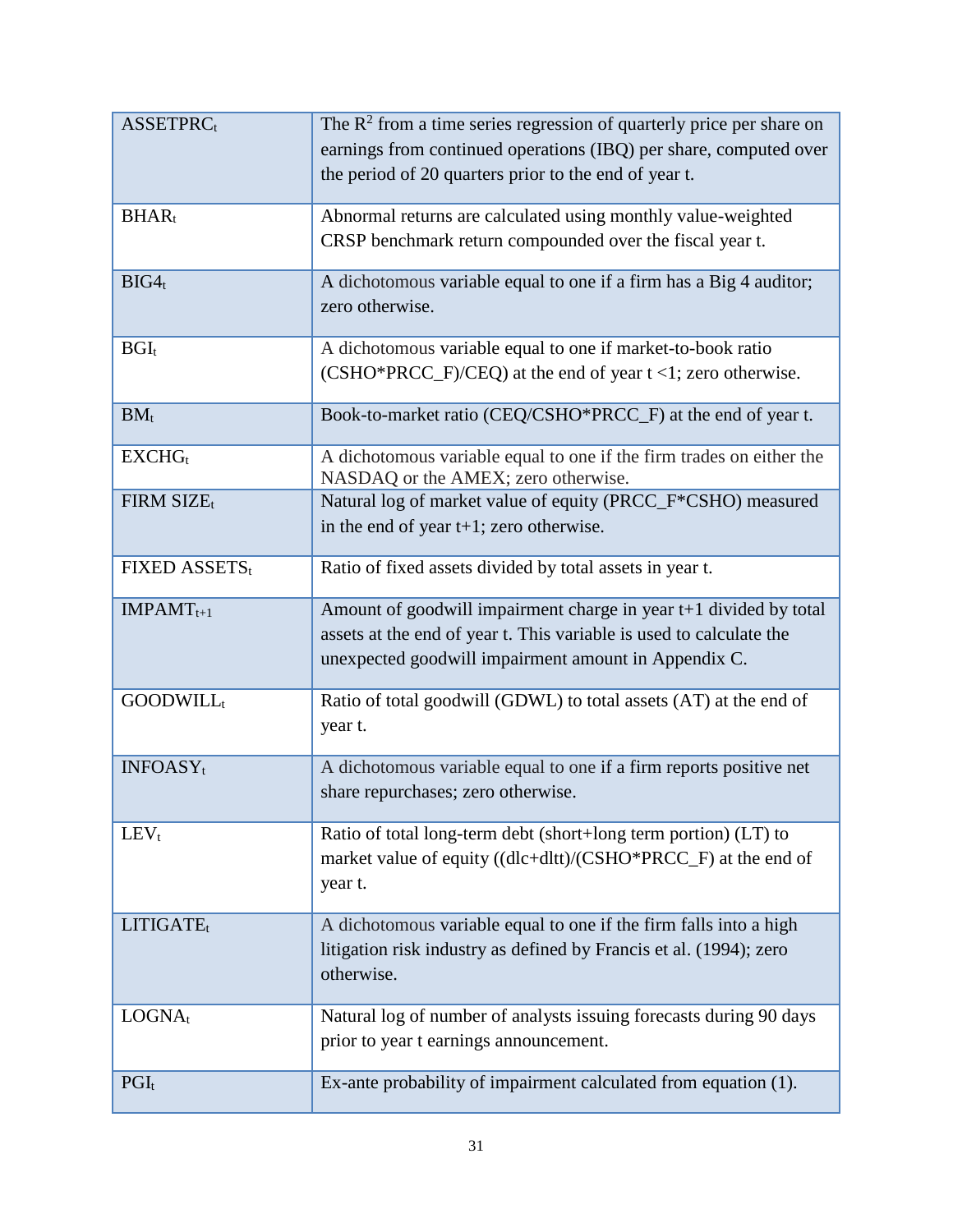| $RD_$ INTt           | Ratio of Research and Development (XRD) to sales (SALE) at the<br>end of year t. When XRD is missing, it is set to zero.                                                                                                                                                                                                                                                                                                                         |
|----------------------|--------------------------------------------------------------------------------------------------------------------------------------------------------------------------------------------------------------------------------------------------------------------------------------------------------------------------------------------------------------------------------------------------------------------------------------------------|
| $ROA_t$              | Ratio of income before extraordinary item (IB) measured at the end<br>of year t.                                                                                                                                                                                                                                                                                                                                                                 |
| $RUNUP_{t+1}$        | Accumulated daily abnormal stock return over 20 trading days prior<br>to until 2 trading days prior to the goodwill impairment<br>announcement.                                                                                                                                                                                                                                                                                                  |
| SEGMENT <sub>t</sub> | Natural log of number of business segments (sum of business<br>segments and geographic segments) based on Compustat Segment<br>information.                                                                                                                                                                                                                                                                                                      |
| $UE_{t+1}$           | (IBES Actual Earnings-IBES Consensus Analyst Forecast based on<br>the median of forecasts made 90 days prior to the earnings<br>announcement)/Absolute Value of IBES Actual Earnings. This is<br>measured as quarterly earnings surprise in subsequent year $t+1$<br>when goodwill impairment is announced in quarters 1, 2, and 3, and<br>as yearly earnings surprise in subsequent year when goodwill<br>impairment is announced in quarter 4. |
| $UE_{t}$             | (IBES Actual annual Earnings-IBES Consensus Analyst Forecast<br>based on the median of forecasts of annual earnings made 90 days<br>prior to the earnings announcement)/Absolute Value of IBES<br>Actual Earnings. This is measured at end of fiscal year.                                                                                                                                                                                       |
| UNGWF1_OLS           | Unexpected goodwill impairment estimated using OLS model<br>(Appendix C).                                                                                                                                                                                                                                                                                                                                                                        |
| UNGWF1 TOBIT         | Unexpected goodwill impairment estimated using TOBIT model<br>(Appendix C).                                                                                                                                                                                                                                                                                                                                                                      |
| $VNA_t$              | Asset verifiability, as defined in Ramanna and Watts (2012). Asset<br>verifiability is (CASH+All Investments and Advances-Debt-<br>Preferred Stock)/(Total Assets-Total Liabilities).                                                                                                                                                                                                                                                            |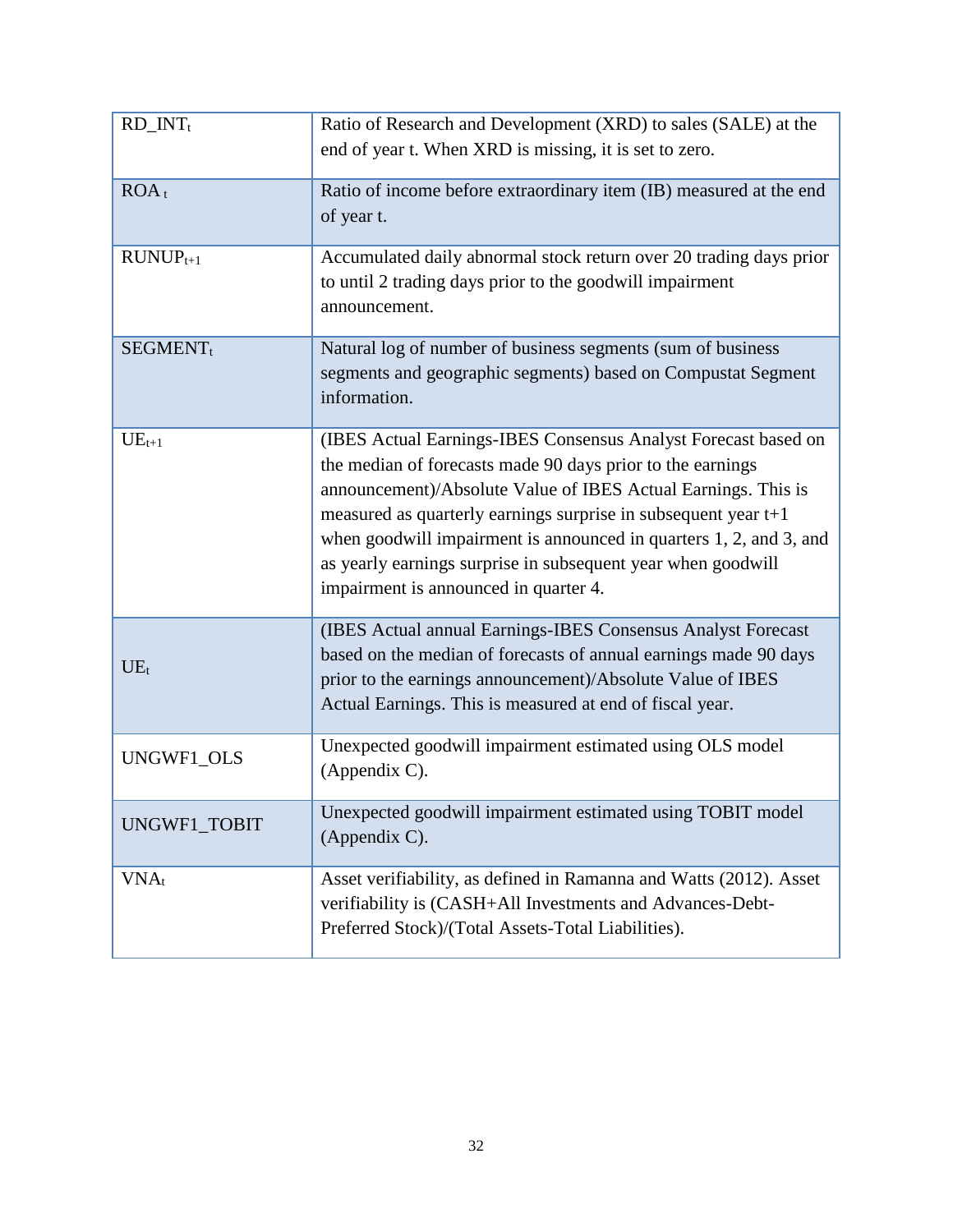## **Appendix B Estimating Predicted Impairment Probability for Sample A**

This table presents initial probit models of Impairment $_{t+1}$  determinants for all firms in Compustat with available data in fiscal years 2010 through 2013. It estimates determinants of the presence of impairment charge in year t+1. Reported *p*-values are based on t-statistics estimated using standard errors clustered on firm and year. All continuous variables are winsorized at the 1st and 99th percentiles. \*, \*\*, \*\*\* denote two-tail significance levels at 0.1, 0.05, and 0.01, respectively. All variables are defined in the Appendix A. Sample selection procedure follows Panel A of Table 1. We start from firms that are incorporated in the US, with non-missing goodwill amount on the balance sheets, with above median goodwill to total assets ratio and with non-missing financial variables in the equation below.

Prob (IMPAIR<sub>t+1</sub> = 1) =  $\alpha_0$  +  $\alpha_1$ \*ROA<sub>t</sub> +  $\alpha_2$ \*FIRM SIZE<sub>t</sub> +  $\alpha_3$ \*BM<sub>t</sub> +  $\alpha_4$ \*BHAR<sub>2</sub> +  $\alpha_5$ \*BGI<sub>t</sub> +  $\alpha_6$ \*GOODWILL<sub>t</sub> +  $a_7*INFOASY_t + a_8*RD_INT_t + a_9*EXCHG + a_{10}*ASSETPRC_t + a_{11}*SEGMENT_t + a_{12}*VNA_t + a_{13}*LEV_t +$  $a_{14}$ \*LITIGATE<sub>t</sub> +  $a_{15}$ \*BIG4<sub>t</sub> +  $a_{16}$ \*FIXED ASSETS<sub>t</sub> +  $a_{17}$ \*Age<sub>t</sub> + Industry Fixed Effects + Year Fixed Effects + e<sub>t</sub>  *(1)*

| $DEPVAR = Prob (IMPAIR_{t+1})$ | Coefficient | <i>p</i> -value |
|--------------------------------|-------------|-----------------|
|                                |             |                 |
|                                |             |                 |
| Intercept                      | $-1.568***$ | < 0.00          |
| <b>ROA</b>                     | $-1.197***$ | <0.00           |
| FIRM_SIZE                      | $0.058***$  | 0.00            |
| <b>BM</b>                      | $0.524***$  | < 0.00          |
| <b>BHAR</b>                    | $-0.414***$ | < 01            |
| <b>BGI</b>                     | 0.063       | 0.60            |
| <b>GOODWILL</b>                | 0.168       | 0.43            |
| <b>INFOASY</b>                 | 0.025       | 0.76            |
| RD INT                         | $-0.719**$  | 0.05            |
| <b>EXCHG</b>                   | $-0.040$    | 0.52            |
| <b>ASSETPRC</b>                | $-0.238$    | 0.04            |
| <b>SEGMENT</b>                 | $0.123**$   | 0.01            |
| <b>VNA</b>                     | $-0.028$    | 0.15            |
| <b>LEV</b>                     | 0.091       | 0.11            |
| <b>LITIGATE</b>                | $-0.121$    | 0.19            |
| BIG4                           | 0.025       | 0.76            |
| <b>FIXED ASSETS</b>            | $-0.339$    | 0.12            |
| AGE                            | $-0.025$    | 0.46            |
| Year fixed effects             | Yes         |                 |
| Yes<br>Industry fixed effects  |             |                 |
| Max Scaled R <sup>2</sup>      | 12.38%      |                 |
| N                              | 4,544       |                 |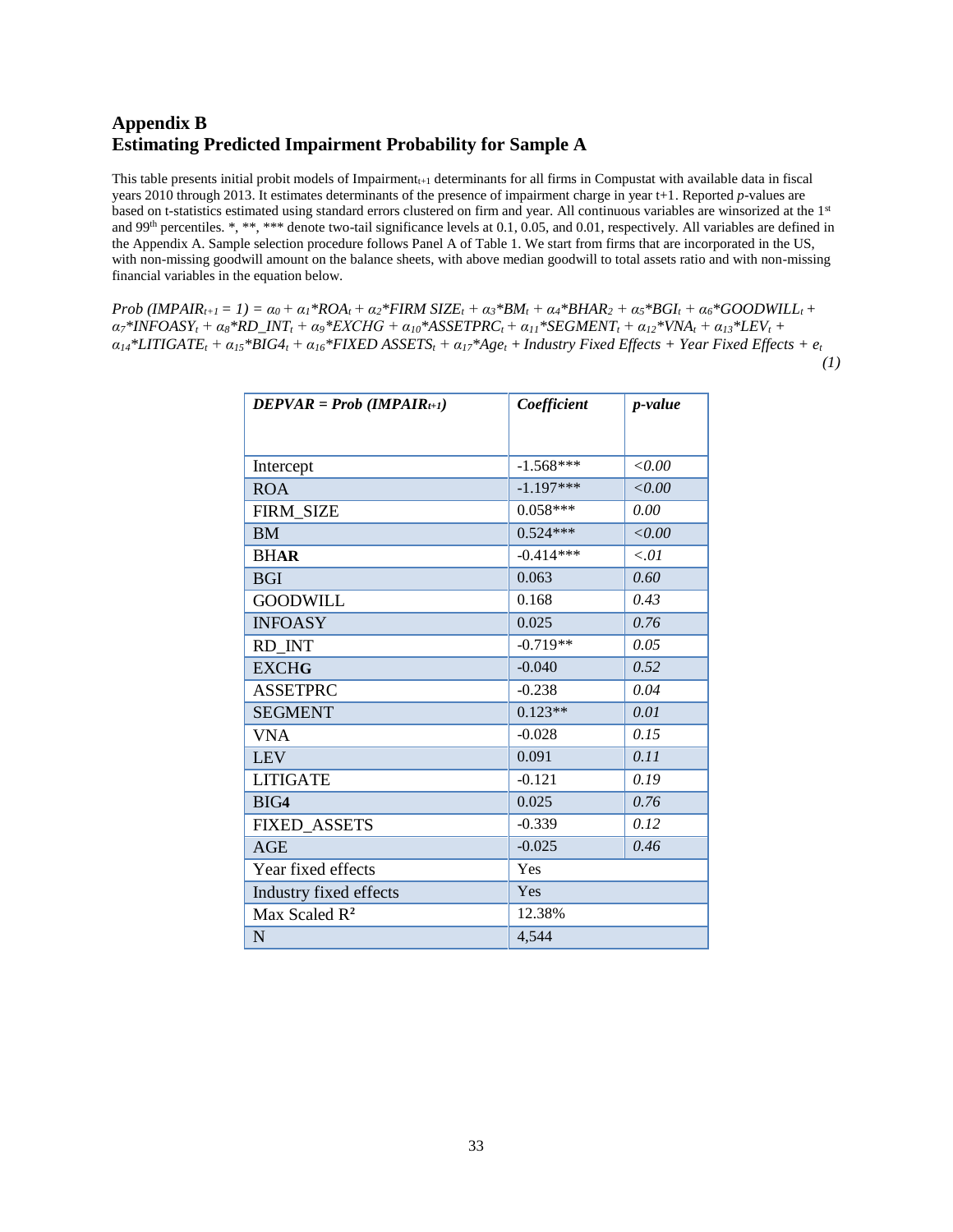## **Appendix C Estimating Unexpected Impairment**

This table presents ordinary least square (OLS) and TOBIT estimations of unexpected goodwill amount to be utilized in our stock returns tests (equation 3). Reported *p*-values are based on t-statistics estimated using standard errors clustered on firm and year. All continuous variables are winsorized at the 1<sup>st</sup> and 99<sup>th</sup> percentiles. \*, \*\*, \*\*\* denote two-tail significance levels at 0.1, 0.05, and 0.01, respectively. All variables are defined in the Appendix A. The sample includes all Compustat firms with non-missing financial variables.

Prob (IMPAMT<sub>t+1</sub> = 1) =  $\alpha_0 + \alpha_1 * ROA_t + \alpha_2 * FIRM$  SIZE<sub>t</sub> +  $\alpha_3 * BM_t + \alpha_4 * BHAR_2 + \alpha_5 * BGI_t + \alpha_6 * GOODWILL_t +$  $\alpha_7$ \*INFOASY<sub>t</sub> +  $\alpha_8$ \*RD\_INT<sub>t</sub> +  $\alpha_9$ \*EXCHG +  $\alpha_{10}$ \*ASSETPRC<sub>t</sub> +  $\alpha_{11}$ \*SEGMENT<sub>t</sub> +  $\alpha_{12}$ \*VNA<sub>t</sub> +  $\alpha_{13}$ \*LEV<sub>t</sub> +  $a_{14}$ \*LITIGATE<sub>t</sub> +  $a_{15}$ \*BIG4<sub>t</sub> +  $a_{16}$ \*FIXED ASSETS<sub>t</sub> +  $a_{17}$ \*Age<sub>t</sub> + Industry Fixed Effects + Year Fixed Effects + e<sub>t</sub>  *(1)*

| DEPVAR=IMPAMTt              | <b>OLS</b>       |            | <b>TOBIT</b> |            |
|-----------------------------|------------------|------------|--------------|------------|
| Variables                   | Coefficient      | $p$ -value | Coefficient  | $p$ -value |
| Intercept                   | $-0.005***$      | 0.00       | $0.127***$   | 0.01       |
| ROA <sub>t</sub>            | $0.001**$        | 0.09       | $0.010***$   | 0.00       |
| FIRM SIZE                   | $0.000***$       | 0.00       | $0.000***$   | 0.00       |
| $BM_{t}$                    | $-0.000$         | 0.32       | $-0.004*$    | 0.06       |
| BHAR <sub>t</sub>           | $0.002***$       | 0.00       | $0.023***$   | 0.00       |
| $BGI_t$                     | $-0.002***$      | 0.00       | $-0.025***$  | 0.00       |
| <b>GOODWILL</b>             | $-0.024***$      | 0.00       | $-0.136***$  | 0.00       |
| <b>INFOASY</b> <sub>t</sub> | 0.000            | 0.74       | 0.001        | 0.77       |
| $RD$ _ $INT_t$              | $0.000***$       | 0.01       | $0.009***$   | 0.00       |
| <b>EXCHG</b>                | $0.001**$        | 0.03       | $-0.007***$  | 0.00       |
| <b>ASSETPRC</b>             | $-0.000$         | 0.70       | 0.002        | 0.73       |
| <b>SEGMENT</b> <sub>t</sub> | $-0.001**$       | 0.02       | $-0.011***$  | 0.00       |
| $VNA_t$                     | $0.000**$        | 0.04       | $0.001*$     | 0.10       |
| $LEV_t$                     | $0.000**$        | 0.01       | $-0.001$     | 0.32       |
| LITIGATE <sub>t</sub>       | $0.002**$        | 0.02       | $0.008*$     | 0.09       |
| BIG <sub>4t</sub>           | $-0.000$         | 0.49       | $-0.005$     | 0.12       |
| FIXED ASSETS,               | $0.001**$        | 0.04       | $0.023***$   | 0.00       |
| $AGE_t$                     | $0.000**$        | 0.04       | $0.003**$    | 0.03       |
| Industry fixed effects      | Yes              |            | Yes          |            |
| Year fixed effects          | Yes              |            | Yes          |            |
| # of obs                    | 17,380<br>17,380 |            |              |            |
| Year fixed effects          | Yes              |            | Yes          |            |
| Industry fixed effects      | Yes              |            | Yes          |            |
| $\mathbb{R}^2$              | 6.53%            |            | 34.13%       |            |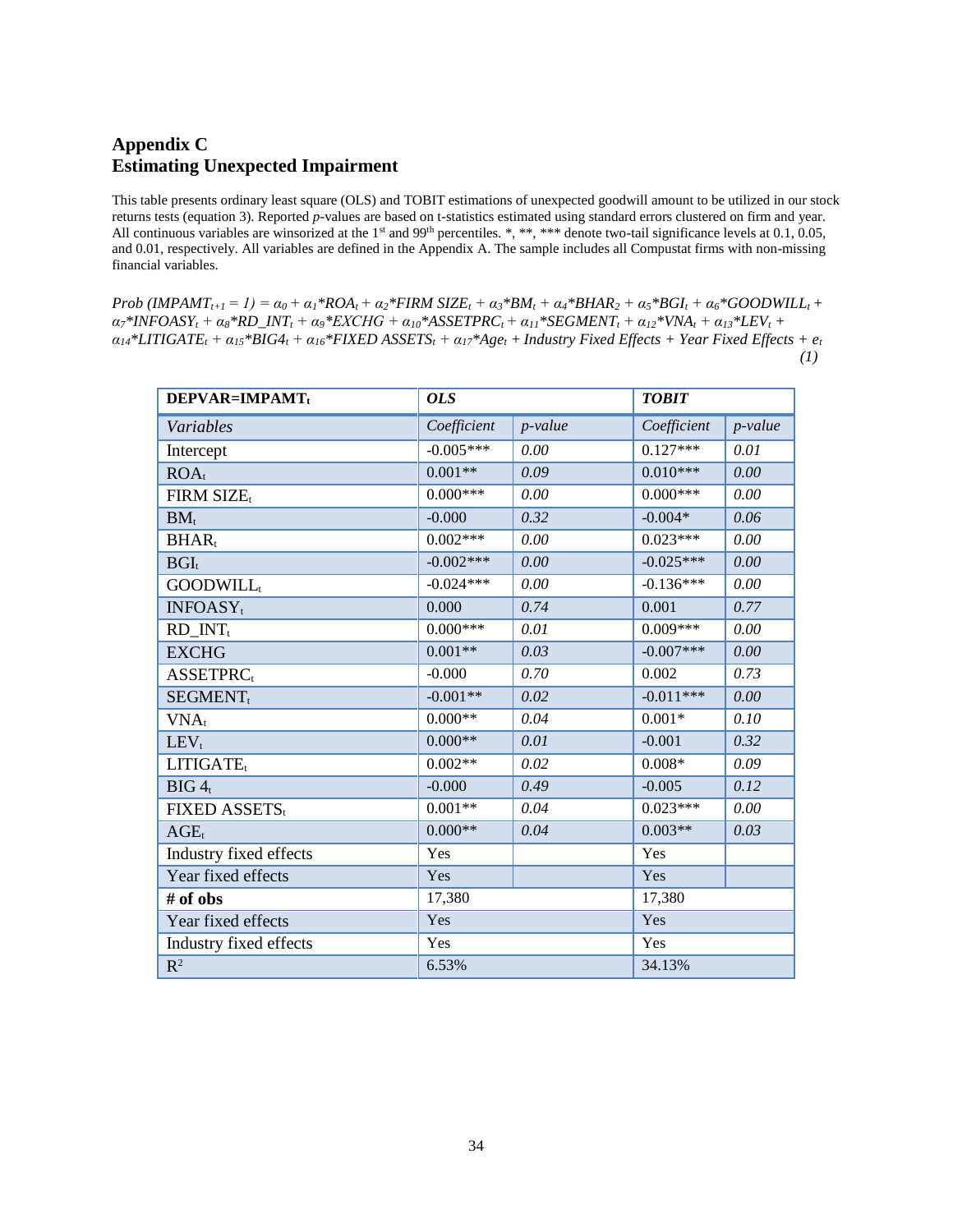## **Table 1: Summary Statistics—Sample A**

This table reports the sample selection screens applied to obtain Sample A (panel A) and annual distribution for the sample (panel B). Panel C reports the distribution of the types of disclosure about the excess of the fair value over carrying value of the reporting unit. Panel D reports the distribution of the binary variable *SUSPECT*, where *SUSPECT* is equal to one if a firms reports the excess of fair value over carrying value of the reporting unit where goodwill resides is less than 10% or very close to carrying value; and zero otherwise.

### Panel A: Sample Selection

| Compustat firms that are incorporated in US; with non-missing goodwill on balance<br>sheets; with above median goodwill/assets ratio during 2010-2013                               | 5,154   |
|-------------------------------------------------------------------------------------------------------------------------------------------------------------------------------------|---------|
| Exclude firm years without variables necessary to estimate regression models                                                                                                        | (610)   |
| Total firm years used to generate implied subsequent year goodwill impairment                                                                                                       | 4,544   |
| Exclude firm years with subsequent year goodwill impairment probability<br>below top 25%                                                                                            | (3,408) |
| Firm years with subsequent year goodwill impairment probability in top 25%                                                                                                          | 1,136   |
| Exclude firm years without availability of 10-Ks; verification the accuracy of<br>reported goodwill impairment by Compustat; firm years with goodwill impairment in<br>current year | 345     |
| <b>Final Sample A</b>                                                                                                                                                               | 791     |

## Panel B: Annual Distribution

| <b>Fiscal Year</b> | $\boldsymbol{N}$ | $\%$  |
|--------------------|------------------|-------|
| 2010               | 215              | 27.18 |
| 2011               | 226              | 28.57 |
| 2012               | 196              | 24.78 |
| 2013               | 154              | 19.47 |
|                    | 791              | 100   |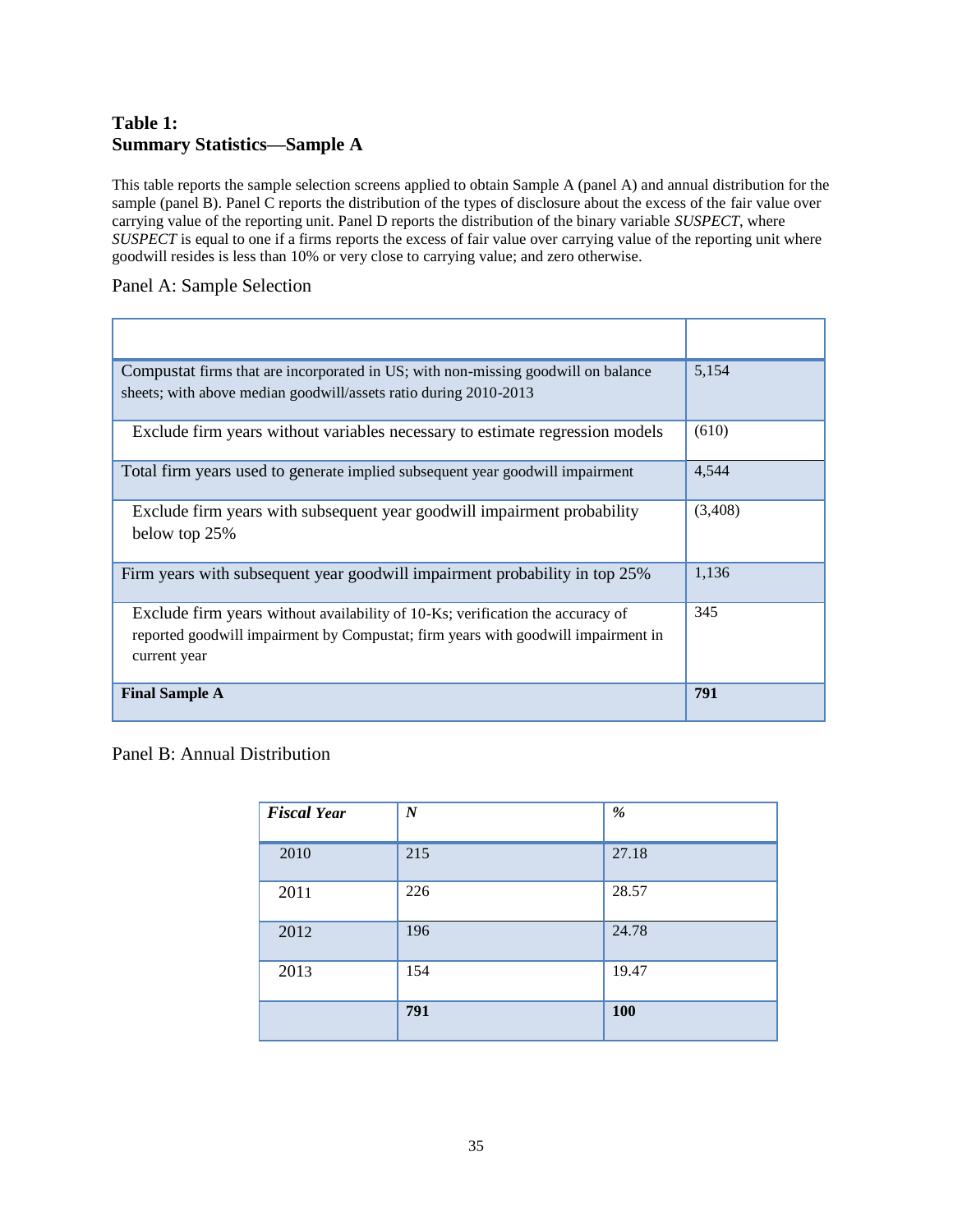# Panel C: Slack Type Distribution

| Code           | $\boldsymbol{N}$ | %     | <b>Reporting Type</b>           |
|----------------|------------------|-------|---------------------------------|
| $\overline{0}$ | 290              | 36.66 | no disclosure                   |
| $\mathbf{1}$   | 97               | 12.26 | exceed                          |
| $\overline{2}$ | 76               | 9.61  | ${<}10%$                        |
| $\overline{3}$ | 109              | 13.78 | $<$ 20%, >10%                   |
| $\overline{4}$ | 68               | 8.60  | substantial                     |
| 5              | 84               | 10.62 | $>20\%$                         |
| 6              | 50               | 6.32  | passing qualitative<br>test     |
| $\tau$         | 17               | 2.15  | very close to<br>carrying value |

Panel D: SUSPECT Type Distribution

| Code                     | N   | %     |
|--------------------------|-----|-------|
| 0 (code= $0,1,3,4,5,6$ ) | 698 | 88.24 |
| $1 (code=2, 7)$          | 93  | 11.76 |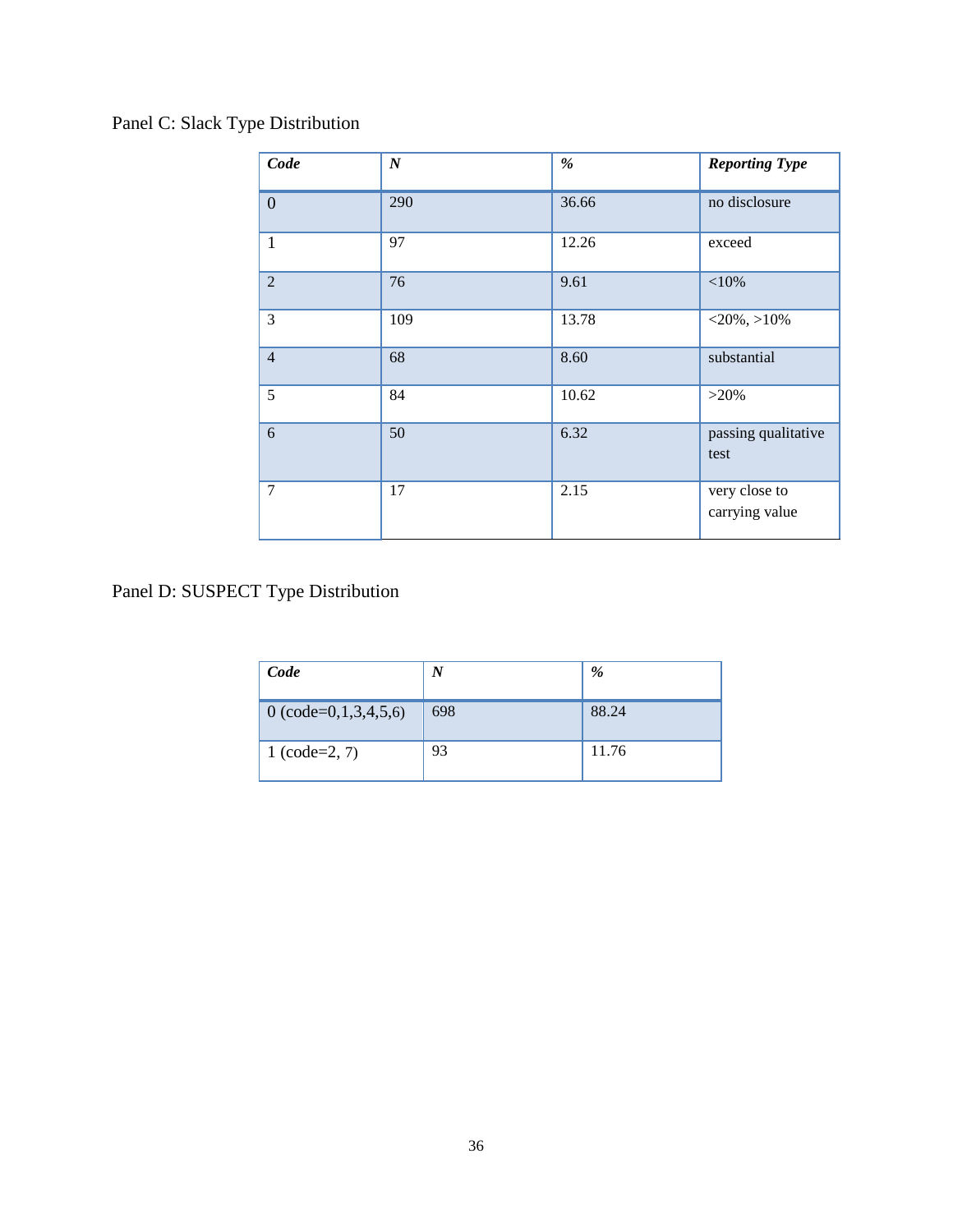# Panel E: Descriptive Statistics—Sample A

| <b>Variable</b>             | <b>Mean</b> | <b>STD</b> | Q1       | <b>Median</b> | Q <sub>3</sub> |
|-----------------------------|-------------|------------|----------|---------------|----------------|
| $IMPAIRt+1$                 | 0.201       | 0.401      | 0.000    | 0.000         | 0.000          |
| <b>SUSPECT</b> <sub>t</sub> | 0.118       | 0.322      | 0.000    | 0.000         | 0.000          |
| ROA <sub>t</sub>            | 0.003       | 0.120      | $-0.003$ | 0.026         | 0.052          |
| BHAR <sub>t</sub>           | $-0.070$    | 0.303      | $-0.259$ | $-0.072$      | 0.113          |
| RD_INTt                     | 0.029       | 0.069      | 0.000    | 0.000         | 0.021          |
| $AGE_t$                     | 2.733       | 0.905      | 2.079    | 2.773         | 3.367          |
| <b>GOODWILL</b> t           | 0.268       | 0.140      | 0.152    | 0.232         | 0.359          |
| BGL                         | 0.331       | 0.471      | 0.000    | 0.000         | 1.000          |
| FIRM_SIZEt                  | 6.859       | 2.120      | 5.538    | 6.868         | 8.288          |
| $BM_t$                      | 0.887       | 0.485      | 0.559    | 0.794         | 1.099          |
| <b>FIXED ASSETS</b> t       | 0.197       | 0.169      | 0.065    | 0.135         | 0.291          |
| $LEV_t$                     | 0.636       | 1.015      | 0.162    | 0.345         | 0.704          |
| LITIGATEt                   | 0.148       | 0.355      | 0.000    | 0.000         | 0.000          |
| <b>SEGMENT</b> <sub>t</sub> | 0.756       | 0.616      | 0.000    | 0.693         | 1.386          |
| BIG5t                       | 0.817       | 0.387      | 1.000    | 1.000         | 1.000          |
| <b>EXCHNAGEt</b>            | 0.365       | 0.481      | 0.000    | 0.000         | 1.000          |
| <b>VNAt</b>                 | $-0.687$    | 1.624      | $-0.696$ | $-0.295$      | 0.003          |
| <b>INFOASY</b> <sub>t</sub> | 0.056       | 0.229      | 0.000    | 0.000         | 0.000          |
| <b>ASSETPRCt</b>            | 0.224       | 0.224      | 0.032    | 0.149         | 0.363          |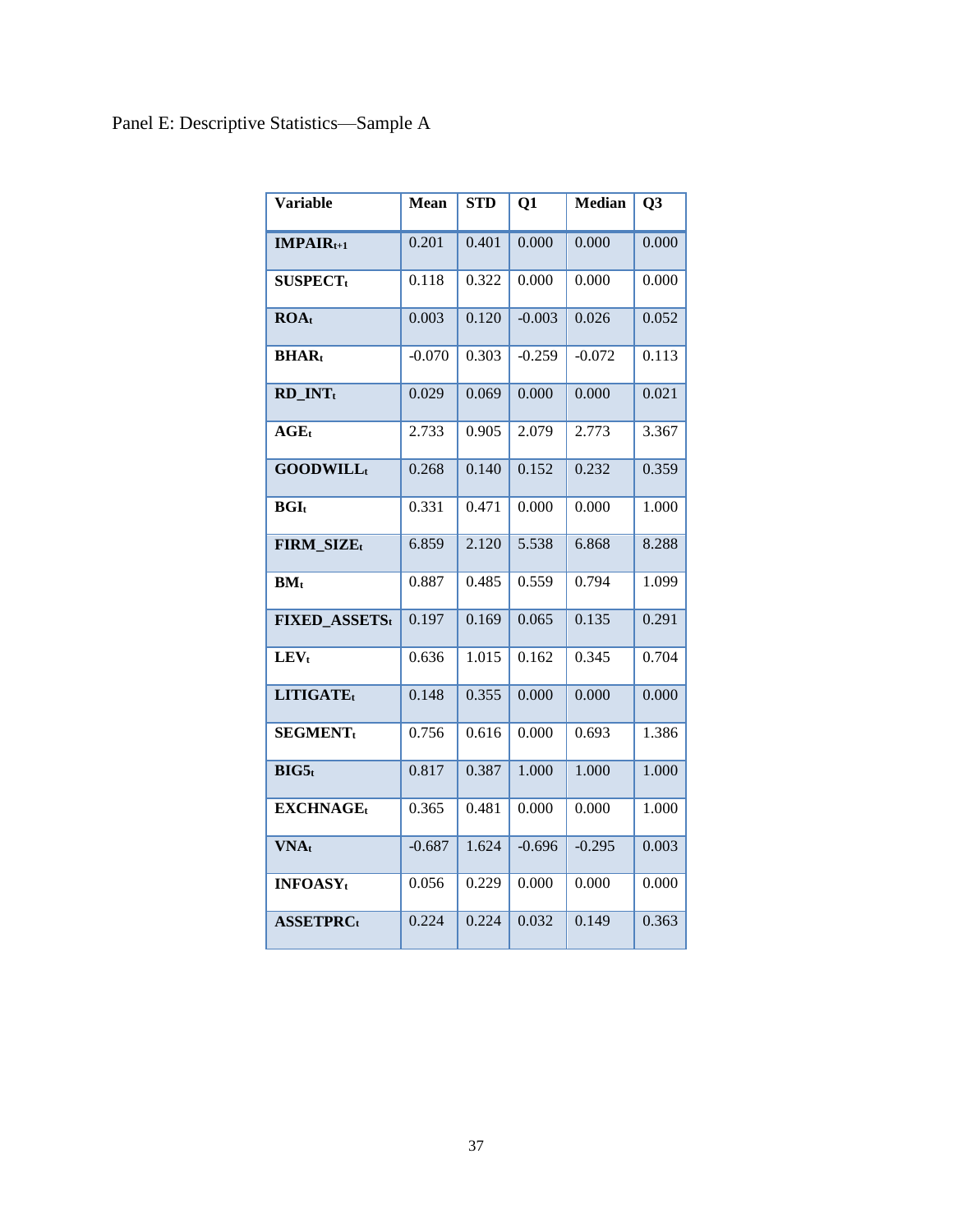## **Table 2: SUSPECT Slack and Future Impairment Prediction—Sample A**

This table reports the results of the probit regression of the likelihood of year t+1 impairment (Columns (1) for Equation (2a) and Columns (2) for Equation (2b)). The dependent variable is *IMPAIR*, which takes the value of one if the firm incurs goodwill impairment in year t+1. The main independent variable is *SUSPECT*, where *SUSPECT* is equal to one if a firms reports the excess of fair value over carrying value of the reporting unit where goodwill resides is less than 10% or very close to carrying value; and zero otherwise. All other control variables are defined in Appendix A. All continuous variables are winsorized at the  $1<sup>st</sup>$  and 99<sup>th</sup> percentiles, and the standard errors are cluster adjusted by firm and year. \*, \*\*, \*\*\* denote significance of 0.1, 0.05 and 0.01 at the two-tailed level.

(1) *Prob*  $(IMPAIR_{t+1}=1)$   $_t = \beta_0 + \beta_1 * SUBPECT_t + \beta_2 * PGI_t$ 

$$
(2a)
$$

(2) Prob (IMPAIR<sub>t+1</sub>=1)<sub>t</sub> =  $\beta_0$ +  $\beta_1$ \*SUSPECT<sub>t</sub> + +  $\beta_2$ \*ROA<sub>t</sub> +  $\beta_3$ \*FIRM SIZE<sub>t</sub> +  $\beta_4$ \*BM<sub>t</sub> +  $\beta_5$ \*BHAR<sub>2</sub> +  $\beta$  $_6*BGI_t + \beta_7*GOODWILL_t + \beta_8*INFOASY_t + \beta_9*RD_INT_t + \beta_{10}*EXCHG + \beta_{11}*ASSETPRC_t +$  $\beta_{12}$ \*SEGMENT<sub>t</sub> +  $\beta_{13}$ \*VNA<sub>t</sub> +  $\beta_{14}$ \*LEV<sub>t</sub> +  $\beta_{15}$ \*LITIGATE<sub>t</sub> +  $\beta_{16}$ \*BIG4<sub>t</sub> +  $\beta_{17}$ \*FIXED ASSETS<sub>t</sub> +  $\beta_{18}$ \*Age<sub>t</sub> *+Industry Fixed Effects + Year Fixed Effects + et (2b)*

| <b>DEPVAR: IMPAIR</b> $_{t+1}$ | (I)         |            | (2)        |            |
|--------------------------------|-------------|------------|------------|------------|
|                                | Coef        | $p$ -value | Coef       | $p$ -value |
| Intercept                      | $-1.611***$ | 0.00       | $-1.603**$ | 0.04       |
| <b>SUSPECT</b> <sub>t</sub>    | $0.610***$  | 0.00       | $0.593***$ | 0.00       |
| $PGI_t$                        | $1.687***$  | 0.00       |            |            |
| $ROA_t$                        |             |            | 0.925      | 0.24       |
| BHAR <sub>t</sub>              |             |            | $-0.560**$ | 0.01       |
| $RD_INT_t$                     |             |            | $-0.144$   | 0.90       |
| $AGE_t$                        |             |            | 0.080      | 0.28       |
| <b>GOODWILL</b>                |             |            | $-0.194$   | 0.70       |
| $BGI_t$                        |             |            | $0.364*$   | 0.06       |
| FIRM SIZEt                     |             |            | 0.055      | 0.29       |
| $BM_t$                         |             |            | $-0.026$   | 0.90       |
| FIXED_ASSETS,                  |             |            | $-1.011**$ | 0.06       |
| $LEV_t$                        |             |            | 0.046      | 0.56       |
| LITIGATE <sub>t</sub>          |             |            | $-0.059$   | 0.80       |
| <b>SEGMENT</b> <sub>t</sub>    |             |            | 0.067      | 0.53       |
| BIG4 <sub>t</sub>              |             |            | $-0.124$   | 0.48       |
| EXCHANGE                       |             |            | 0.012      | 0.93       |
| $VNA_t$                        |             |            | $-0.039$   | 0.48       |
| INFOASY <sub>t</sub>           |             |            | $-0.317$   | 0.25       |
| <b>ASSETPRC</b>                |             |            | $-0.250$   | 0.36       |
| <b>Industry Fixed Effects</b>  | Yes         |            | Yes        |            |
| <b>Year Fixed Effects</b>      | Yes         |            | Yes        |            |
|                                |             |            |            |            |
| Max Rescaled R <sup>2</sup>    | 14.13%      |            | 17.63%     |            |
| $\mathbf N$                    | 791         |            | 791        |            |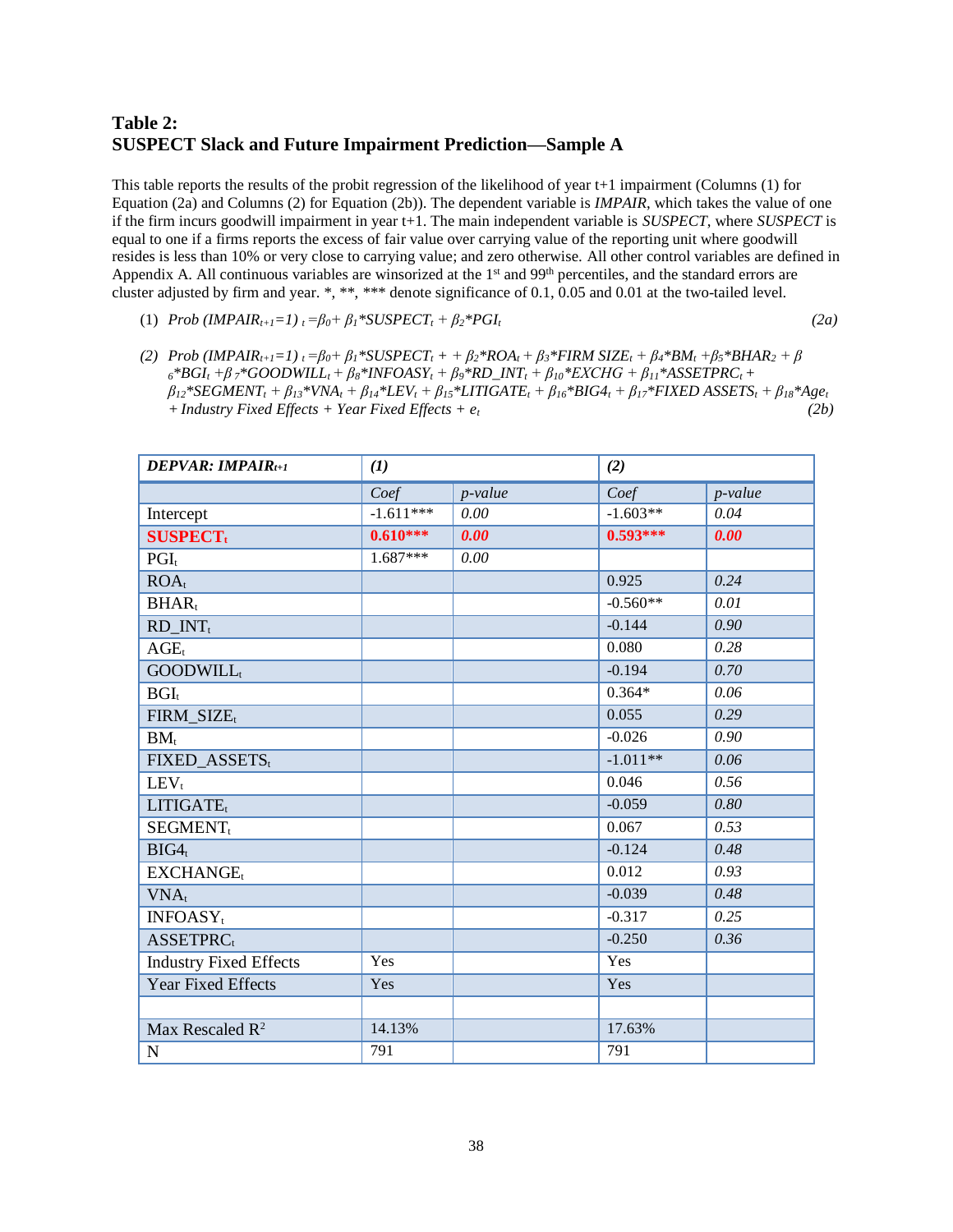## **Table 3: Sample B (Firms Reporting Impairments in Year t+1) Summary Statistics**

This table reports the sample selection screens applied to obtain Sample B (panel A) and annual distribution for the sample (panel B). Panel C reports the distribution of the types of disclosure about the excess of the fair value over carrying value of the reporting unit. Panel D reports the distribution of the binary variable *SUSPECT*, where *SUSPECT* is equal to one if a firms reports the excess of fair value over carrying value of the reporting unit where goodwill resides is less than 10% or very close to carrying value; and zero otherwise. Panel E reports summary statistics of two subgroups, in which  $SUSPECT = 1$  and  $SUSPECT = 0$ .

### Panel A: Sample Selection

| Compustat firms that are incorporated in US; with non-missing goodwill in subsequent<br>year during 2010-2013                                                 | 1,431 |
|---------------------------------------------------------------------------------------------------------------------------------------------------------------|-------|
| Exclude firm years with missing PERMNO from CRSP in subsequent year                                                                                           | (248) |
| Total initial firm years                                                                                                                                      | 1,183 |
| Exclude firm years with no availability of 10-Ks; incorrect reported goodwill<br>impairment by Compustat; firm years with goodwill impairment in current year | 571   |
| Total initial firm years                                                                                                                                      | 612   |
| Exclude firm years with no availability of announcement days stock returns or<br>missing control variables to conduct return analysis                         | (113) |
| <b>Final Sample B</b>                                                                                                                                         | 499   |

## Panel B: Annual Distribution

| <b>Fiscal Year</b> | $\boldsymbol{N}$ | $\%$  |
|--------------------|------------------|-------|
| 2010               | 127              | 25.45 |
| 2011               | 135              | 27.05 |
| 2012               | 117              | 23.45 |
| 2013               | 120              | 24.05 |
|                    | 498              | 100   |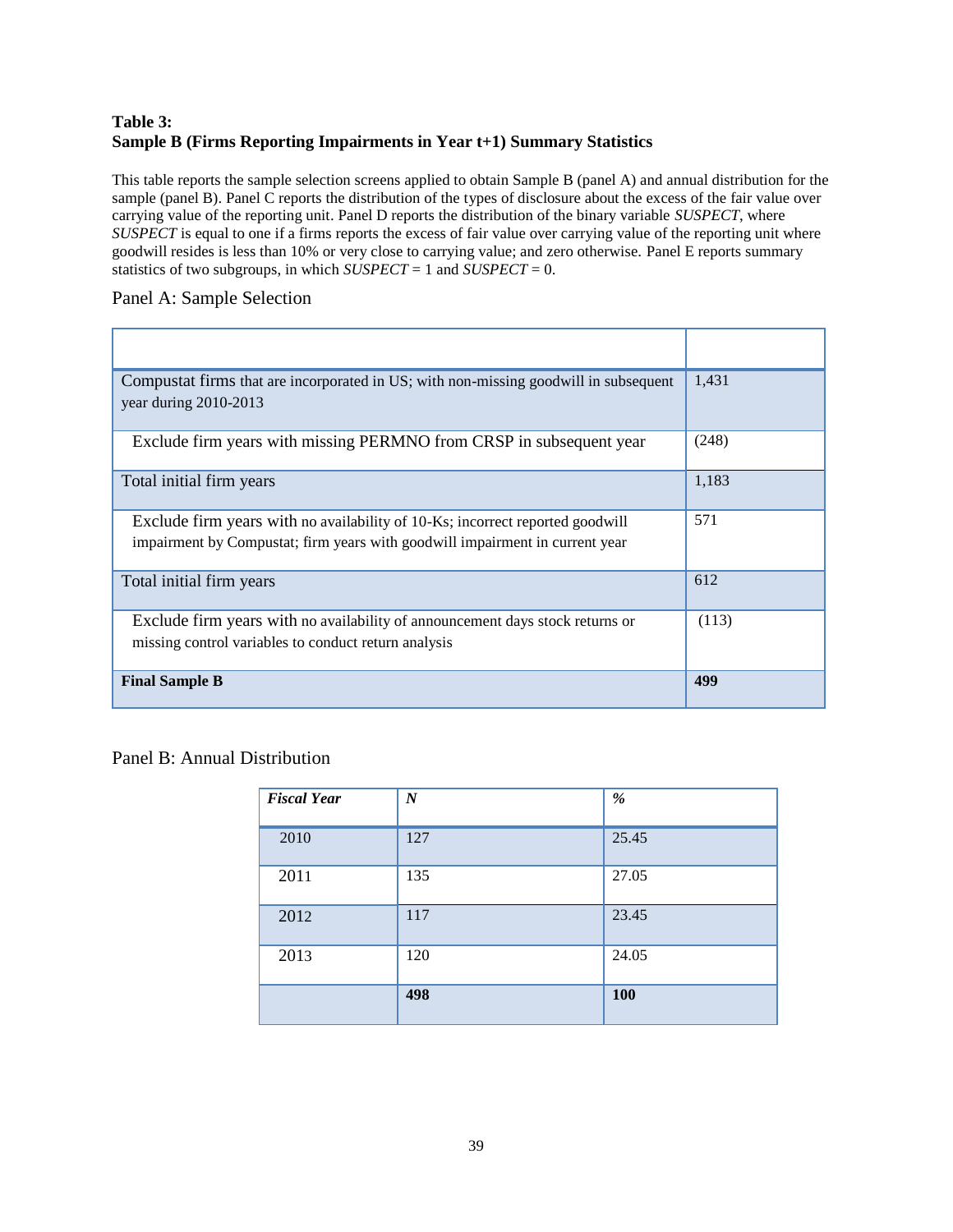# Panel C: Slack Disclosure Type Distribution

| Code           | $\boldsymbol{N}$ | %     | <b>Reporting Type</b>           |
|----------------|------------------|-------|---------------------------------|
| $\overline{0}$ | 191              | 38.28 | no impairment                   |
| $\mathbf{1}$   | 57               | 11.42 | exceed                          |
| $\overline{2}$ | 60               | 12.02 | ${<}10\%$                       |
| 3              | 70               | 14.03 | $<$ 20%, >10%                   |
| $\overline{4}$ | 38               | 7.62  | substantial                     |
| 5              | 44               | 8.82  | $>20\%$                         |
| 6              | 21               | 4.21  | passing qualitative test        |
| $\overline{7}$ | 18               | 3.61  | very close to carrying<br>value |

Panel D: *SUSPECT* Type Distribution

| Code                          | $\boldsymbol{N}$ | %     |
|-------------------------------|------------------|-------|
| 0 $\text{(code=0,1,3,4,5,6)}$ | 421              | 84.37 |
| $1 (code=2, 7)$               | 78               | 15.63 |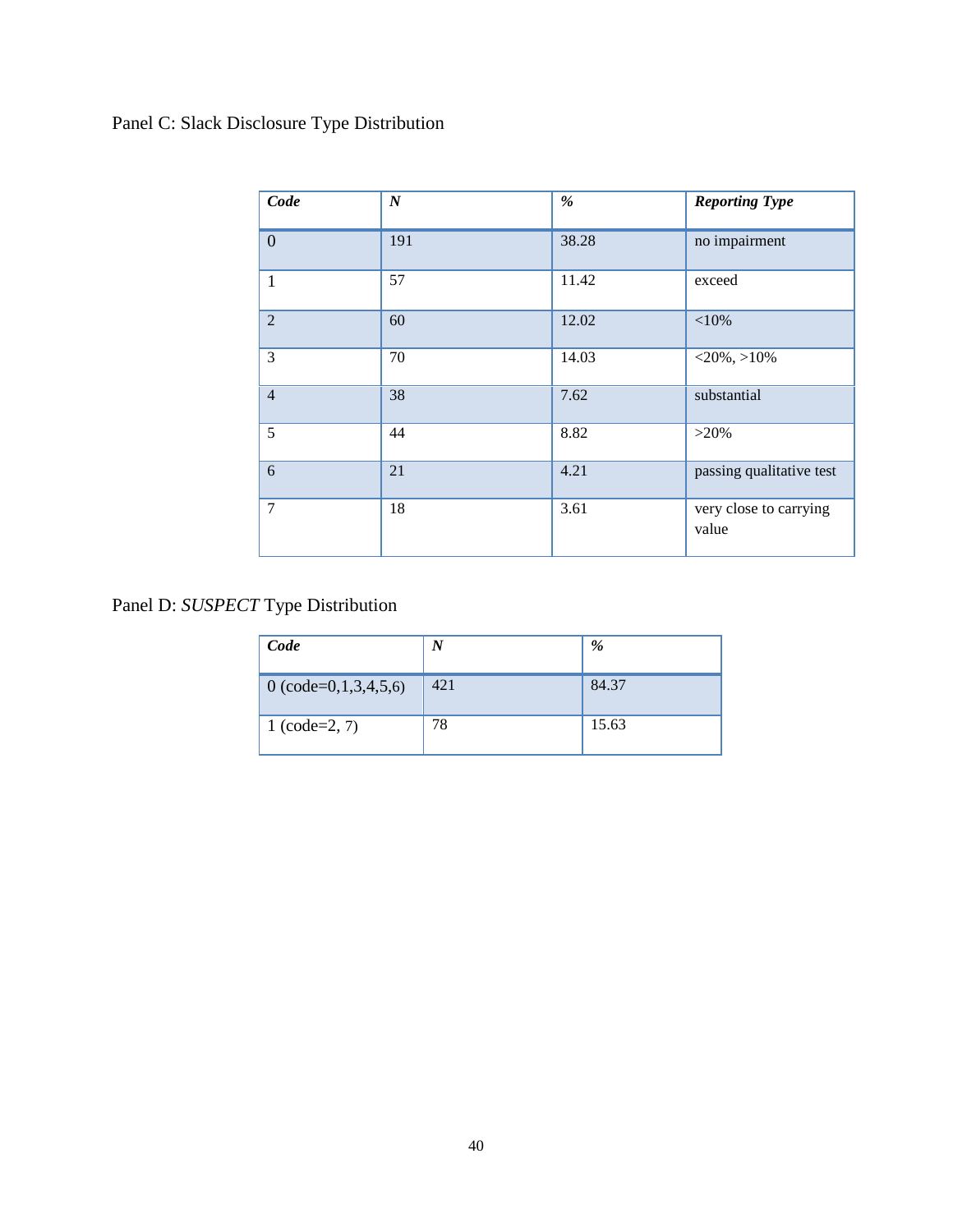|  |  | Panel E: Comparative Summary Statistics fur SUSPECT and non-SUSPECT observations |
|--|--|----------------------------------------------------------------------------------|
|--|--|----------------------------------------------------------------------------------|

|                     | $SUSPECT=1$ |          | $SUSPECT=0$ |          |
|---------------------|-------------|----------|-------------|----------|
| <b>Variable</b>     | Mean        | Median   | Mean        | Median   |
| CAR3                | $-0.005$    | $-0.010$ | $-0.021$    | $-0.012$ |
| CAR5                | $-0.008$    | $-0.012$ | $-0.023$    | $-0.014$ |
| $IMPAMT_{t+1}$      | $-0.059$    | $-0.035$ | $-0.050$    | $-0.020$ |
| <b>UNGWF1_TOBIT</b> | $-0.047$    | $-0.035$ | $-0.039$    | $-0.020$ |
| <b>UNGWF1 OLS</b>   | $-0.040$    | $-0.031$ | $-0.034$    | $-0.015$ |
| <b>SURP</b>         | 0.126       | 0.045    | 0.054       | 0.015    |
| <b>RUNUP</b>        | $-0.016$    | 0.001    | $-0.004$    | $-0.004$ |
| <b>FIRM SIZE</b>    | 7.059       | 6.826    | 6.845       | 6.775    |
| BM                  | 0.872       | 0.747    | 0.811       | 0.653    |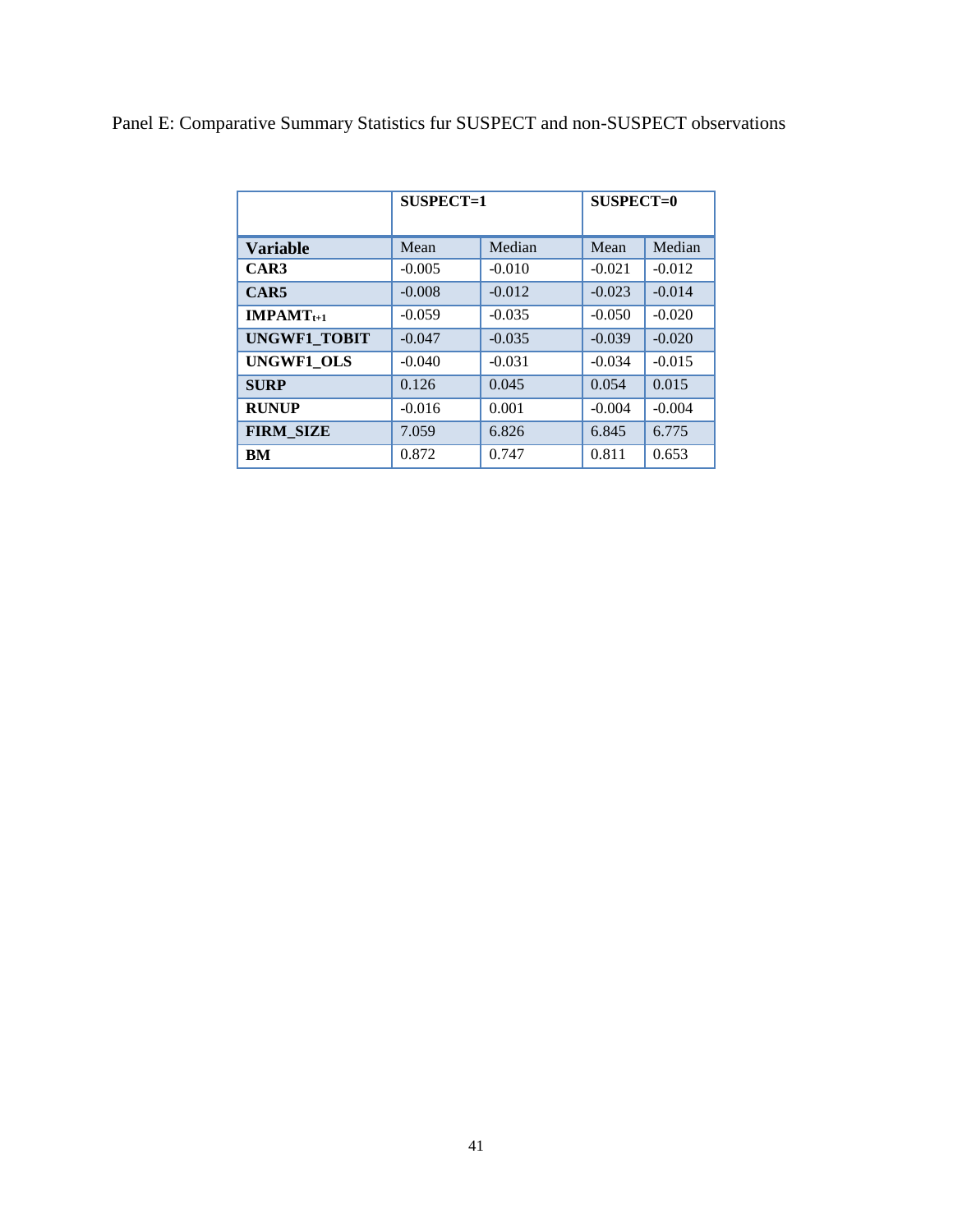## **Table 4: The Effect of Slack Disclosures on Stock Returns around Year t+1 Impairment Announcements**

This table summarizes the OLS estimation of Equation (3), i.e. examining the effect of year t slack disclosure and stock market reaction to year t+1 impairment announcements. In columns (1) and (3) is the unexpected impairment amount estimated from the OLS Model of expected impairment (estimates provided in Appendix C). In columns (2) and (4) is the unexpected impairment amount estimated from the TOBIT Model of expected impairment (estimates provided in Appendix C). *P values* are reported below coefficients. All continuous variables are winsorized at the 1<sup>st</sup> and 99<sup>th</sup> percentiles, and the standard errors are cluster adjusted by firm and year. \*, \*\*, \*\*\* denote significance of 0.1, 0.05 and 0.01 at two-tailed level.

 $CARX_{t+1} = y_0 + y_1*UNGWFI\_X_{t+1} + y_2*UE_{t+1} + y_3*SUSPECT_t + y_4*UNGWFI\_X_{t+1}*SUSPECT_t + y_5*RUNUP_{t+1} + y_6*LMV_{t+1}$ *γ <sup>7</sup>\*BMt+1 + Industry Fixed Effects + Year Fixed Effects + et (3)*

Under columns (1) and (2), we report the results based on 3-day abnormal stock returns around earnings announcement dates, accumulating from one day before earnings announcement date. Under columns (3) and (4), we report the results based on 5-day abnormal stock returns around earnings announcement dates, accumulating from one day before earnings announcement date.

|                                 | Pred. Sign       | (1)                  | (2)        | (3)                  | (4)        |
|---------------------------------|------------------|----------------------|------------|----------------------|------------|
|                                 |                  | DEPVAR: $CAR3_{t+1}$ |            | DEPVAR: $CAR5_{t+1}$ |            |
| Intercept                       | $\overline{?}$   | $-0.046$             | $-0.047$   | $-0.059*$            | $-0.059*$  |
|                                 |                  | 0.14                 | 0.14       | 0.07                 | 0.07       |
| $UNGWF1\_OLS_{t+1}$             | $\boldsymbol{+}$ | $0.371***$           |            | $0.325*$             |            |
|                                 |                  | 0.01                 |            | 0.07                 |            |
| UNGWF1_TOBIT $_{t+1}$           | $+$              |                      | $0.344***$ |                      | $0.298*$   |
|                                 |                  |                      | 0.01       |                      | 0.08       |
| SUSPECT <sub>t</sub>            | $\overline{?}$   | $-0.009$             | $-0.009$   | $-0.005$             | $-0.007$   |
|                                 |                  | 0.64                 | 0.57       | 0.79                 | 0.72       |
| $UNGWF1\_OLS_{t+1}*SUSPECT_t$   | ×                | $-0.620**$           |            | $-0.523*$            |            |
|                                 |                  | 0.03                 |            | 0.10                 |            |
| $UNGWF1\_TOBIT_{t+1}*SUSPECT_t$ | ä,               |                      | $-0.584**$ |                      | $-0.495$   |
|                                 |                  |                      | 0.04       |                      | 0.11       |
| $UE_{t+1}$                      | $\boldsymbol{+}$ | $0.020***$           | $0.020***$ | $0.023***$           | $0.024***$ |
|                                 |                  | 0.01                 | 0.01       | 0.01                 | 0.01       |
| $RUNUP_{t+1}$                   | $\gamma$         | $-0.089$             | $-0.089$   | $-0.086$             | $-0.086$   |
|                                 |                  | 0.06                 | 0.06       | 0.14                 | 0.14       |
| FIRM SIZE $_{t+1}$              | $\gamma$         | 0.002                | 0.002      | 0.002                | 0.002      |
|                                 |                  | 0.55                 | 0.51       | 0.76                 | 0.81       |
| $BM_{t+1}$                      | $\gamma$         | 0.010                | 0.010      | 0.010                | 0.013      |
|                                 |                  | 0.38                 | 0.36       | 0.44                 | 0.27       |
| <b>INDUSTRY FIXED EFFECTS</b>   |                  | Yes                  | Yes        | Yes                  | Yes        |
| YEAR FIXED EFFECTS              |                  | Yes                  | Yes        | Yes                  | Yes        |
| $\overline{\mathbf{R}^2}$       |                  | 16.31%               | 15.22%     | 14.90%               | 13.59%     |
| F-test of                       |                  | 0.35                 | 0.52       | 0.22                 | 0.27       |
| UNGWF1+ UNGWF1*SUSPECT          |                  |                      |            |                      |            |
| Adj. $R^2$                      |                  | 14.84%               | 14.76%     | 14.90%               | 12.91%     |
| ${\bf N}$                       |                  | 499                  | 499        | 499                  | 499        |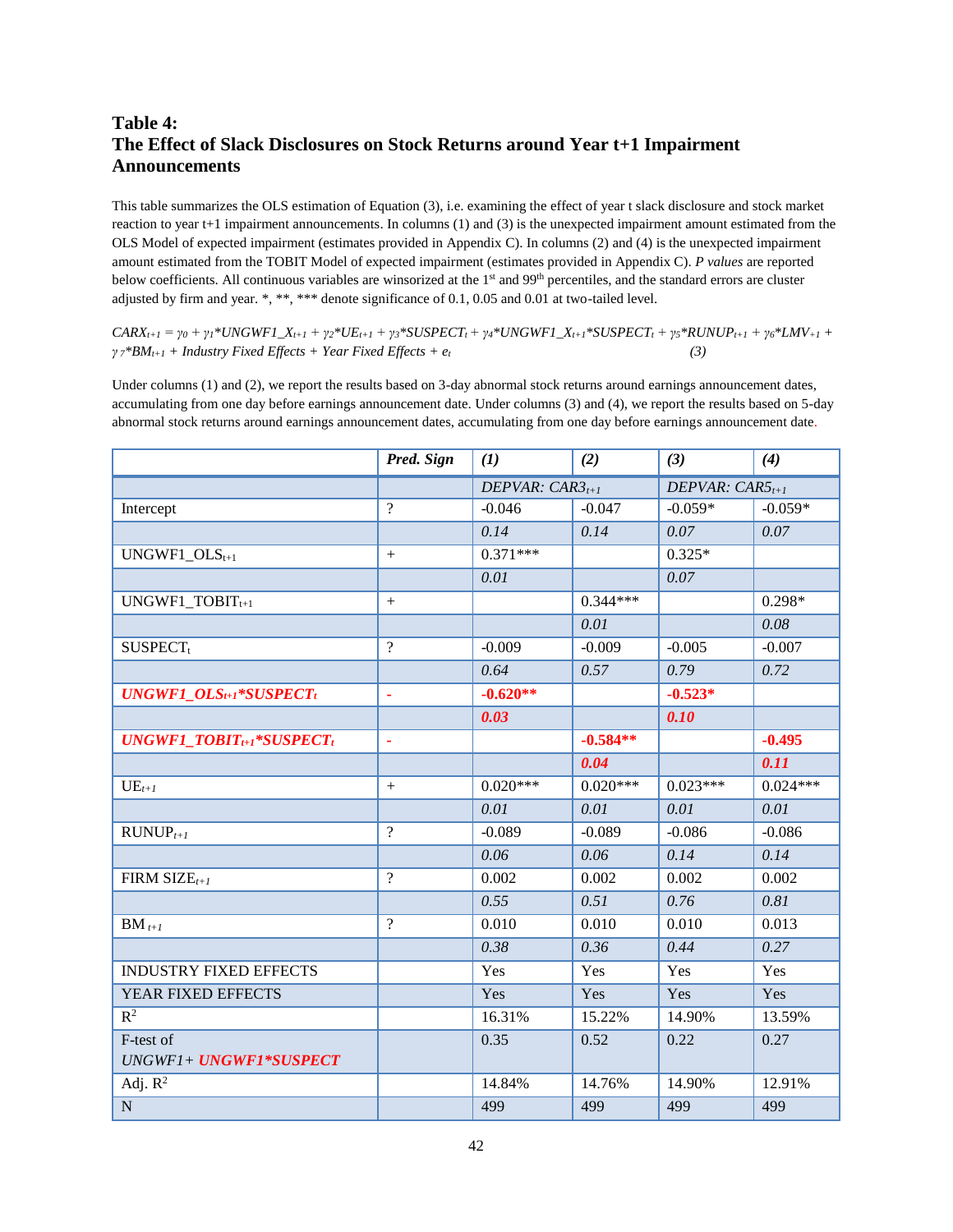## **Table 5: Probability of Downward Earnings Forecast Revisions after Slack Disclosures**

This table summarizes the probit estimation of Equations (4a) and (4b), i.e. examining the relation between slack disclosure and likelihood of downward revision of analyst forecasts for year t (Columns (1) for Equation (4a) and Columns (2) for Equation (4b)). All continuous variables are winsorized at the  $1<sup>st</sup>$  and 99<sup>th</sup> percentiles, and the standard errors are cluster adjusted by firm and year. \*, \*\*, \*\*\* denote significance of 0.1, 0.05 and 0.01 at twotailed level.

Prob (NEG\_REVISION<sub>t+1</sub> = 1) =  $\delta_0 + \delta_1$ \*SUSPECT<sub>t</sub> +  $\delta_2$ \*UE<sub>t</sub> +  $\delta_3$ \*LOGNA<sub>t</sub> +  $\delta_4$ \*PGI<sub>t</sub> + Industry Fixed Effects + *Year Fixed Effects + et (4a)*

Prob (NEG\_REVISION<sub>t+1</sub> = 1) =  $\delta_0 + \delta_1$ \*SUSPECT<sub>t</sub> +  $\delta_2$ \*UE<sub>t</sub> +  $\delta_3$ \*LOGNA<sub>t</sub> +  $\delta_4$ \*ROA<sub>t</sub> +  $\delta_5$ \*FIRM SIZE<sub>t</sub> +  $\delta_6$ \*  $BM_t + \delta_7 * BHAR_t + \delta_8 * BGI_t + \delta_9 * GOODWILL_t + \delta_{10} * INFOASY_t + \delta_{11} * RD\_INT_t + \delta_{12} * EXCHG_t + \delta_{12} * ASSETPRC_t$  $+\delta_{14} * SEGMENT_t + \delta_{15} * VNA_t + \delta_{16} * LEV_t + \delta_{17} * LITIGATE_t + \delta_{18} * BIG4_t + \delta_{19} * FIXED ASSETS_t + \delta_{20} * AGE_t +$ *Industry Fixed Effects + Year Fixed Effects +*  $e_t$  (4b)

| <b>DEPVAR: IMPAIR</b> $_{t+1}$ | (1)         |           | (2)         |           |
|--------------------------------|-------------|-----------|-------------|-----------|
|                                | Model (4a)  |           | Model (4b)  |           |
|                                | Coef.       | $P-value$ | Coef        | $P-value$ |
| Intercept                      | $0.914**$   | 0.03      | 0.887       | 0.13      |
| <b>SUSPECT</b> <sub>t</sub>    | $0.383**$   | 0.07      | 0.295       | 0.19      |
| <b>UE</b>                      | $-0.583***$ | 0.01      | $-0.636***$ | 0.01      |
| <b>LOGNA</b>                   | $-0.089$    | 0.22      | 0.171       | 0.17      |
| $PGI_t$                        | 0.422       | 0.83      |             |           |
| $ROA_t$                        |             |           | $-0.078$    | 0.93      |
| FIRM_SIZEt                     |             |           | $-0.151**$  | 0.04      |
| $BM_t$                         |             |           | 0.480       | 0.16      |
| BHAR <sub>t</sub>              |             |           | $-0.108$    | 0.65      |
| $\overline{BGI_t}$             |             |           | $-0.274$    | 0.33      |
| GOODWILL <sub>t</sub>          |             |           | 0.918       | 0.13      |
| <b>INFOASY</b> <sub>t</sub>    |             |           | 0.205       | 0.56      |
| $RD$ _INT <sub>t</sub>         |             |           | $-1.734$    | 0.15      |
| $EXCHG_t$                      |             |           | 0.214       | 0.20      |
| <b>ASSETPRCt</b>               |             |           | $-0.139$    | 0.66      |
| SEGMENT <sub>t</sub>           |             |           | $-0.145$    | 0.23      |
| $VNA_t$                        |             |           | 0.031       | 0.62      |
| $LEV_t$                        |             |           | $-0.001$    | 0.99      |
| LITIGATE <sub>t</sub>          |             |           | 0.194       | 0.53      |
| BIG4 <sub>t</sub>              |             |           | $-0.094$    | 0.65      |
| FIXED_ASSETS <sub>t</sub>      |             |           | 0.587       | 0.30      |
| $AGE_t$                        |             |           | 0.136       | 0.15      |
| <b>Industry Fixed Effects</b>  | Yes         |           | Yes         |           |
| Year Fixed Effects             | Yes         |           | Yes         |           |
| Max Rescaled $R^2$             | 20.66%      |           | 26.65%      |           |
| ${\bf N}$                      | 486         |           | 486         |           |